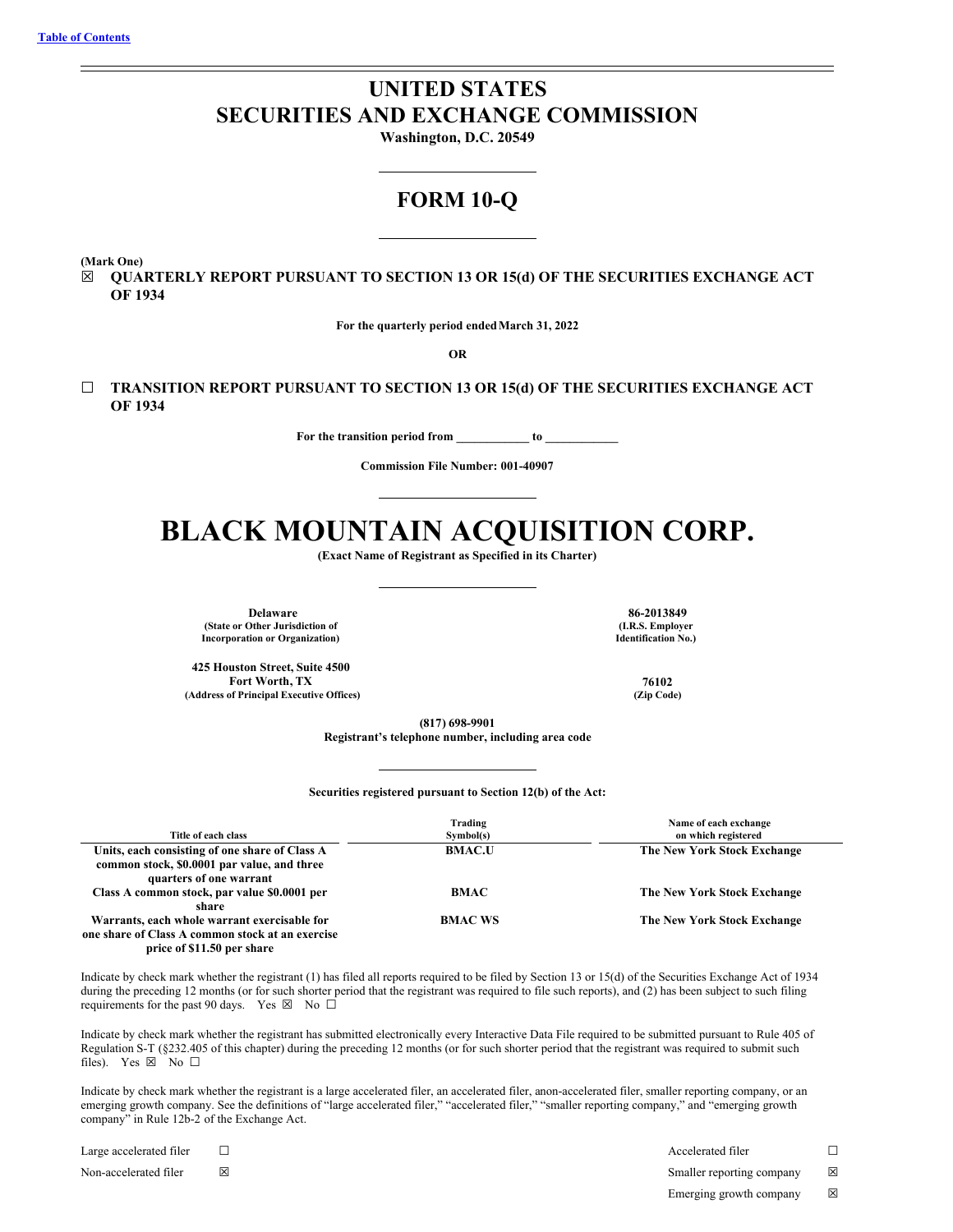If an emerging growth company, indicate by check mark if the registrant has elected not to use the extended transition period for complying with any new or revised financial accounting standards provided pursuant to Section 13(a) of the Exchange Act.  $\Box$ 

Indicate by check mark whether the registrant is a shell company (as defined by Rule 12b-2 of the Exchange Act). Yes  $\boxtimes$  No  $\Box$ 

As of May 13, 2022, 27,600,000 shares of Class A common stock, par value \$0.0001 per share, and6,900,000 shares of Class B common stock, par value \$0.0001 per share, were issued and outstanding.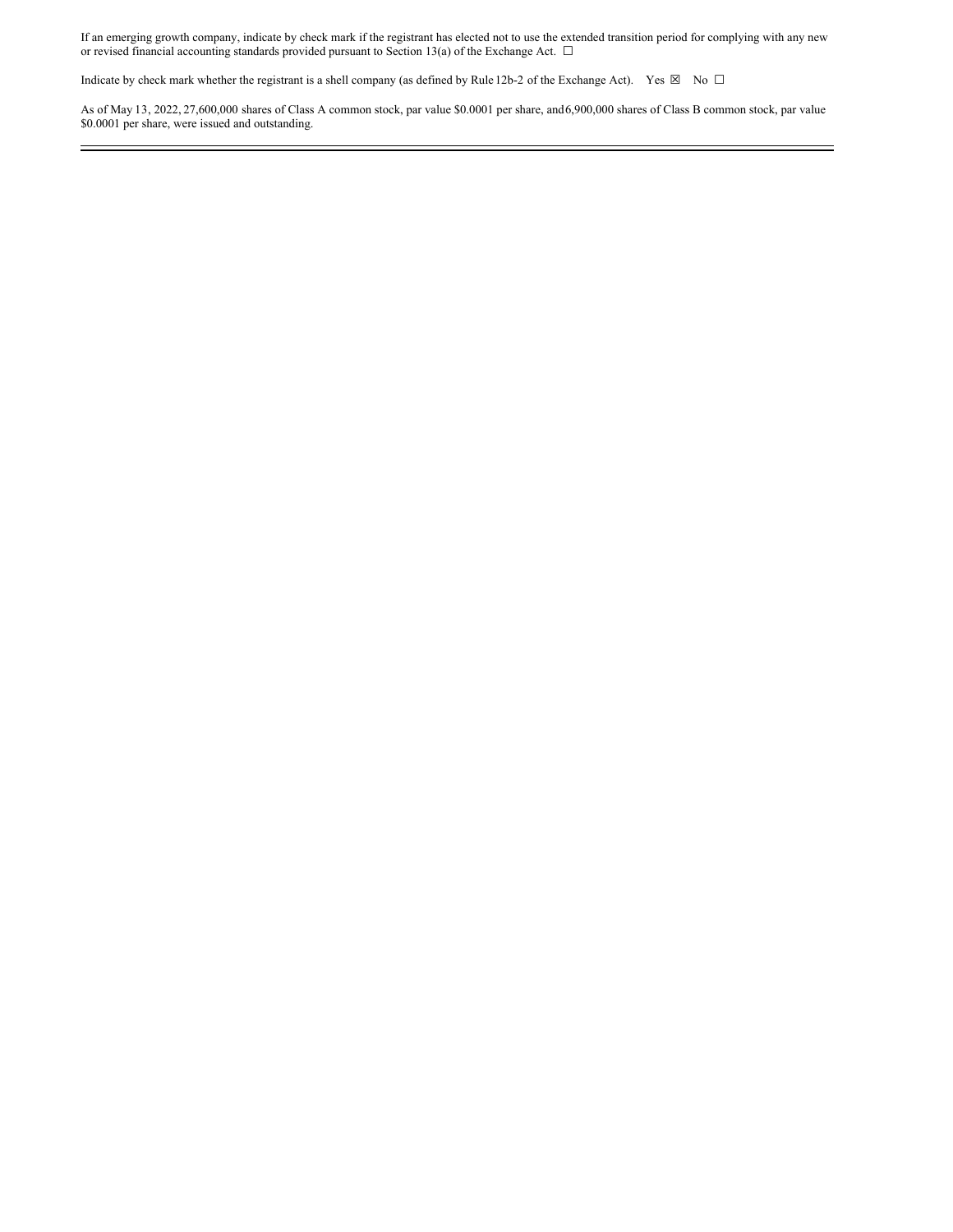### **BLACK MOUNTAIN ACQUISITION CORP. Form 10-Q Table of Contents**

<span id="page-2-0"></span>

|          | PART I-FINANCIAL INFORMATION                                                                                                                                                                                                 | Page No. |
|----------|------------------------------------------------------------------------------------------------------------------------------------------------------------------------------------------------------------------------------|----------|
| Item 1.  | <b>Financial Statements</b>                                                                                                                                                                                                  |          |
|          | Condensed Balance Sheets as of March 31, 2022 and December 31, 2021                                                                                                                                                          | 1        |
|          | Condensed Statements of Operations for the Three Months Ended March 31, 2022 (Unaudited) and for the Period from<br>February 10, 2021 (Inception) through March 31, 2021 (Unaudited)                                         | 2        |
|          | Condensed Statements of Changes in Stockholder's Equity for the Period from December 31, 2021 through March 31, 2022<br>(Unaudited) amd for the Period from February 10, 2021 (Inception) through March 31, 2021 (Unaudited) | 3        |
|          | Condensed Statements of Cash Flows for the Three Months Ended March 31, 2022 (Unaudited) and for the Period from<br>February 10, 2021 (Inception) through March 31, 2021 (Unaudited)                                         | 4        |
|          | Notes to Condensed Financial Statements (Unaudited)                                                                                                                                                                          | 5        |
| Item 2.  | Management's Discussion and Analysis of Financial Condition and Results of Operations.                                                                                                                                       | 19       |
| Item 3.  | <b>Ouantitative and Qualitative Disclosures About Market Risk</b>                                                                                                                                                            | 24       |
| Item 4.  | <b>Controls and Procedures</b>                                                                                                                                                                                               | 24       |
|          | PART II-OTHER INFORMATION                                                                                                                                                                                                    | 24       |
| Item 1.  | <b>Legal Proceedings</b>                                                                                                                                                                                                     | 24       |
| Item 1A. | <b>Risk Factors</b>                                                                                                                                                                                                          | 25       |
| Item 2.  | Unregistered Sales of Equity Securities and Use of Proceeds                                                                                                                                                                  | 25       |
| Item 3.  | <b>Defaults Upon Senior Securities</b>                                                                                                                                                                                       | 26       |
| Item 4.  | <b>Mine Safety Disclosures</b>                                                                                                                                                                                               | 26       |
| Item 5.  | <b>Other Information</b>                                                                                                                                                                                                     | 26       |
| Item 6.  | <b>Exhibits</b>                                                                                                                                                                                                              | 26       |

i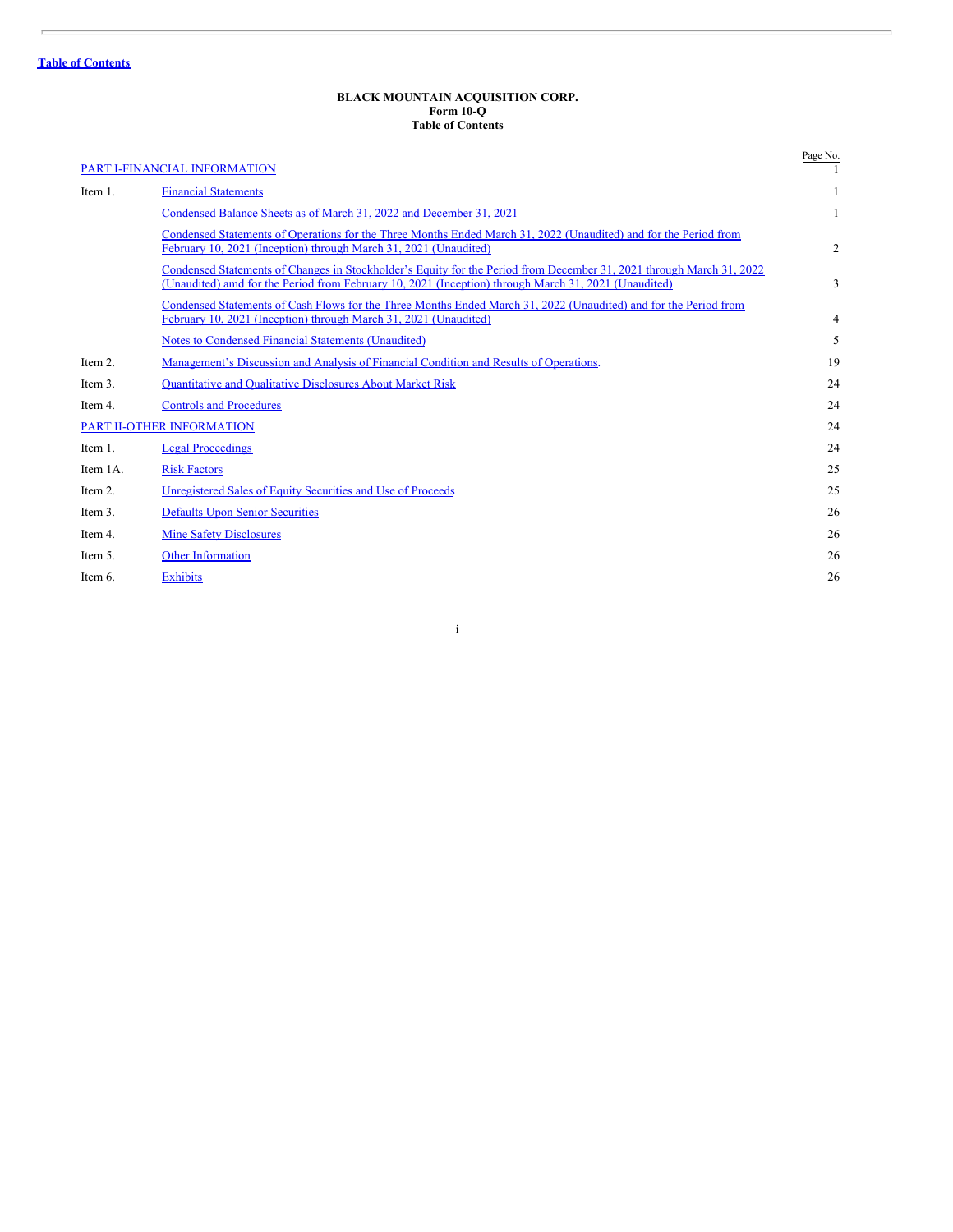### **PART I-FINANCIAL INFORMATION**

### <span id="page-3-1"></span><span id="page-3-0"></span>**Item 1. Financial Statements**

### **BLACK MOUNTAIN ACQUISITION CORP. CONDENSED BALANCE SHEETS**

<span id="page-3-2"></span>

| Assets:                                                                                                                                                               |    | March 31, 2022 |               | December 31.<br>2021 |
|-----------------------------------------------------------------------------------------------------------------------------------------------------------------------|----|----------------|---------------|----------------------|
|                                                                                                                                                                       |    | (unaudited)    |               |                      |
| <b>Current assets:</b>                                                                                                                                                |    |                |               |                      |
| Cash                                                                                                                                                                  | S  | 752,962        | <sup>\$</sup> | 899,056              |
| Prepaid expenses                                                                                                                                                      |    | 375,332        |               | 317,666              |
| <b>Total current assets</b>                                                                                                                                           |    | 1,128,294      |               | 1,216,722            |
| Prepaid expenses, non-current                                                                                                                                         |    | 10.846         |               | 84.065               |
| Investments held in Trust Account                                                                                                                                     |    | 281,547,377    |               | 281,523,974          |
| <b>Total assets</b>                                                                                                                                                   |    | \$282,686,517  |               | \$282,824,761        |
| <b>Liabilities and Stockholders' Deficit</b>                                                                                                                          |    |                |               |                      |
| <b>Current liabilities:</b>                                                                                                                                           |    |                |               |                      |
| Accrued offering costs and expenses                                                                                                                                   | \$ | 721.065        | S             | 559,557              |
| Due to related party                                                                                                                                                  |    | 11,630         |               |                      |
| <b>Total current liabilities</b>                                                                                                                                      |    | 732,695        |               | 559,557              |
| Deferred underwriting commissions                                                                                                                                     |    | 9,660,000      |               | 9,660,000            |
| <b>Total liabilities</b>                                                                                                                                              |    | 10,392,695     |               | 10,219,557           |
| <b>Commitments and Contingencies (Note 6)</b>                                                                                                                         |    |                |               |                      |
| Class A common stock subject to possible redemption, 27,600,000 shares at redemption value of \$10.20 per share                                                       |    | 281,520,000    |               | 281,520,000          |
| <b>Stockholders' Deficit:</b>                                                                                                                                         |    |                |               |                      |
| Preferred stock, \$0.0001 par value; 5,000,000 shares authorized; none issued and outstanding                                                                         |    |                |               |                      |
| Class A common stock, \$0,0001 par value; 500,000,000 shares authorized; none issued and outstanding, (excluding<br>27,600,000 shares subject to possible redemption) |    |                |               |                      |
| Class B common stock, \$0.0001 par value; 50,000,000 shares authorized; 6,900,000 shares issued and outstanding                                                       |    | 690            |               | 690                  |
| Stock subscription receivable                                                                                                                                         |    |                |               | (240)                |
| Additional paid-in capital                                                                                                                                            |    |                |               |                      |
| Accumulated deficit                                                                                                                                                   |    | (9,226,868)    |               | (8,915,246)          |
| Total stockholders' deficit                                                                                                                                           |    | (9,226,178)    |               | (8,914,796)          |
| Total liabilities and stockholders' deficit                                                                                                                           |    | \$282,686,517  |               | \$282,824,761        |

1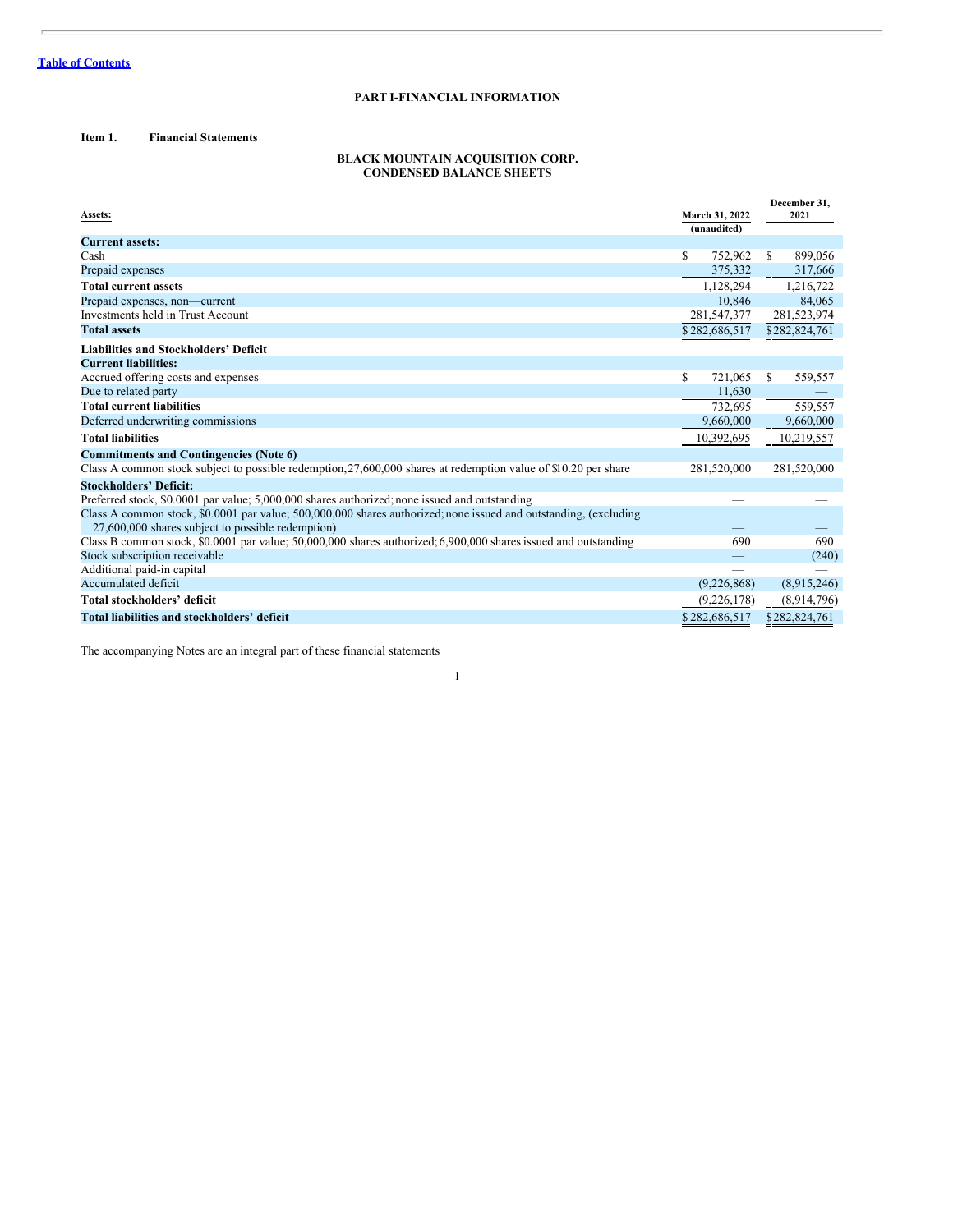### **BLACK MOUNTAIN ACQUISITION CORP. CONDENSED STATEMENTS OF OPERATIONS (UNAUDITED)**

<span id="page-4-0"></span>

|                                                                | For the<br><b>Three</b><br><b>Months</b><br>Ended<br>March 31,<br>2022 | For the<br>Period from<br>February 10,<br>2021<br>(Inception)<br>through<br>March 31,<br>2021 |
|----------------------------------------------------------------|------------------------------------------------------------------------|-----------------------------------------------------------------------------------------------|
| Formation and operating costs                                  | 335,026                                                                | \$<br>575                                                                                     |
| <b>Loss from operations</b>                                    | (335, 026)                                                             | (575)                                                                                         |
| Other income:                                                  |                                                                        |                                                                                               |
| Interest earned on marketable securities held in Trust Account | 23,404                                                                 |                                                                                               |
| Other income, net                                              | 23,404                                                                 |                                                                                               |
| <b>Net loss</b>                                                | (311, 622)                                                             | (575)                                                                                         |
| Weighted average shares outstanding of Class A common stock    | 27,600,000                                                             |                                                                                               |
| Basic and diluted net loss per share, Class A common stock     | (0.01)                                                                 |                                                                                               |
| Weighted average shares outstanding of Class B common stock    | 6,900,000                                                              | 5,000,000                                                                                     |
| Basic and diluted net loss per share, Class B common stock     | (0.01)                                                                 | (0.00)                                                                                        |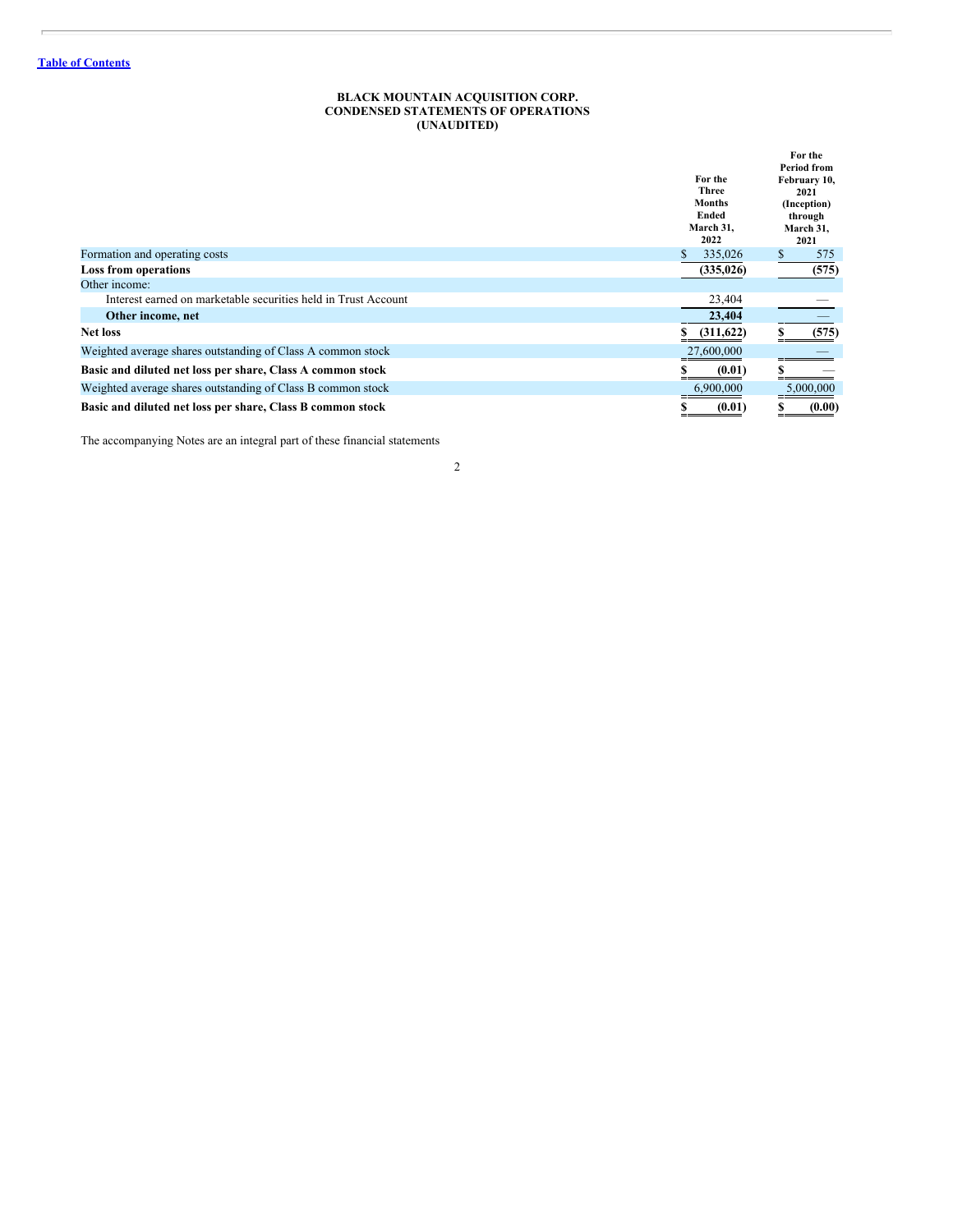### **BLACK MOUNTAIN ACQUISITION CORP. UNAUDITED CONDENSED STATEMENTS OF CHANGES IN STOCKHOLDERS' EQUITY FOR THE THREE MONTHS ENDED MARCH 31, 2022**

<span id="page-5-0"></span>

|                                                                             | <b>Class A Common Stock</b> |        | <b>Class B Common Stock</b> |        | Additional         | <b>Stock</b>                      |                        | <b>Total</b>             |
|-----------------------------------------------------------------------------|-----------------------------|--------|-----------------------------|--------|--------------------|-----------------------------------|------------------------|--------------------------|
|                                                                             | <b>Shares</b>               | Amount | <b>Shares</b>               | Amount | Paid-in<br>Capital | <b>Subscription</b><br>Receivable | Accumulated<br>Deficit | Stockholders'<br>Deficit |
| <b>Balance – December 31, 2021</b>                                          |                             | __     | 6,900,000                   | 690    |                    | (240)                             | \$(8,915,246)          | \$ (8,914,796)           |
| Stock Subscription Received from Issuance<br>of Founder Shares to Directors |                             |        |                             |        |                    | 240                               |                        | 240                      |
| Net loss                                                                    |                             |        |                             |        |                    |                                   | (311.622)              | (311, 622)               |
| <b>Balance – March 31, 2022</b>                                             |                             |        | 6.900.000                   | 690    |                    |                                   | \$(9,226,868)          | \$ (9,226,178)           |

### **FOR THE PERIOD FROM FEBRUARY 10, 2021 (INCEPTION) THROUGH MARCH 31, 2021**

|                                             |               | <b>Class A Common Stock</b> | <b>Class B Common Stock</b> |        | <b>Additional</b><br>Paid-in | <b>Stock</b><br><b>Subscription</b> | Accumulated | <b>Total</b><br>Stockholders' |
|---------------------------------------------|---------------|-----------------------------|-----------------------------|--------|------------------------------|-------------------------------------|-------------|-------------------------------|
|                                             | <b>Shares</b> | Amount                      | <b>Shares</b>               | Amount | Capital                      | Receivable                          | Deficit     | Deficit                       |
| Balance – February 10, 2021 (Inception)     |               |                             | _                           |        |                              |                                     |             |                               |
| Issuance of Class B common stock to Sponsor |               |                             | 5.900.000                   | 690    | 24.310                       |                                     |             | 25,000                        |
| Net loss                                    |               |                             |                             |        |                              |                                     | (575)       | (575)                         |
| <b>Balance – March 31, 2021</b>             |               |                             | 6.900.000                   | 690    | 24.310                       |                                     | (575)       | 24.425                        |

3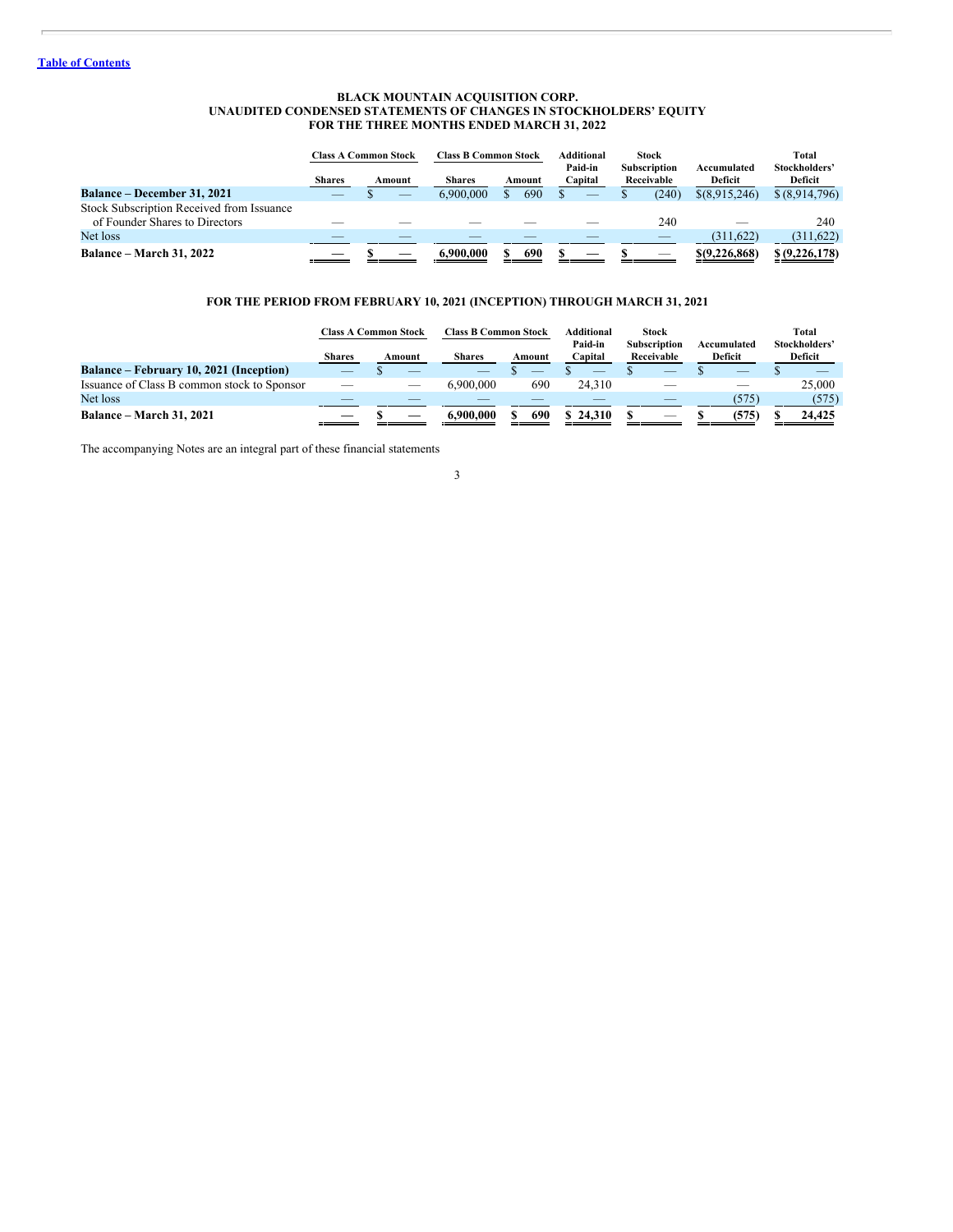### **BLACK MOUNTAIN ACQUISITION CORP. UNAUDITED CONDENSED STATEMENTS OF CASH FLOWS**

<span id="page-6-0"></span>

| <b>Cash Flows from Operating Activities:</b>                                                | For the<br><b>Three</b><br><b>Months</b><br><b>Ended</b><br>March 31.<br>2022 | For the<br><b>Period from</b><br>February 10,<br>2021<br>(Inception)<br>through<br>March 31,<br>2021 |
|---------------------------------------------------------------------------------------------|-------------------------------------------------------------------------------|------------------------------------------------------------------------------------------------------|
| Net loss                                                                                    | \$(311,622)                                                                   | \$<br>(575)                                                                                          |
| Adjustments to reconcile net loss to net cash used in operating activities:                 |                                                                               |                                                                                                      |
| Interest earned on marketable securities held in Trust Account                              | (23, 404)                                                                     |                                                                                                      |
| Changes in operating assets and liabilities:                                                |                                                                               |                                                                                                      |
| Prepaid expenses                                                                            | 15,553                                                                        |                                                                                                      |
| Due to related party                                                                        | 11.630                                                                        |                                                                                                      |
| Accrued expenses                                                                            | 161,509                                                                       |                                                                                                      |
| Net cash used in operating activities                                                       | (146, 334)                                                                    | (575)                                                                                                |
| <b>Cash Flows from Financing Activities:</b>                                                |                                                                               |                                                                                                      |
| Proceeds from issuance of Class B common stock to Independent Directors                     | 240                                                                           |                                                                                                      |
| Proceeds from issuance of promissory note to related party                                  |                                                                               | 575                                                                                                  |
| Net cash used in financing activities                                                       | 240                                                                           | 575                                                                                                  |
| <b>Net Change in Cash</b>                                                                   | (146, 094)                                                                    |                                                                                                      |
| $Cash - Beginning of period$                                                                | 899,056                                                                       |                                                                                                      |
| Cash – End of period                                                                        | \$752,962                                                                     |                                                                                                      |
| Non-Cash investing and financing activities:                                                |                                                                               |                                                                                                      |
| Deferred offering costs paid by Sponsor in exchange for issuance of Class B ordinary shares |                                                                               | 25,000                                                                                               |
| Deferred offering costs paid by Sponsor under the promissory note.                          |                                                                               | 20,600                                                                                               |
| Deferred offering costs included in accrued offering costs and expenses                     |                                                                               | 365,000                                                                                              |
|                                                                                             |                                                                               |                                                                                                      |

4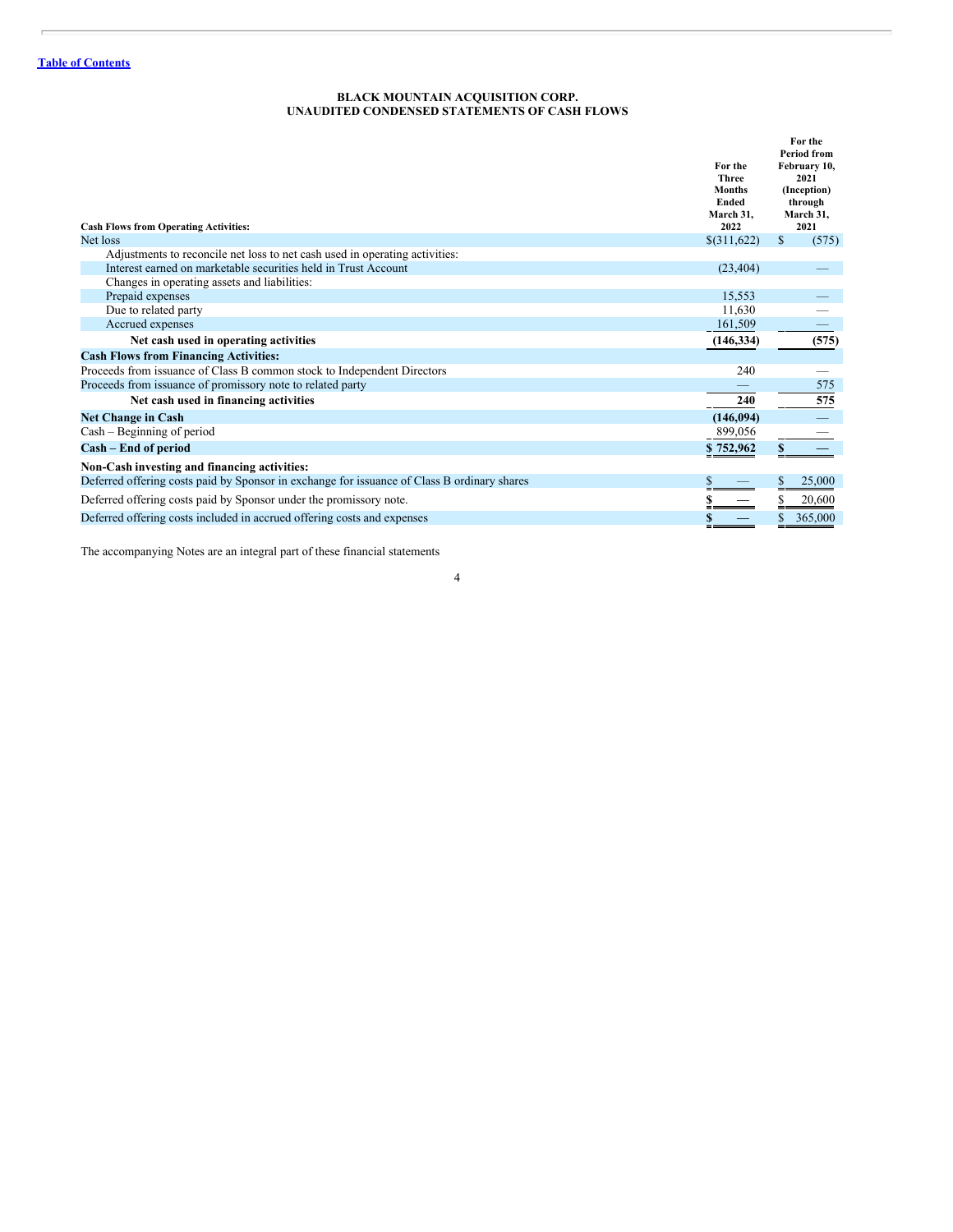### **BLACK MOUNTAIN ACQUISITION CORP.**

### **NOTES TO UNAUDITED CONDENSED FINANCIAL STATEMENTS**

### <span id="page-7-0"></span>**A. Note 1 — Organization, Business Operations and Going Concern**

### *A. Organization and General*

Black Mountain Acquisition Corp. (the "Company") was incorporated in Delaware on February 10, 2021. The Company was formed for the purpose of effecting a merger, capital stock exchange, asset acquisition, stock purchase, reorganization or similar business combination with one or more businesses (the "Initial Business Combination"). The Company is an "emerging growth company," as defined in Section 2(a) of the Securities Act of 1933, as amended (the "Securities Act"), as modified by the Jumpstart Our Business Startups Act of 2012 (the "JOBS Act").

As of March 31, 2022, the Company had not commenced any operations. All activity for the period from February 10, 2021 (date of inception) to March 31, 2022 relates to the Company's formation and the initial public offering (the "Initial Public Offering") and pursuing a business combination described below. The Company will not generate any operating revenues until after completion of its Initial Business Combination, at the earliest. The Company will generate non-operating income in the form of interest income on cash and cash equivalents from the net proceeds derived from the Initial Public Offering. The Company has selected December 31st as its fiscal year end.

### *B. Sponsor and Financing*

The Company's sponsor is Black Mountain Sponsor LLC, a Delaware limited liability company (the "Sponsor").

On February 10, 2021, 5,750,000 shares of the Company's Class B common stock (the "Founder Shares") were issued to the Sponsor in exchange for the payment of \$25,000 of deferred offering costs on behalf of the Company, or approximately \$0.004 per share. In October 2021, the Company effected a dividend of 1,150,000 of the Company's Founder Shares, which resulted in an aggregate of6,900,000 Founder Shares outstanding. All shares and associated amounts have been retroactively restated to reflect the share dividend. Up to 900,000 Founder Shares were subject to forfeiture to the extent that the over-allotment option is not exercised by the underwriters. On October 22, 2021, the underwriters fully exercised the over-allotment option; thus, Founder Shares are no longer subject to forfeiture.

The registration statement for the Company's Initial Public Offering was declared effective on October 13, 2021 (the "Effective Date"). On October 18, 2021, the Company consummated its Initial Public Offering of 24,000,000 units (the "Units"). Each Unit consists ofone share of Class A common stock of the Company, par value \$0.0001 per share (the "Class A common stock"), andthree quarters of one warrant of the Company (the "Public Warrants"), with each whole Public Warrant entitling the holder thereof to purchase one share of Class A common stock for \$11.50 per share. The Units were sold at a price of \$10.00 per Unit, generating gross proceeds to the Company of \$240,000,000 (see Note 3).

In connection with the Initial Public Offering, the underwriters were granted an option to purchase up to an additional 5,600,000 Units to cover overallotments, if any. On October 21, 2021, the underwriters fully exercised their over-allotment option and, on October 22, 2021, the underwriters purchased 3,600,000 Units (the "Over-allotment Units") at a price of \$10.00 per unit, generating gross proceeds of \$36,000,000.

On October 18, 2021, simultaneously with the closing of the Initial Public Offering and pursuant to the Private Placement Warrant Purchase Agreement, dated October 13, 2021, by and between the Company and the Sponsor (the "Private Warrant Purchase Agreement"), the Company completed the private sale of 11,600,000 warrants (the "Private Placement Warrants") at a purchase price of \$1.00 per Private Placement Warrant to the Sponsor, generating gross proceeds to the Company of \$11,600,000 (such sale, the "Private Placement"). On October 22, 2021, simultaneously with the sale of the Overallotment Units, the Company completed a private placement with the Sponsor for an additional 1,440,000 warrants at a price of \$1.00 per warrant (the "Additional Private Placement Warrants" and, together with the Public Warrants and the Private Placement Warrants, the "Warrants"), generating gross proceeds to the Company of \$1,440,000.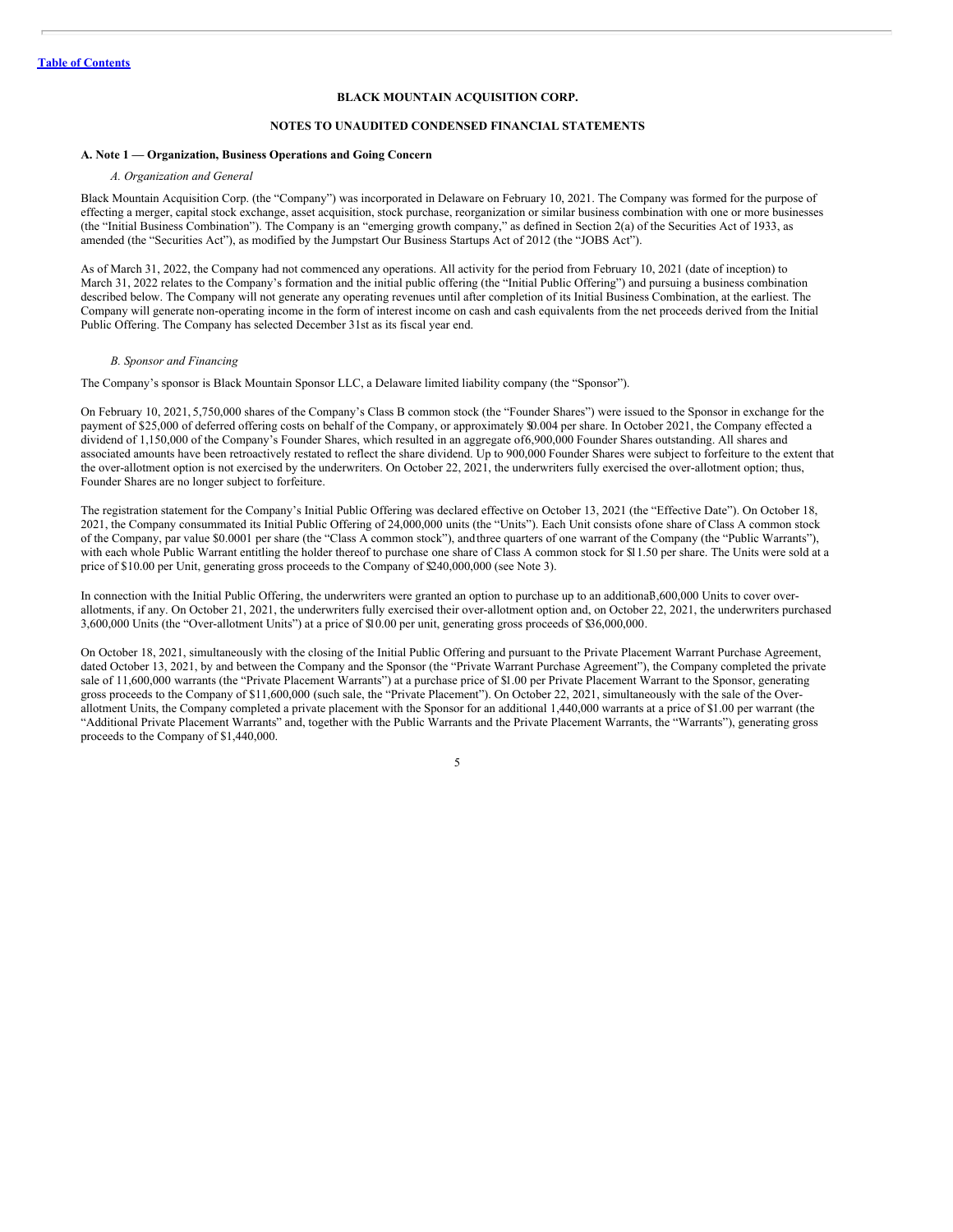A total of \$281,520,000, comprised of \$270,480,000 of the net proceeds from the Initial Public Offering (including the Over-allotment Units (\$10.00 per Unit)) and \$11,040,000 of the proceeds of the sale of the Private Placement Warrants (including the Additional Private Placement Warrants) has been deposited in a U.S.-based trust account (the "Trust Account") maintained by Continental Stock Transfer & Trust Company, acting as trustee.

Transaction costs amounted to \$15,774,999 consisting of \$5,520,000 of underwriting commissions, \$9,660,000 of deferred underwriting commissions, and \$594,999 of other offering costs.

### *C. Trust Account*

Upon the closing of the Initial Public Offering and the private placement, \$281,520,000 has been placed in a trust account (the "Trust Account"), representing the redemption value of the Class A common stock sold in the Initial Public Offering, at their redemption value of \$10.20 per share.

The proceeds held in the Trust Account were invested only in U.S. government securities with a maturity of one hundred eighty-five (185) days or less or in money market funds that meet certain conditions under Rule 2a-7 under the Investment Company Act of 1940, as amended, and that invest only in direct U.S. government treasury obligations, as determined by the Company, or a combination thereof. Funds will remain in the Trust Account until the earlier of (i) the consummation of the Initial Business Combination or (ii) the distribution of the Trust Account proceeds as described below. The remaining proceeds outside the Trust Account may be used to pay for business, legal and accounting due diligence on prospective acquisitions and continuing general and administrative expenses.

The Company's certificate of incorporation provides that, other than the withdrawal of interest to pay taxes (less up to \$100,000 to pay dissolution expenses), none of the funds held in the Trust Account will be released until the earliest of: (i) the completion of the Initial Business Combination;

(ii) the redemption of any shares of Class A common stock included in the Units (the "Public Shares") sold in the Initial Public Offering that have been properly tendered in connection with a stockholder vote to amend the Company's certificate of incorporation to affect the substance or timing of its obligation to redeem 100% of such Public Shares if it has not consummated an Initial Business Combination within18 months from the closing of the Initial Public Offering; or (iii) the redemption of 100% of the Public Shares if the Company is unable to complete an Initial Business Combination within 18 months from the closing of the Initial Public Offering. The proceeds deposited in the Trust Account could become subject to the claims of the Company's creditors, if any, which could have priority over the claims of the Company's holders (the "Public Stockholders") of the Public Shares.

#### *D. Initial Business Combination*

The Company's management has broad discretion with respect to the specific application of the net proceeds of the Initial Public Offering, although substantially all of the net proceeds of the Initial Public Offering are intended to be generally applied toward consummating an Initial Business Combination. The Initial Business Combination must occur with one or more target businesses that together have a fair market value of at least 80% of the assets held in the Trust Account (net of amounts disbursed to management for working capital purposes and excluding the amount of any deferred underwriting discount held in trust) at the time of the agreement to enter into the Initial Business Combination. Furthermore, there is no assurance that the Company will be able to successfully effect an Initial Business Combination.

The Company, after signing a definitive agreement for an Initial Business Combination, will either (i) seek stockholder approval of the Initial Business Combination at a meeting called for such purpose in connection with which stockholders may seek to redeem their Public Shares, regardless of whether they vote for or against the Initial Business Combination, for cash equal to their pro rata share of the aggregate amount on deposit in the Trust Account as of two business days prior to the consummation of the Initial Business Combination, including interest not previously released to the Company to pay its taxes, or (ii) provide stockholders with the opportunity to sell their Public Shares to the Company by means of a tender offer (and thereby avoid the need for a stockholder vote) for an amount in cash equal to their pro rata share of the aggregate amount on deposit in the Trust Account as of two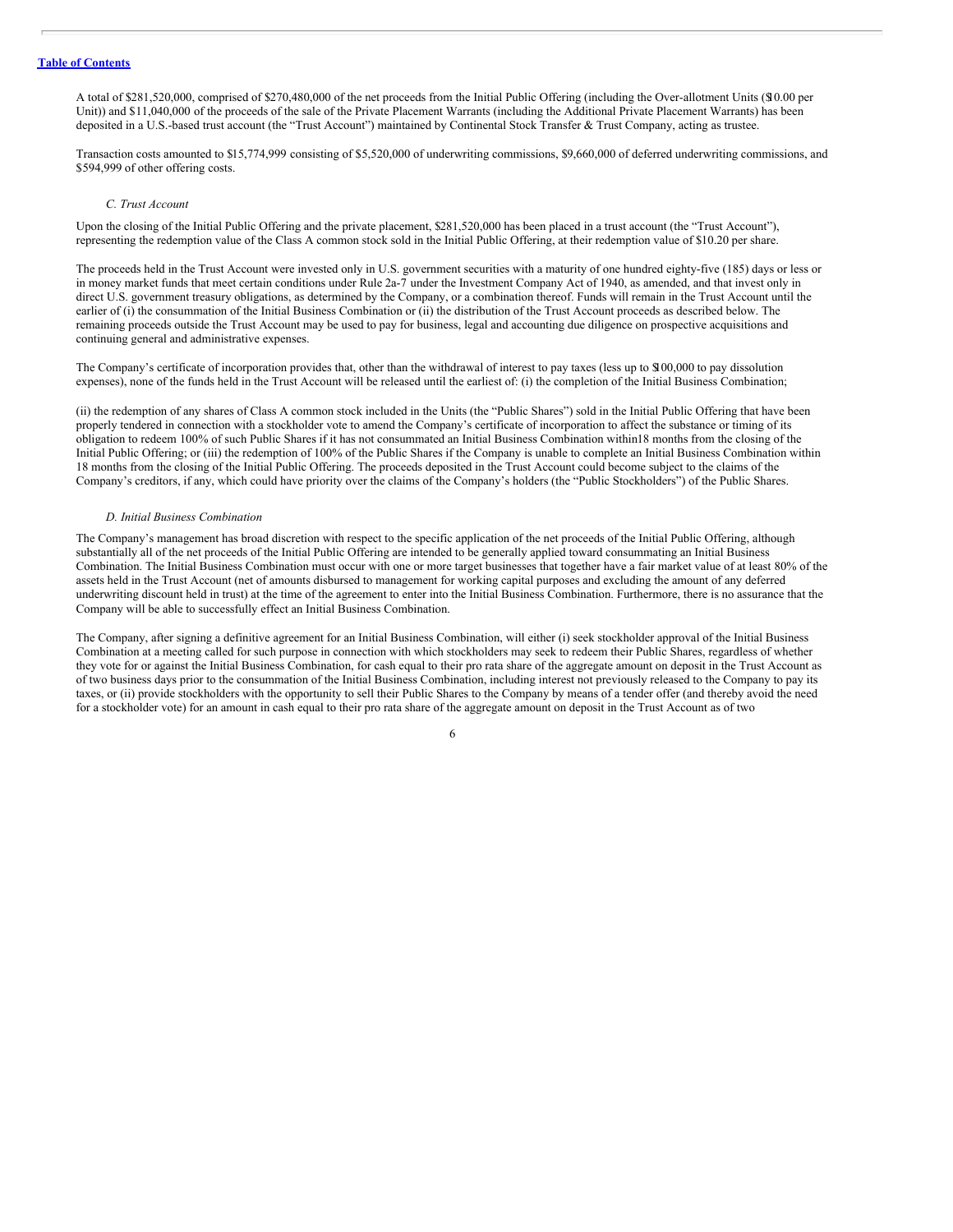business days prior to the consummation of the Initial Business Combination, including interest not previously released to the Company to pay its taxes. The decision as to whether the Company will seek stockholder approval of the Initial Business Combination or will allow stockholders to sell their Public Shares in a tender offer will be made by the Company, solely in its discretion, and will be based on a variety of factors such as the timing of the transaction and whether the terms of the transaction would otherwise require the Company to seek stockholder approval, unless a vote is required by law or under the NYSE rules. If the Company seeks stockholder approval, it will complete its Initial Business Combination only if a majority of the outstanding shares of common stock voted are voted in favor of the Initial Business Combination. However, in no event will the Company redeem its Public Shares in an amount that would cause its common stock to no longer qualify for exemption from the Securities and Exchange Commission's (the "SEC") "penny stock" rules. In such case, the Company would not proceed with the redemption of its Public Shares and the related Initial Business Combination, and instead may search for an alternate Initial Business Combination.

If the Company holds a stockholder vote or there is a tender offer for shares in connection with an Initial Business Combination, a stockholder will have the right to redeem his, her or its Public Shares for an amount in cash equal to his, her or its pro rata share of the aggregate amount on deposit in the Trust Account as of two business days prior to the consummation of the Initial Business Combination, including interest not previously released to the Company to pay its taxes. As a result, all such Public Shares are recorded at redemption amount and classified as temporary equity upon the completion of the Initial Public Offering, in accordance with the Financial Accounting Standards Board ("FASB") Accounting Standards Codification ("ASC") 480, "Distinguishing Liabilities from Equity."

Pursuant to the Company's certificate of incorporation, if the Company is unable to complete the Initial Business Combination within18 months from the closing of the Initial Public Offering (the "Combination Period"), the Company will (i) cease all operations except for the purpose of winding up, (ii) as promptly as reasonably possible but no more than ten business days thereafter subject to lawfully available funds therefor, redeem the Public Shares, at a per-share price, payable in cash, equal to the aggregate amount then on deposit in the Trust Account including interest earned on the funds held in the Trust Account and not previously released to the Company to pay the Company's taxes (less up to \$100,000 of such net interest to pay dissolution expenses), divided by the number of then outstanding Public Shares, which redemption will completely extinguish public stockholders' rights as stockholders (including the right to receive further liquidating distributions, if any), and (iii) as promptly as reasonably possible following such redemption, subject to the approval of the Company's remaining stockholders and the Company's board of directors, dissolve and liquidate, and subject in the case of clauses (ii) and (iii) to the Company's obligations under Delaware law to provide for claims of creditors and the requirements of other applicable law. Pursuant to the Company's certificate of incorporation, the Sponsor and the Company's officers and directors have agreed to waive their rights to liquidating distributions from the Trust Account with respect to any Founder Shares (as defined below) held by them if the Company fails to complete the Initial Business Combination within the Combination Period. However, if the Sponsor or any of the Company's directors, officers or affiliates acquires shares of Class A common stock in or after the Initial Public Offering, they will be entitled to liquidating distributions from the Trust Account with respect to such shares if the Company fails to complete the Initial Business Combination within the prescribed time period.

In the event of a liquidation, dissolution or winding up of the Company after an Initial Business Combination, the Company's stockholders are entitled to share ratably in all assets remaining available for distribution to them after payment of liabilities and after provision is made for each class of stock, if any, having preference over the common stock. The Company's stockholders have no pre-emptive or other subscription rights. There are no sinking fund provisions applicable to the common stock, except that the Company will provide its stockholders with the opportunity to redeem their Public Shares for cash equal to their pro rata share of the aggregate amount then on deposit in the Trust Account, upon the completion of the Initial Business Combination, subject to the limitations described herein.

### *E. Going Concern and Liquidity*

As of March 31, 2022, the Company had \$752,962 in its operating bank account and working capital of approximately \$395,599.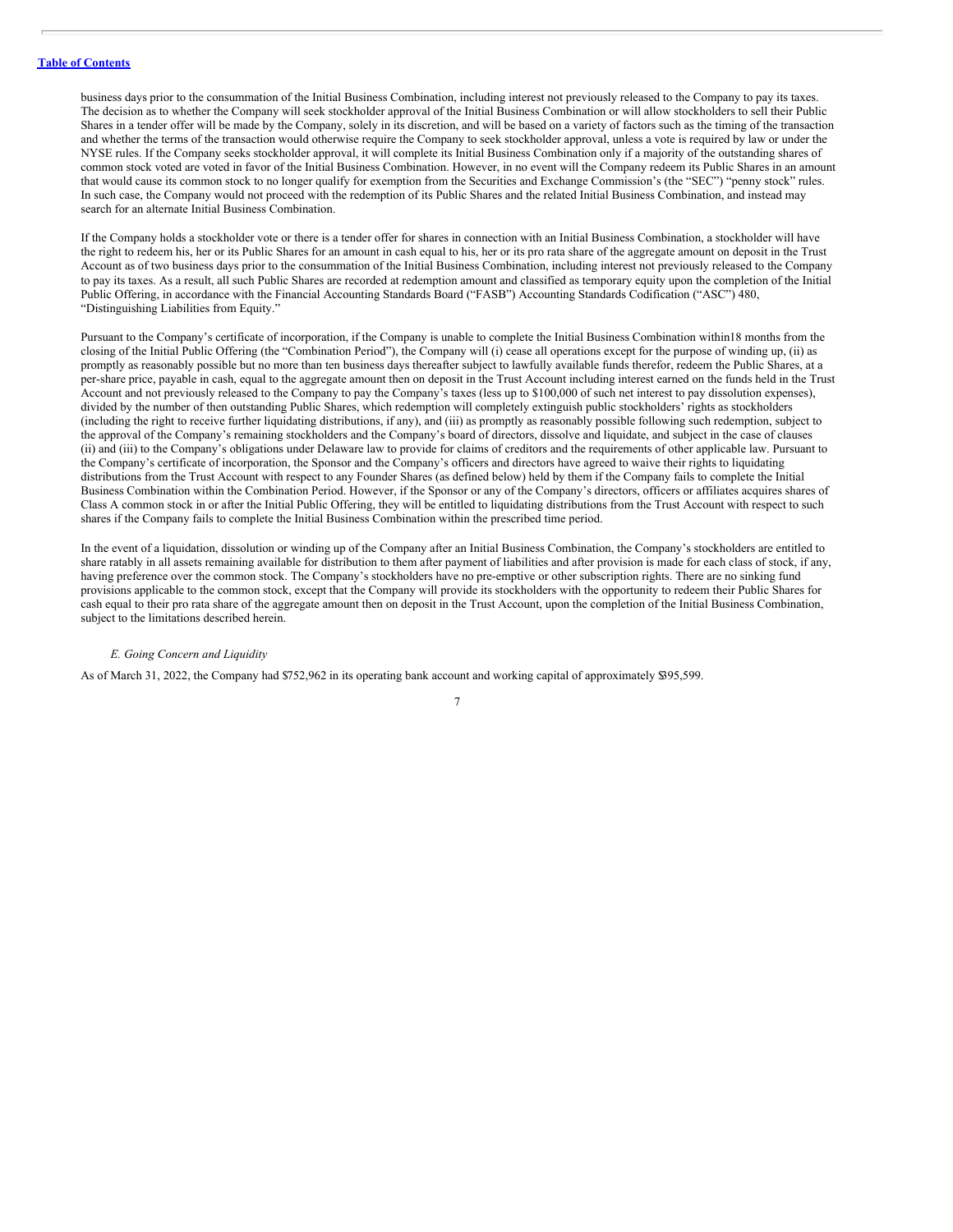The Company's liquidity needs up to March 31, 2022, had been satisfied through a payment from the Sponsor of\$25,000 (see Note 5) for the founder shares to cover certain offering costs and the loan under an unsecured promissory note from the Sponsor of \$195,000 (see Note 5) and proceeds held outside of the Trust Account is available for working capital purposes. The promissory note was paid in full on October 20, 2021. In addition, in order to finance transaction costs in connection with a Business Combination, the Sponsor, initial shareholders, officers, directors or their affiliates may, but are not obligated to, provide the Company Working Capital Loans, as defined below (see Note 5). As of March 31, 2022, there were no amounts outstanding under any Working Capital Loans.

In connection with the Company's assessment of going concern considerations in accordance with FASB Accounting Standards Update ("ASU")2014-15, "Disclosures of Uncertainties about an Entity's Ability to Continue as a Going Concern," management has determined that the Company has and will continue to incur significant costs in pursuit of its acquisition plans which raises substantial doubt about the Company's ability to continue as a going concern. Moreover, we may need to obtain additional financing either to complete our initial Business Combination or because we become obligated to redeem a significant number of our Public Shares upon consummation of our initial Business Combination, in which case we may issue additional securities or incur debt in connection with such Business Combination. Subject to compliance with applicable securities laws, we would only complete such financing simultaneously with the completion of our initial Business Combination. If we are unable to complete our initial Business Combination because we do not have sufficient funds available to us, we will be forced to cease operations and liquidate the Trust Account. In addition, following our initial Business Combination, if cash on hand is insufficient, we may need to obtain additional financing in order to meet our obligations.

In connection with the Company's assessment of going concern considerations in accordance with FASB ASC205-40, "Presentation of Financial Statements - Going Concern", management has determined that if the Company is unable to complete a Business Combination by April 19, 2023 (the "Combination Period"), then the Company will cease all operations except for the purpose of liquidating. The date for mandatory liquidation and subsequent dissolution as well as the Company's anticipated capital requirements raise substantial doubt about the Company's ability to continue as a going concern. No adjustments have been made to the carrying amounts of assets or liabilities should the Company be required to liquidate after the Combination Period. The Company intends to complete a Business Combination before the mandatory liquidation date.

### *F. Risks and Uncertainties*

In February 2022, the Russian Federation and Belarus commenced a military action with the country of Ukraine. As a result, various nations, including the United States, have imposed economic sanctions against the Russian Federation and Belarus. Further, the impact of this action and the related sanctions on the world economy, and the specific impacts on the Company's financial position, results of operations and its ability to identify and complete an initial business combination are not determinable as of the date of these condensed financial statements.

Management is currently evaluating the impact of theCOVID-19 pandemic and has concluded that while it is reasonably possible that the virus could have a negative effect on the Company's financial position, results of its operations and/or search for a target company, the specific impact is not readily determinable as of the date of these unaudited condensed financial statements. These unaudited condensed financial statements do not include any adjustments that might result from the outcome of these uncertainties.

### **B. Note 2—Significant Accounting Policies**

### *A. Basis of Presentation*

The accompanying unaudited condensed financial statements are presented in U.S. dollars in conformity with accounting principles generally accepted in the United States of America ("GAAP") for financial information and pursuant to the rules and regulations of the SEC. Accordingly, they do not include all of the information and footnotes required by GAAP. In the opinion of management, the unaudited condensed financial statements reflect all adjustments, which include only normal recurring adjustments necessary for the fair statement of the balances and results for the periods presented. Operating results for the three months ended March 31, 2022 are not necessarily indicative of the results that may be expected through December 31, 2022.

The accompanying unaudited condensed financial statements should be read in conjunction with the audited financial statements and notes thereto included in the Form 10-K filed by the Company with the SEC on April 14, 2022.

### *B. Emerging Growth Company*

The Company is an "emerging growth company," as defined in Section 2(a) of the Securities Act, as modified by the JOBS Act, and it may take advantage of certain exemptions from various reporting requirements that are applicable to other public companies that are not emerging growth companies including, but not limited to, not being required to comply with the independent registered public accounting firm attestation requirements of Section 404 of the Sarbanes-Oxley Act of 2002, reduced disclosure obligations regarding executive compensation in its periodic reports and proxy statements, and exemptions from the requirements of holding a nonbinding advisory vote on executive compensation and stockholder approval of any golden parachute payments not previously approved.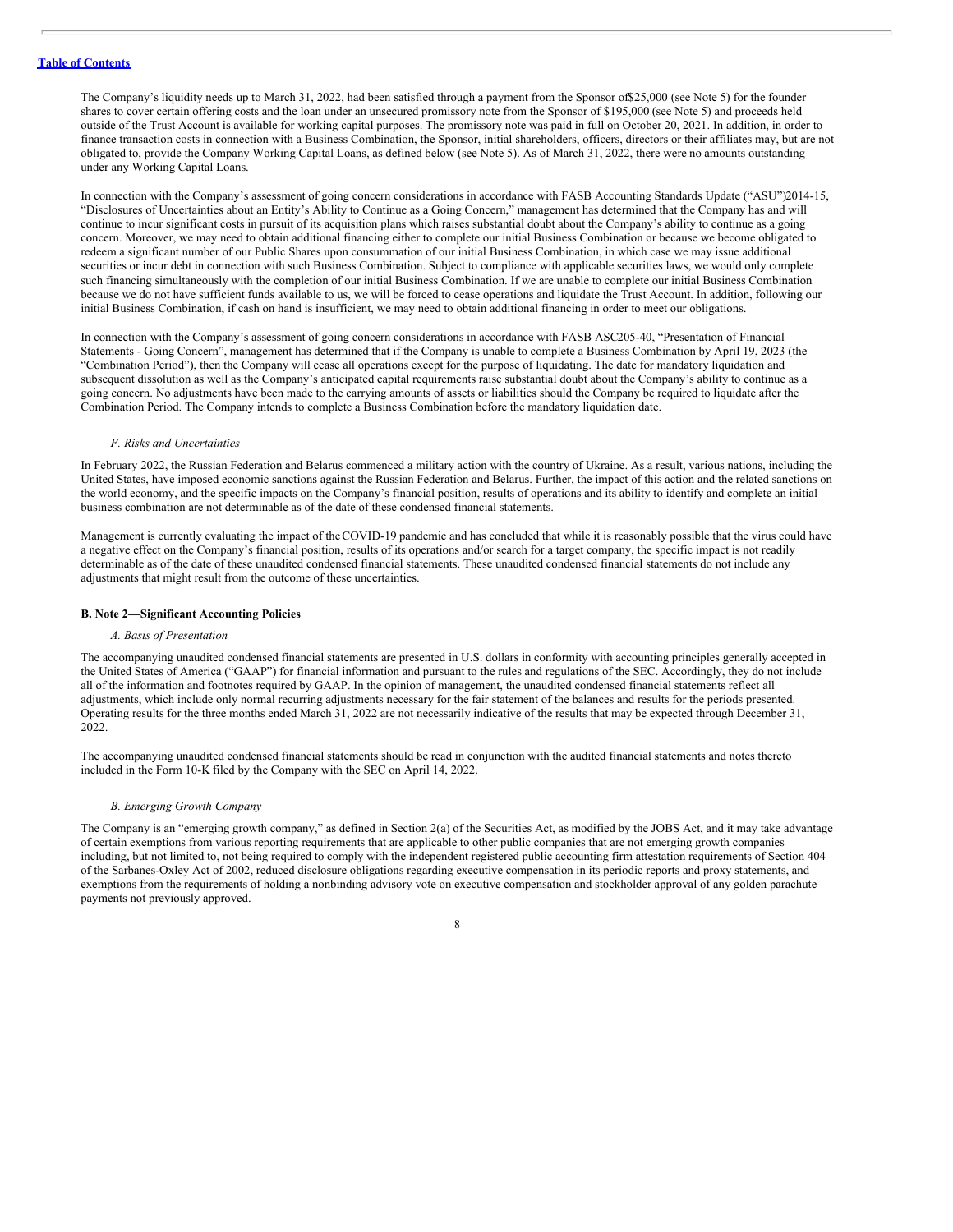Further, Section 102(b)(1) of the JOBS Act exempts emerging growth companies from being required to comply with new or revised financial accounting standards until private companies (that is, those that have not had a Securities Act registration statement declared effective or do not have a class of securities registered under the Exchange Act) are required to comply with the new or revised financial accounting standards. The JOBS Act provides that a company can elect to opt out of the extended transition period and comply with the requirements that apply to non-emerging growth companies but any such election to opt out is irrevocable. The Company has elected not to opt out of such extended transition period, which means that when a standard is issued or revised and it has different application dates for public or private companies, the Company, as an emerging growth company, can adopt the new or revised standard at the time private companies adopt the new or revised standard. This may make comparison of the Company's financial statement with another public company which is neither an emerging growth company nor an emerging growth company which has opted out of using the extended transition period difficult or impossible because of the potential differences in accounting standards used.

### *C. Use of Estimates*

The preparation of the financial statements in conformity with US GAAP requires the Company's management to make estimates and assumptions that affect the reported amounts of assets and liabilities and disclosure of contingent assets and liabilities at the date of the financial statement and the reported amounts of expenses during the reporting period. Actual results could differ from those estimates.

### *D. Cash and Cash Equivalents*

The Company considers all short-term investments with an original maturity of three months or less when purchased to be cash equivalents. The Company had cash of \$752,962 and \$899,056, and no cash equivalents as of March 31, 2022 and December 31, 2021.

### *E. Investments Held in Trust Account*

As of March 31, 2022 and December 31, 2021, the assets held in the Trust Account were held in marketable securities. At March 31, 2022 and December 31, 2021, the Company had \$281,547,377 and \$281,523,974 in marketable securities held in the Trust Account, respectively.

### *F. Concentration of credit risk*

Financial instruments that potentially subject the Company to concentration of credit risk consist of a cash account in a financial institution which, at times may exceed the Federal depository insurance coverage of \$250,000. As of March 31, 2022 and December 31, 2021, the Company had not experienced losses on this account and management believes the Company was not exposed to significant risks on such account.

### *G. Of ering Costs associated with the Initial Public Of ering*

The Company complies with the requirements of the ASC340-10-S99-1. Offering costs consisted of legal, accounting, underwriting fees and other costs incurred through the Initial Public Offering that were directly related to the Initial Public Offering. The Company incurred offering costs amounting to \$15,774,999 as a result of the Initial Public Offering consisting of \$5,520,000 of underwriting commissions, \$9,660,000 of deferred underwriting commissions, and \$594,999 of other offering costs. The Offering costs were charged to stockholders' deficit upon the completion of the Initial Public Offering.

### *H. Fair Value of Financial Instruments*

The fair value of the Company's assets and liabilities, which qualify as financial instruments under FASB ASC 820, "Fair Value Measurements and Disclosures," approximates the carrying amounts represented in the balance sheet, primarily due to their short-term nature.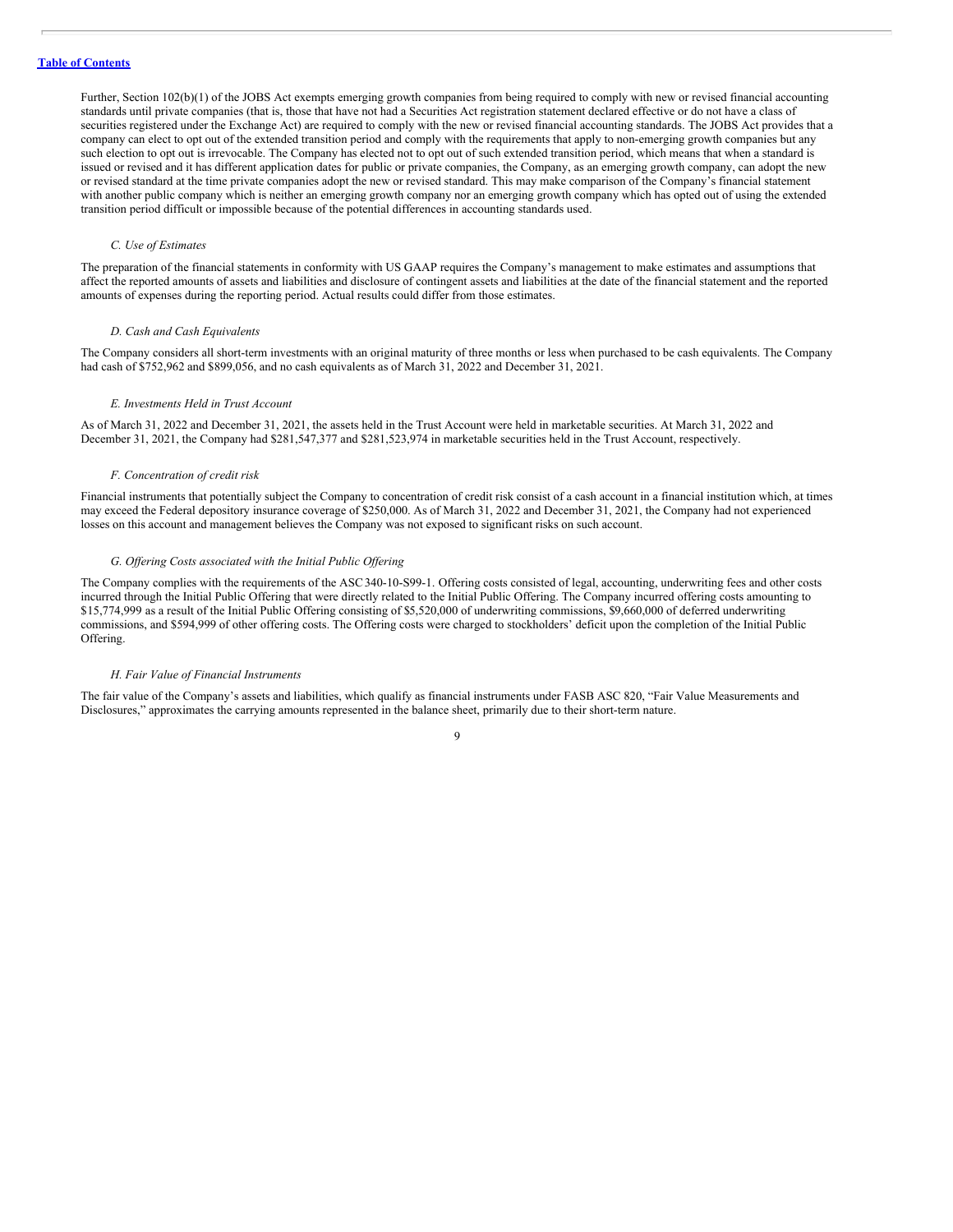#### *I. Fair Value Measurements*

Fair value is defined as the price that would be received for sale of an asset or paid for transfer of a liability, in an orderly transaction between market participants at the measurement date. GAAP establishes a three-tier fair value hierarchy, which prioritizes the inputs used in measuring fair value. The hierarchy gives the highest priority to unadjusted quoted prices in active markets for identical assets or liabilities (Level 1 measurements) and the lowest priority to unobservable inputs (Level 3 measurements). The Company's financial instruments are classified as either Level 1, Level 2 or Level 3. These tiers include:

- Level 1, defined as observable inputs such as quoted prices (unadjusted) for identical instruments in active markets;
- Level 2, defined as inputs other than quoted prices in active markets that are either directly or indirectly observable such as quoted prices for similar instruments in active markets or quoted prices for identical or similar instruments in markets that are not active; and
- Level 3, defined as unobservable inputs in which little or no market data exists, therefore requiring an entity to develop its own assumptions, such as valuations derived from valuation techniques in which one or more significant inputs or significant value drivers are unobservable.

### *J. Net Loss Per Share of Common Stock*

Net loss per share of common stock is computed by dividing net loss attributable to common stockholders by the weighted average number of shares of common stock outstanding during the period, plus, to the extent dilutive, the incremental number of shares of common stock to settle warrants, as calculated using the treasury stock method. As of March 31, 2022 and December 31, 2021, the Company did not have any dilutive securities and other contracts that could, potentially, be exercised or converted into common stock and then share in the earnings of the Company under the treasury stock method. As a result, diluted loss per share of common share is the same as basic loss per share of common stock for the periods.

**For the Three Months Ended**

|                                     |         | FULLE THE CENTRIFIES PHYCH<br>March 31, 2022 |                                    |  |
|-------------------------------------|---------|----------------------------------------------|------------------------------------|--|
|                                     |         | <b>Class A</b>                               | Class B                            |  |
| Basic net income (loss) per share:  |         |                                              |                                    |  |
| Numerator:                          |         |                                              |                                    |  |
| Allocation of net loss              |         | (249,298)                                    | (62,324)                           |  |
| Denominator:                        |         |                                              |                                    |  |
| Weighted average shares outstanding |         | 27,600,000                                   | 6,900,000                          |  |
| Basic net loss per share            | \$      | (0.01)                                       | \$<br>(0.01)                       |  |
|                                     |         | For the Period from February 10,<br>2021     | 2021 (Inception) Through March 31, |  |
|                                     | Class A |                                              | <b>Class B</b>                     |  |
|                                     |         |                                              |                                    |  |
| Basic net income (loss) per share:  |         |                                              |                                    |  |
| Numerator:                          |         |                                              |                                    |  |
| Allocation of net loss              | \$.     | \$                                           | (575)                              |  |
| Denominator:                        |         |                                              |                                    |  |
| Weighted average shares outstanding |         |                                              | 5,000,000                          |  |

### *K. Income Taxes*

The Company follows the asset and liability method of accounting for income taxes under FASB ASC 740, "*Income Taxes*." Deferred tax assets and liabilities are recognized for the estimated future tax consequences attributable to differences between the financial statement carrying amounts of existing assets and liabilities and their respective tax bases. Deferred income tax assets and liabilities are measured using enacted tax rates expected to apply to taxable income in the years in which those temporary differences are expected to be recovered or settled. The effect on deferred tax assets and liabilities of a change in tax rates is recognized in income in the period that included the enactment date. Valuation allowances are established, when necessary, to reduce deferred tax assets to the amount expected to be realized.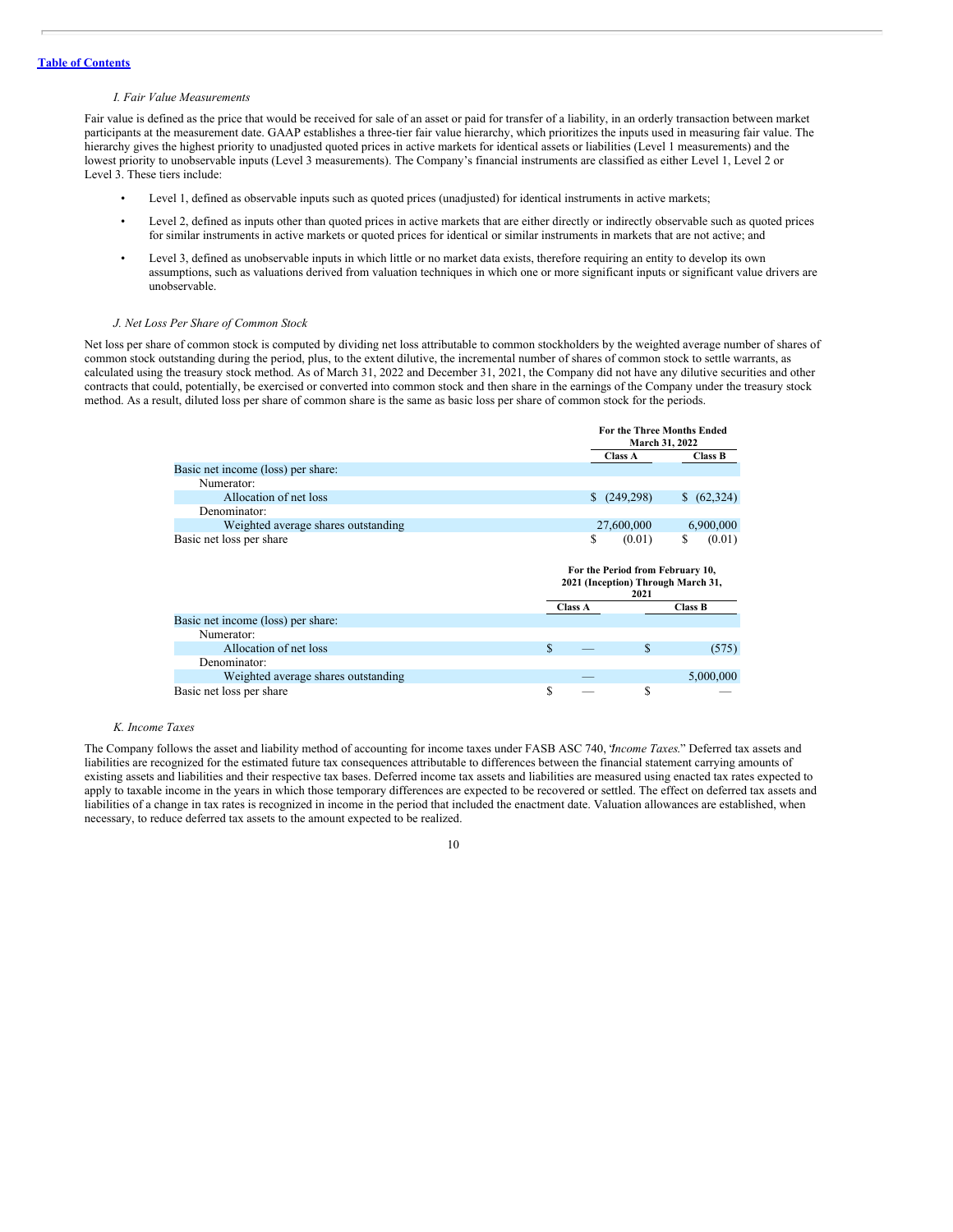FASB ASC 740 prescribes a recognition threshold and a measurement attribute for the financial statement recognition and measurement of tax positions taken or expected to be taken in a tax return. For those benefits to be recognized, a tax position must be more likely than not to be sustained upon examination by taxing authorities. There were no unrecognized tax benefits as of March 31, 2022 and December 31, 2021. The Company recognizes accrued interest and penalties related to unrecognized tax benefits as income tax expense. No amounts were accrued for the payment of interest and penalties at March 31, 2022 and December 31, 2021. The Company is currently not aware of any issues under review that could result in significant payments, accruals or material deviation from its position. The Company has been subject to income tax examinations by major taxing authorities since inception.

### *L. Common Stock Subject to Possible Redemption*

All of the 27,600,000 shares of common stock sold as part of the Units in the Initial Public Offering contain a redemption feature which allows for the redemption of such Public Shares in connection with the Company's liquidation, if there is a shareholder vote or tender offer in connection with the Business Combination and in connection with certain amendments to the Company's amended and restated certificate of incorporation. In accordance with SEC and its staff's guidance on redeemable equity instruments, which has been codified in ASC 480-10-S99, redemption provisions not solely within the control of the Company require common stock subject to redemption to be classified outside of permanent equity. Therefore, all shares of Class A common stock have been classified outside of permanent equity.

The Company recognizes changes in redemption value immediately as they occur and adjusts the carrying value of redeemable common stock to equal the redemption value at the end of each reporting period. Increases or decreases in the carrying amount of redeemable common stock are effected by charges against additional paid in capital and accumulated deficit.

### *M. Warrant Instruments*

The Company accounts for its Public and Private warrants as equity-classified instruments based on an assessment of the warrant's specific terms and applicable authoritative guidance in ASC 480, Distinguishing Liabilities from Equity ("ASC 480") and ASC 815, Derivatives and Hedging ("ASC 815"). The assessment considers whether the warrants are freestanding financial instruments pursuant to ASC 480, meet the definition of a liability pursuant to ASC 480, and whether the warrants meet all of the requirements for equity classification under ASC 815, including whether the warrants are indexed to the Company's own common stock, among other conditions for equity classification. This assessment, which requires the use of professional judgment, is conducted at the time of warrant issuance and as of each subsequent quarterly period end date while the warrants are outstanding. In that respect, the Private Warrants, as well as any warrants underlying additional units the Company issues to the Sponsor, officers, directors, initial stockholders or their affiliates in payment of Working Capital Loans made to the Company, will be identical to the warrants underlying the Units being offered in the Initial Public Offering.

### *N. Recent Accounting Pronouncements*

In August 2020, FASB issued Accounting Standards Update ("ASU")2020-06, Debt—Debt with Conversion and Other Options (Subtopic 470-20) and Derivatives and Hedging—Contracts in Entity's Own Equity (Subtopic 815-40) ("ASU 2020-06") to simplify accounting for certain financial instruments. ASU 2020-06 eliminates the current models that require separation of beneficial conversion and cash conversion features from convertible instruments and simplifies the derivative scope exception guidance pertaining to equity classification of contracts in an entity's own equity. The new standard also introduces additional disclosures for convertible debt and freestanding instruments that are indexed to and settled in an entity's own equity. ASU 2020-06 amends the diluted earnings per share guidance, including the requirement to use the if-converted method for all convertible instruments. ASU2020-06 is effective January 1, 2022 and should be applied on a full or modified retrospective basis. On February 10, 2021, the date of the Company's inception, the Company adopted the new standard.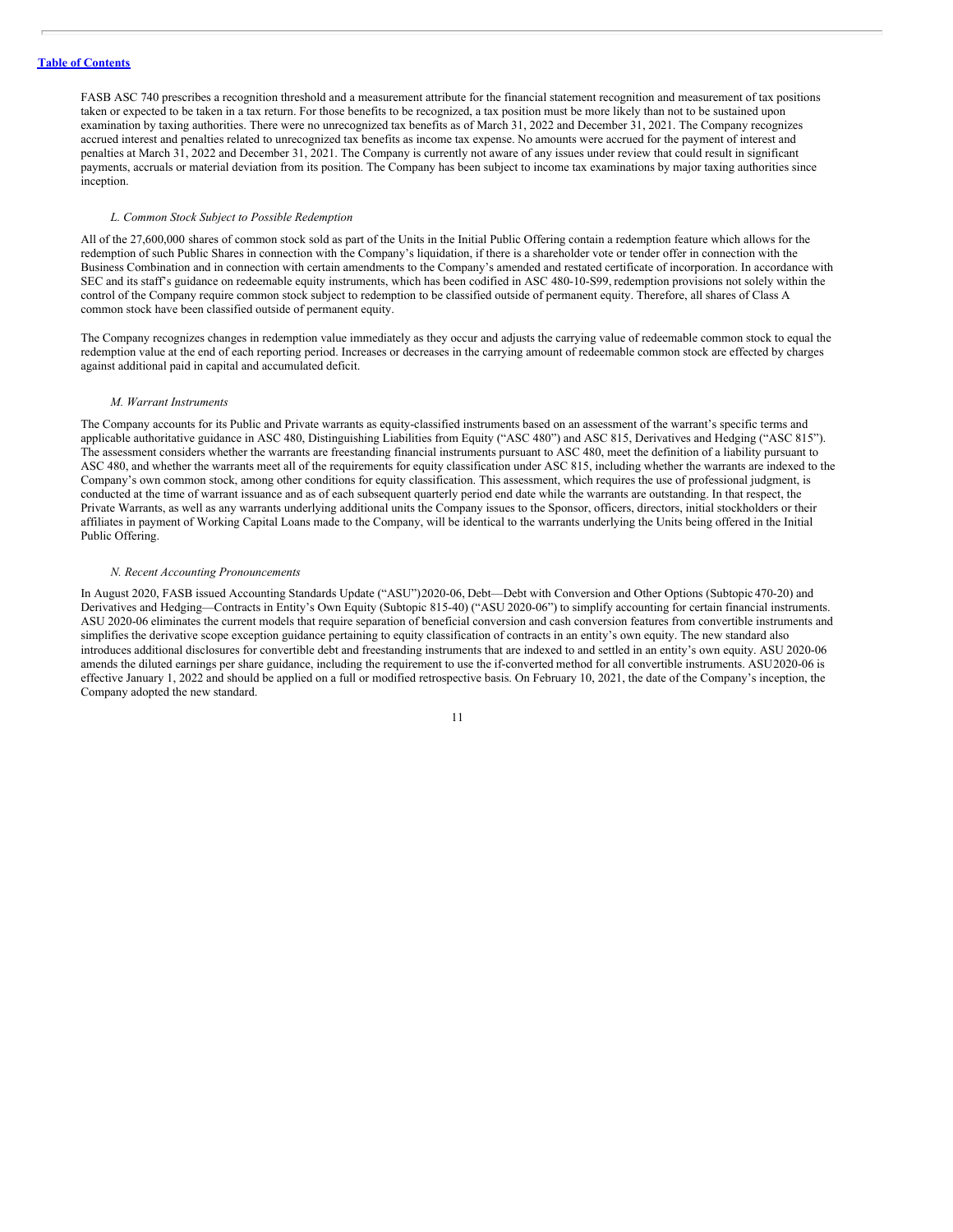The Company's management does not believe that any other recently issued, but not yet effective, accounting pronouncements, if currently adopted, would have a material effect on the Company's unaudited condensed financial statements.

### **C. Note 3—Initial Public Offering**

The Company consummated its Initial Public Offering of24,000,000 Units on October 18, 2021. Each Unit consists ofone Class A common stock and three quarters of one Public Warrant. Each whole Public Warrant entitles the holder to purchaseone Class A common stock at an exercise price of \$11.50 per share. The Units were sold at a price of \$10.00 per Unit, generating gross proceeds to the Company of \$240,000,000 and incurring \$13,200,000 in underwriting fees comprised of an initial payment of \$4,800,000 and \$8,400,000 of deferred underwriting commissions. The Company granted the underwriters in the Initial Public Offering (the "Underwriters") a 45-day option to purchase up to an aggregate of3,600,000 additional Units to cover overallotments, if any. On October 22, 2021, the Underwriters exercised the over-allotment option to purchase an additional 3,600,000 Units, generating aggregate gross proceeds of \$36,000,000 and incurring \$1,980,000 in underwriting fees comprised of an initial payment of \$720,000 and \$1,260,000 of deferred underwriting commissions.

On October 18, 2021, simultaneously with the closing of the Initial Public Offering and pursuant to the Private Warrant Purchase Agreement, the Company completed the Private Placement of 11,600,000 Private Placement Warrants at a purchase price of \$1.00 per warrant to the Sponsor, generating gross proceeds to the Company of \$11,600,000 (the "Private Placement Proceeds"). On October 22, 2021, simultaneously with the sale of the Overallotment Units, the Company completed a private placement of 1,440,000 Additional Private Placement Warrants, generating gross proceeds to the Company of \$1,440,000. The Additional Private Placement Warrants are identical to the warrants included in the Units sold in the Initial Public Offering, except that the Additional Private Placement Warrants (i) will not initially be registered under the Securities Act of 1933 and therefore will not be eligible for offer, sale, transfer or other disposition unless and until so registered or an exemption from registration applies and (ii) will be subject to transfer restrictions pursuant to lock-up provisions in a letter agreement entered with the Company.

All of the 27,600,000 shares of Class A common stock sold as part of the Units in the IPO contain a redemption feature which allows for the redemption of such public shares in connection with the Company's liquidation, if there is a stockholder vote or tender offer in connection with the Business Combination and in connection with certain amendments to the Company's certificate of incorporation. In accordance with SEC and its staff's guidance on redeemable equity instruments, which has been codified in ASC 480-10-S99, redemption provisions not solely within the control of the Company require common stock subject to redemption to be classified outside of permanent equity.

If it is probable that the equity instrument will become redeemable, the Company has the option to either accrete changes in the redemption value over the period from the date of issuance (or from the date that it becomes probable that the instrument will become redeemable, if later) to the earliest redemption date of the instrument or to recognize changes in the redemption value immediately as they occur and adjust the carrying amount of the instrument to equal the redemption value at the end of each reporting period. The Company recognizes changes in redemption value immediately as they occur. Immediately upon the closing of the IPO, the Company recognized the accretion from initial book value to redemption amount value. The change in the carrying value of redeemable common stock resulted in charges against additional paid-in capital and accumulated deficit.

As of March 31, 2022, the shares of Class A common stock subject to possible redemption reflected on the balance sheet are reconciled in the following table:

| Gross proceeds from IPO                                                      | \$276,000,000  |
|------------------------------------------------------------------------------|----------------|
| Less:                                                                        |                |
| Proceeds allocated to Public Warrants                                        | (12, 464, 948) |
| Common stock issuance costs                                                  | (15,036,924)   |
| Proceeds from private placement deposited in trust account which will adjust |                |
| accretion:                                                                   |                |
| Accretion of carrying value to redemption value                              | 33,021,872     |
| Class A common stock subject to possible redemption                          | \$281,520,000  |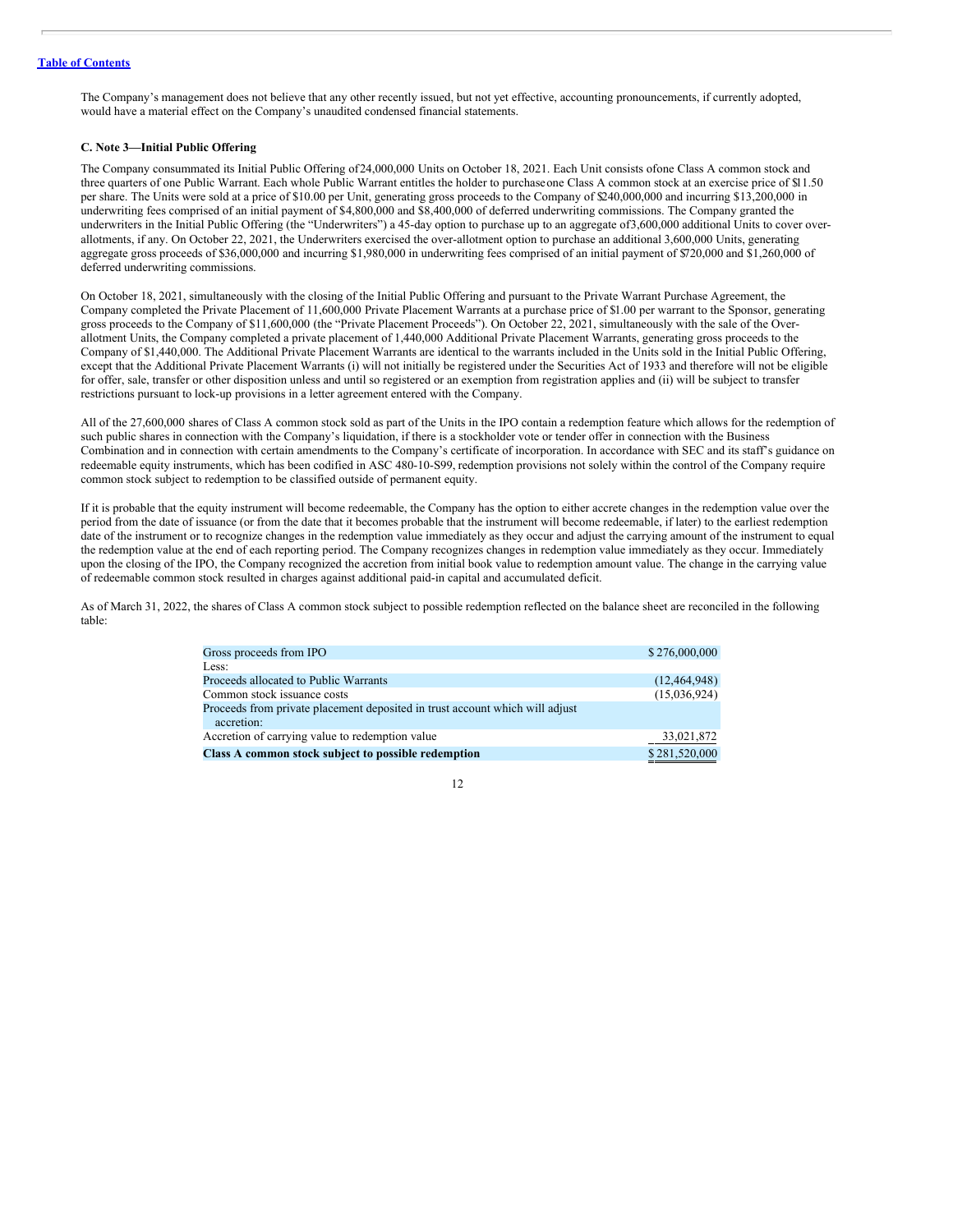#### **D. Note 4. Private Placement**

The Sponsor purchased an aggregate of 11,600,000 Private Placement Warrants for a purchase price of \$11,600,000, or \$1.00 per warrant, in a private placement that occurred simultaneously with the closing of the Initial Public Offering. Simultaneously with the underwriters' exercise of the overallotment option, the Sponsor purchased 1,440,000 Additional Private Placement Warrants for a purchase price of \$1,440,000, or \$1.00 per warrant. Each Private Placement Warrant entitles the holder thereof to purchase one share of the Company's Class A common stock at a price of \$1.50 per share, subject to adjustment, and will expire worthless if the Company does not complete the Initial Business Combination.

The Private Placement Warrants have terms and provisions that are identical to those of the warrants being sold as part of the units in the Initial Public Offering, including as to exercise price, exercisability and exercise period, except that the Private Placement Warrants (i) will not initially be registered under the Securities Act and therefore will not be eligible for offer, sale, transfer or other disposition unless and until so registered or an exemption from registration applies and (ii) will be subject to transfer restrictions pursuant to lock-up provisions in a letter agreement with us to be entered into by the Sponsor and the Company's officers and directors. The Private Placement Warrants will be redeemable by us in all redemption scenarios and exercisable by the holders on the same basis as the warrants included in the Units being sold in the Initial Public Offering. The issuance of the Private Placement Warrants was made pursuant to the exemption from registration contained in Section  $4(a)(2)$  of the Securities Act.

### **E. Note 5—Related Party Transactions**

### *A. Founder Shares*

On February 10, 2021, 5,750,000 shares of the Company's Class B common stock (the "Founder Shares") were issued to the Sponsor in exchange for the payment of \$25,000 of expenses on behalf of the Company, or approximately \$0.004 per share. In October 2021, the Company effected a dividend of 1,150,000 of the Company's Founder Shares, which resulted in an aggregate of6,900,000 Founder Shares outstanding. All share and associated amounts have been retroactively restated to reflect the share dividend. Up to 900,000 Founder Shares were subject to forfeiture to the extent that the over-allotment option was not exercised by the underwriters. The underwriters' over-allotment option would have been available for45 days from the effective date of the registration statement.

On October 22, 2021, the underwriters exercised the over-allotment option in full to purchase3,600,000 Public Units. As a result,900,000 founder shares are no longer subject to forfeiture.

In connection with the Initial Public Offering, the Sponsor forfeited a total of90,000 founder shares forno consideration, and 30,000 founder shares were purchased from the Company by each of the Company's independent directors, Mel G. Riggs, Charles W. Yates and Stephen Straty, at their original purchase price (approximately \$0.004 per share) or a total of \$360. The excess of the fair value of the founder shares transferred (\$515,340) over the original issuance price (\$360) will be accounted for as director's compensation expense upon the initial business combination. The purchased shares shall vest upon the Company consummating an initial business combination (the "Vesting Date"). If prior to the Vesting Date, the Director is removed from office or ceases to be a Director, the Director will forfeit their founder shares to the Company. The Directors have agreed, (1) the shares may not be sold or transferred, until six months after the consummation of a business combination, (2) the shares will not be entitled to redemption from the funds held in the trust account, or any liquidating distributions. The Company has 18 months from the date of the initial public offering to consummate a business combination, and if a business combination is not consummated, the Company will liquidate and the shares will become worthless.

The fair value of the founder shares at the grant dates was determined using an internal model using the issuance price of the Units in the Initial Public Offering as a proxy adjusting for the value of the warrants included in the Units, for the probability the Company will consummate an initial Business Combination and for holding costs and no rights of redemption. Valuation of the 90,000 founder shares granted to the directors is estimated to be \$486,000 or \$5.40 per share. The Company will record the fair value of the transferred shares in excess of the amount paid (\$515,340) as director compensation expense upon consummation of an initial Business Combination, in accordance with the guidance in Accounting Standards Codification ("ASC") Topic 718 "Compensation-Stock Compensation", which requires deferral of the expense recognition until after the performance condition becomes probable of being achieved. If the performance condition is a business combination or similar liquidity event, the performance condition is not deemed to be probable until it is achieved.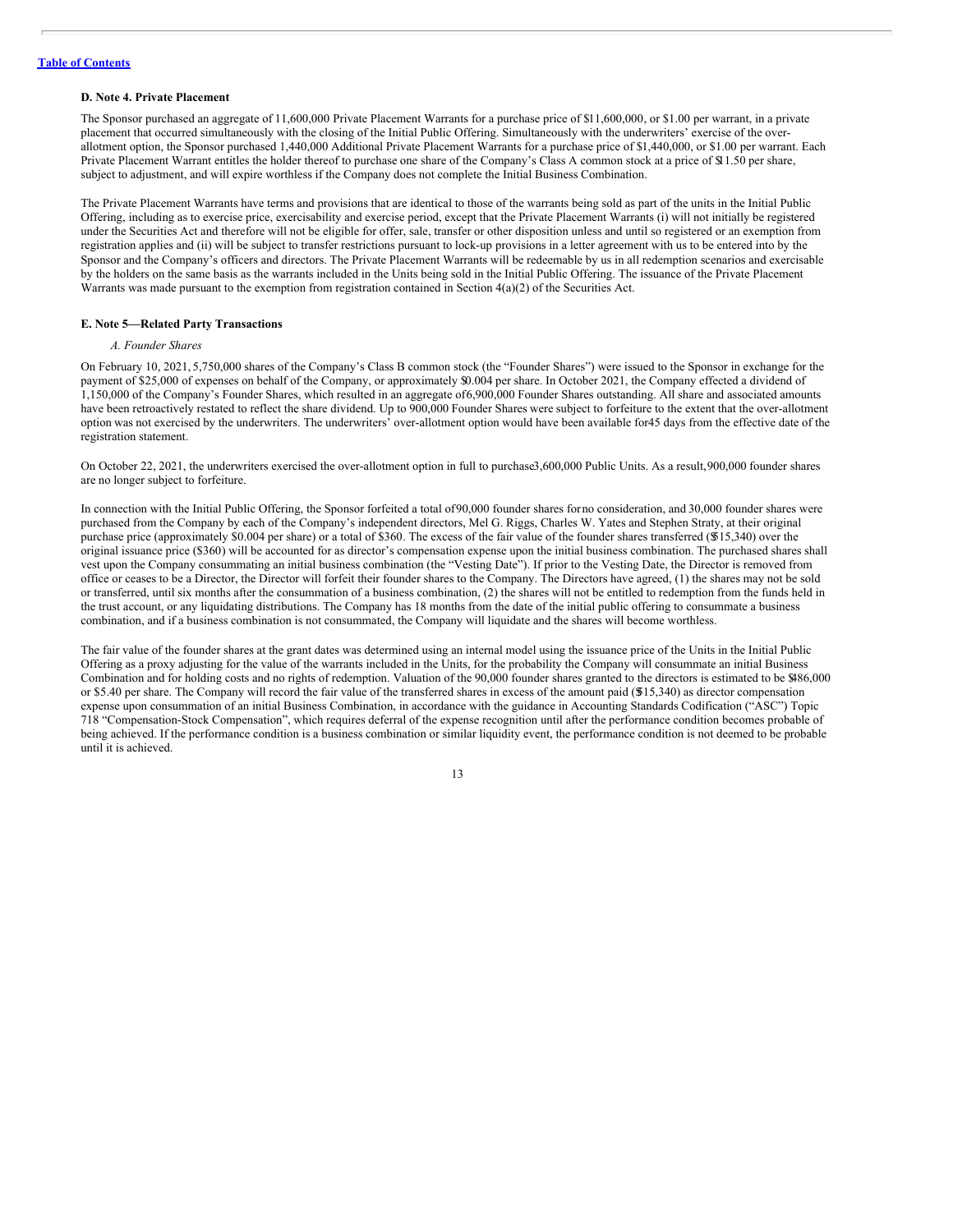The holders of the Founder Shares agreed, subject to limited exceptions, not to transfer, assign or sell any of their Founder Shares until the earlier to occur of: (i) 180 days after the completion of the Initial Business Combination or (ii) subsequent to the Initial Business Combination, the date on which the Company completes a liquidation, merger, capital stock exchange, reorganization or other similar transaction that results in all of the Company's stockholders having the right to exchange their shares of common stock for cash, securities or other property.

### *B. Related Party Loans*

On February 10, 2021, the Sponsor agreed to loan the Company an aggregate of up to \$250,000 to cover expenses related to the Initial Public Offering pursuant to an unsecured promissory note (the "Note"). This Note was non-interest bearing and payable upon the earlier of (i) the date that is180 days following the date of the Note and (ii) the closing date of the Initial Public Offering. As of October 18, 2021, the Company had borrowed \$195,000, which would have been due upon demand. The aggregate amount of \$195,000 was paid in full on October 20, 2021. As of March 31, 2022 and December 31, 2021 there is no amount due under related party loans.

In addition, in order to finance transaction costs in connection with an Initial Business Combination, the Sponsor or an affiliate of the Sponsor, or certain of the Company's officers and directors may, but are not obligated to, loan the Company funds on a non-interest bearing basis as may be required ("Working Capital Loans"). If the Company completes an Initial Business Combination, the Company will repay the Working Capital Loans out of the proceeds of the Trust Account released to the Company. Otherwise, the Working Capital Loans would be repaid only out of funds held outside the Trust Account. In the event that an Initial Business Combination does not close, the Company may use a portion of proceeds held outside the Trust Account to repay the Working Capital Loans but no proceeds held in the Trust Account would be used to repay the Working Capital Loans. Except for the foregoing, the terms of such Working Capital Loans, if any, have not been determined and no written agreements exist with respect to such loans. The Working Capital Loans would either be repaid upon consummation of an Initial Business Combination or, at the lender's discretion, up to \$1.5 million of such Working Capital Loans may be convertible into warrants of the post Initial Business Combination entity at a price of \$1.00 per warrant. The warrants would be identical to the Private Placement Warrants. To date, the Company had no borrowings under the Working Capital Loans.

### *C. Administrative Support Agreement and Other*

Commencing on the date the Units are first listed on the New York Stock Exchange, the Company has agreed to pay an affiliate of the Sponsor a total of \$10,000 per month for office space, utilities and secretarial and administrative support. For the three months ended March 31, 2022 and for the period from February 10, 2021 (inception) through March 31, 2021, the Company included in accrued expenses in the accompanying balance sheet of \$30,000 and \$0 of such fees, respectively, and reported on the balance sheet as accrued expenses.

In February 2022, Black Mountain Land Company LLC, a related party ("Black Mountain Land"), paid flight expenses of \$11,630 on the Company's behalf. The amount is recorded in Due to Related Party on the accompanying balance sheet.

### **F. Note 6—Commitments and Contingencies**

### *A. Registration Rights*

The holders of the Founder Shares, Private Placement Warrants and Warrants that may be issued upon conversion of working capital loans, if any, (and any Class A common shares issuable upon the exercise of the Private Placement Warrants and Warrants that may be issued upon conversion of working capital loans) will be entitled to registration rights pursuant to a registration rights agreement signed prior to or on the effective date of the Initial Public Offering. The holders of at least \$25 million in value of these securities are entitled to demand that the Company file a registration statement covering such securities and to require the Company to effect up to an aggregate of three underwritten offerings of such securities. In addition, the holders have certain "piggy-back" registration rights with respect to registration statements filed subsequent to the consummation of an Initial Business Combination. The Company will bear the expenses incurred in connection with the filing of any such registration statements.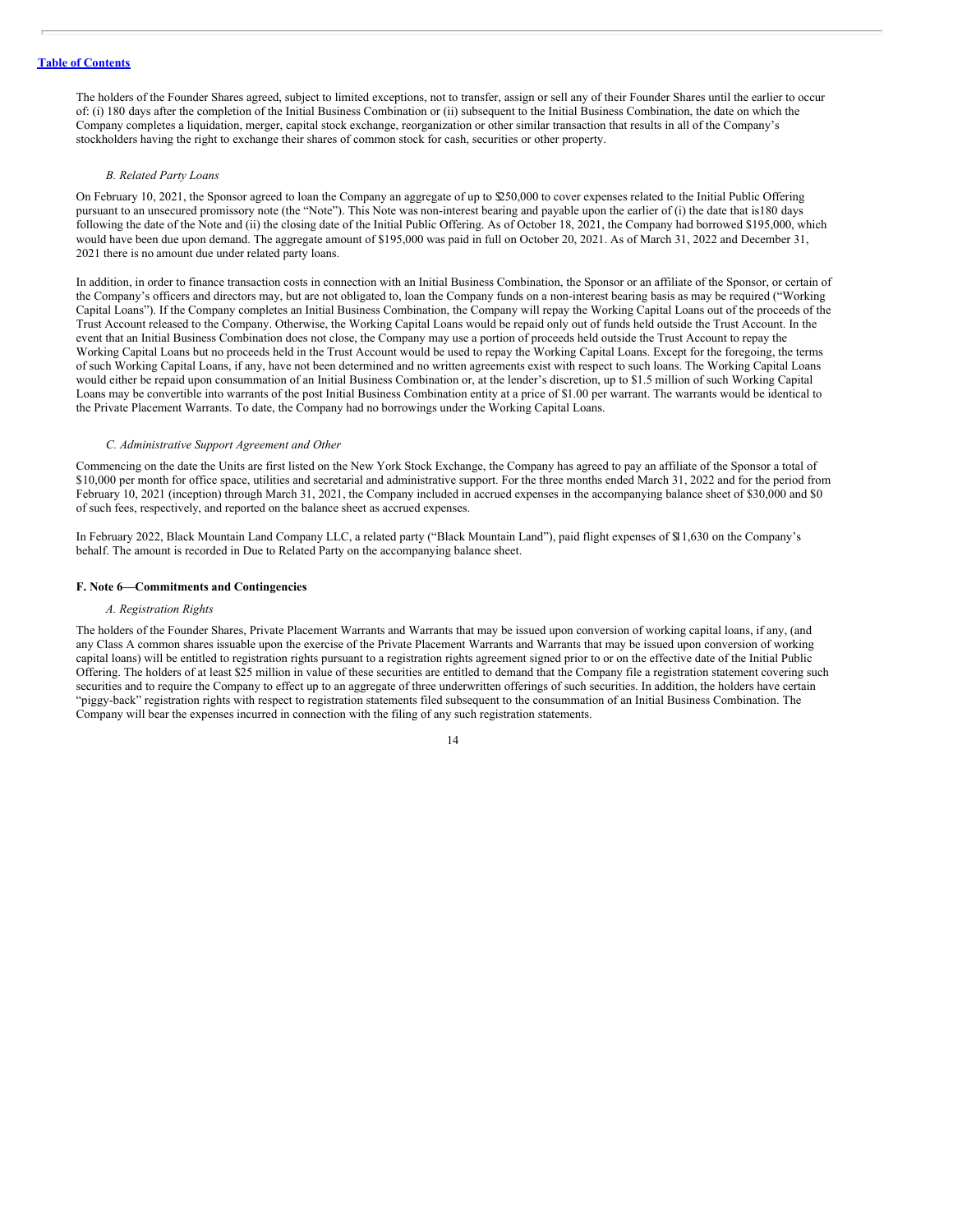#### *B. Underwriting Agreement*

The Company granted the underwriters a 45-day option to purchase up to3,600,000 additional Units to cover over-allotments, if any, at the Initial Public Offering price less the underwriting discounts and commissions.

On October 22, 2021, the underwriters exercised the over-allotment option in full to purchase3,600,000 Public Units, at a purchase price of \$10.00 per Public Unit generating gross proceeds to the Company of \$36,000,000 (see Note 3).

On October 18, 2021, the Company paid a cash underwriting commission of \$0.20 per unit, or \$4,800,000 and on October 22, 2021, paid an additional \$720,000 or \$0.20 per unit for an aggregate of \$5,520,000.

The representatives of the underwriters are entitled to deferred underwriting commissions of \$0.35 per unit, or \$9,660,000 in the aggregate (including the commission related to the underwriters' exercise of the over-allotment option). The deferred fee will become payable to the representatives of underwriters from the amounts held in the Trust Account solely in the event that the Company completes an Initial Business Combination, subject to the terms of the underwriting agreement for the offering.

### **G. Note 7—Stockholders' Equity**

*Preferred Stock*— The Company is authorized to issue 5,000,000 shares of preferred stock, par value \$0.0001 per share, with such designations, voting and other rights and preferences as may be determined from time to time by the Company's board of directors. As of March 31, 2022 and December 31, 2021, there were no shares of preferred stock issued or outstanding.

*Class A Common Stock*— The Company is authorized to issue 500,000,000 shares of Class A common stock with a par value of \$0.0001 per share. As of March 31, 2022 and December 31, 2021, there were no shares of Class A common stock issued or outstanding, excluding27,600,000 shares subject to possible redemption.

*Class B Common Stock*— The Company is authorized to issue 50,000,000 shares of Class B common stock with a par value of \$0.0001 per share. As of March 31, 2022 and December 31, 2021, there were 6,900,000 shares of Class B common stock issued and outstanding, which such amount having been restated to reflect the share dividend in October 2021 as discussed in Note 5. Of the 6,900,000 shares of Class B common stock outstanding, up to 900,000 shares of Class B common stock were subject to forfeiture to the Company by the initial stockholders for no consideration.

On October 22, 2021, the underwriters exercised the over-allotment option in full to purchase3,600,000 Public Units. As a result,900,000 founder shares are no longer subject to forfeiture.

Holders of the Class A common stock and holders of the Class B common stock will vote together as a single class on all matters submitted to a vote of the stockholders, except as required by law. Each share of common stock will have one vote on all such matters.

The Class B common stock will automatically convert into Class A common stock at the time of the Initial Business Combination on aone-for-one basis, subject to adjustment for redemptions, merger consideration, private placement warrants and any securities issued to affiliates, and the like and subject to further adjustment as provided herein. In the case that additional shares of Class A common stock, or equity-linked securities, are issued or deemed issued in excess of the amounts sold in the Initial Public Offering and related to the closing of the Initial Business Combination, the ratio at which shares of Class B common stock shall convert into shares of Class A common stock will be adjusted (unless the holders of a majority of the outstanding shares of Class B common stock agree to waive such adjustment with respect to any such issuance or deemed issuance) so that the number of shares of our Class A common stock issuable upon conversion of all shares of Class B common stock will equal, in the aggregate, on an as-converted basis, 20% of the sum of the total number of all shares of common stock outstanding upon the completion of the Initial Public Offering plus all shares of Class A common stock and equity-linked securities issued or deemed issued in connection with the Initial Business Combination (after giving effect to any redemptions of shares of Class A common stock by public stockholders and excluding any shares or equity-linked securities issued, or to be issued, to any seller in the Initial Business Combination and any private placement warrants issued to the Sponsor, officers and directors upon conversion of working capital loans).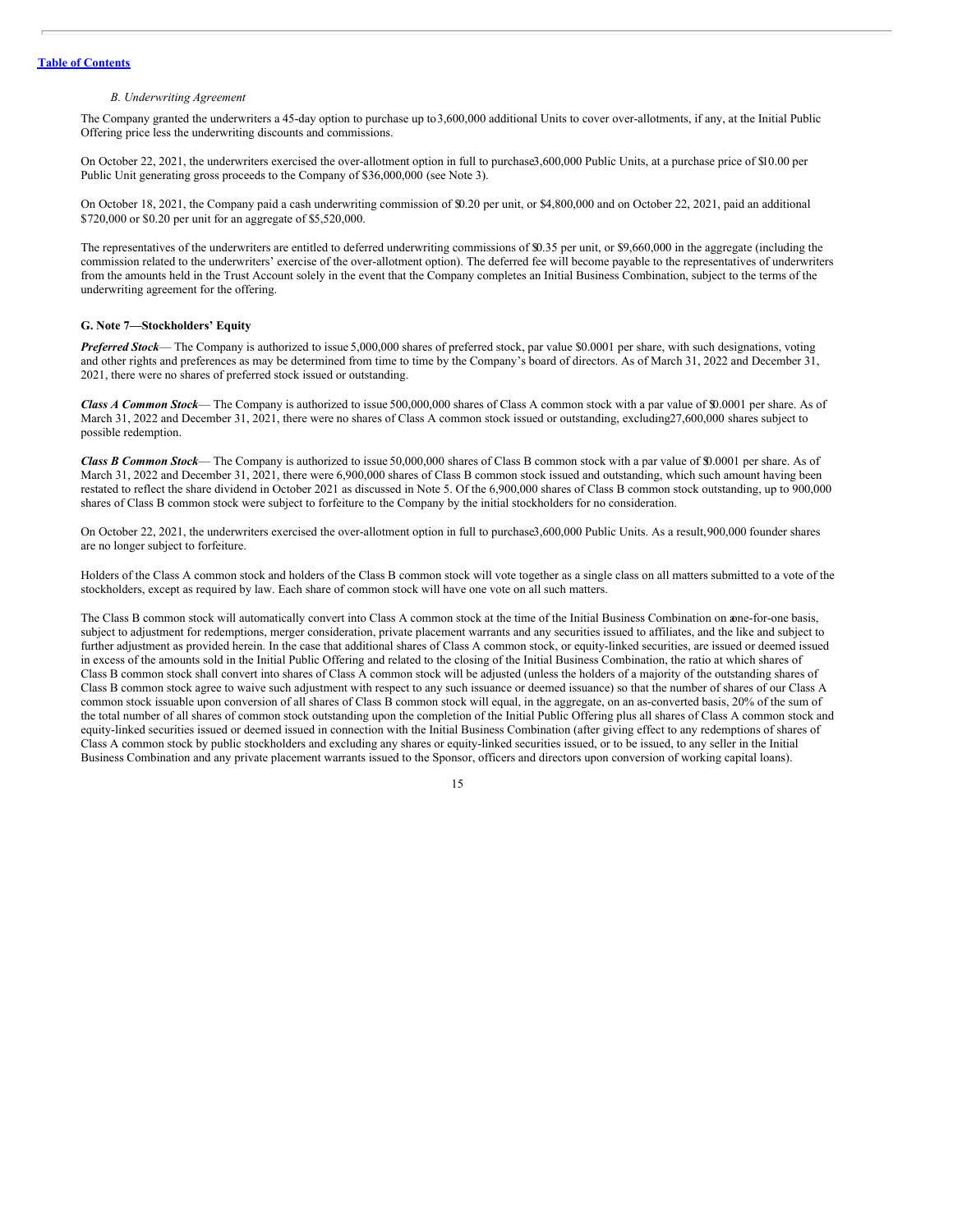*Warrants*— Warrants may only be exercised for a whole number of shares.No fractional warrants will be issued upon separation of the Units and only whole warrants will trade. The warrants have an exercise price of \$11.50 per share, subject to adjustments, and will expire five years after the completion of an Initial Business Combination or earlier upon redemption or liquidation. The warrants will become exercisable 30 days after the completion of an Initial Business Combination; provided that the Company has an effective registration statement under the Securities Act covering the shares of Class A common stock issuable upon exercise of the warrants and a current prospectus relating to them is available (or the Company permits holders to exercise their warrants on a "cashless basis" and such cashless exercise is exempt from registration under the Securities Act). The Company has agreed that as soon as practicable, but in no event later than 15 business days after the closing of the Initial Business Combination, the Company will use its best efforts to file with the SEC a registration statement covering the shares of Class A common stock issuable upon exercise of the warrants and to maintain a current prospectus relating to those shares of Class A common stock until the warrants expire or are redeemed.

In addition, if (i) the Company issues additional Class A common stock or equity-linked securities for capital raising purposes in connection with the closing of the initial Business Combination at an issue price or effective issue price of less than \$9.20 per share (with such issue price or effective issue price to be determined in good faith by the board of directors and, in the case of any such issuance to the Sponsor or its affiliates, without taking into account any Founder Shares held by the Sponsor or such affiliates, as applicable, prior to such issuance) (the "Newly Issued Price"), (ii) the aggregate gross proceeds from such issuances represent more than 60% of the total equity proceeds, and interest thereon, available for the funding of our initial business combination on the date of the consummation of the Initial Business Combination (net of redemptions), and (iii) the Market Value is below \$9.20 per share, the exercise price of the warrants will be adjusted (to the nearest cent) to be equal to 115% of the greater of (A) the Market Value or (B) the Newly Issued Price, and the \$18.00 per share redemption trigger price described under "Redemption of Warrants" will be adjusted (to the nearest cent) to be equal to 180% of the Newly Issued Price.

Notwithstanding the above, if the Company's shares of Class A common stock are at the time of any exercise of a warrant not listed on a national securities exchange such that they satisfy the definition of a "covered security" under Section 18(b)(1) of the Securities Act, the Company may, at its option, require holders of warrants who exercise their warrants to do so on a "cashless basis" in accordance with Section 3(a)(9) of the Securities Act and, in the event the Company so elects, it will not be required to file or maintain in effect a registration statement, but the Company will be required to use its best efforts to register or qualify the shares under applicable blue sky laws to the extent an exemption is not available.

The Private Placement Warrants have terms and provisions that are identical to those of the warrants being sold as part of the units in the Initial Public Offering, including as to exercise price, exercisability and exercise period, except that the Private Placement Warrants (i) will not initially be registered under the Securities Act and therefore will not be eligible for offer, sale, transfer or other disposition unless and until so registered or an exemption from registration applies and (ii) will be subject to transfer restrictions pursuant to lock-up provisions in a letter agreement with us to be entered into by the Sponsor and the Company's officers and directors.

### *A. Redemption of Warrants*

Once the warrants become exercisable, the Company may redeem the outstanding warrants:

- in whole and not in part;
- at a price of \$0.01 per warrant;
- upon a minimum of 30 days' prior written notice of redemption, or the30-day redemption period, to each warrantholder; and
- if, and only if, the reported last sale price of the Class A common stock equals or exceeds \$18.00 per share (as adjusted for stock splits, stock dividends, reorganizations, recapitalizations and the like) for any 20 trading days within a 30-trading day period commencing once the warrants become exercisable and ending on the third trading day prior to the date on which the Company sends the notice of redemption to the warrantholders.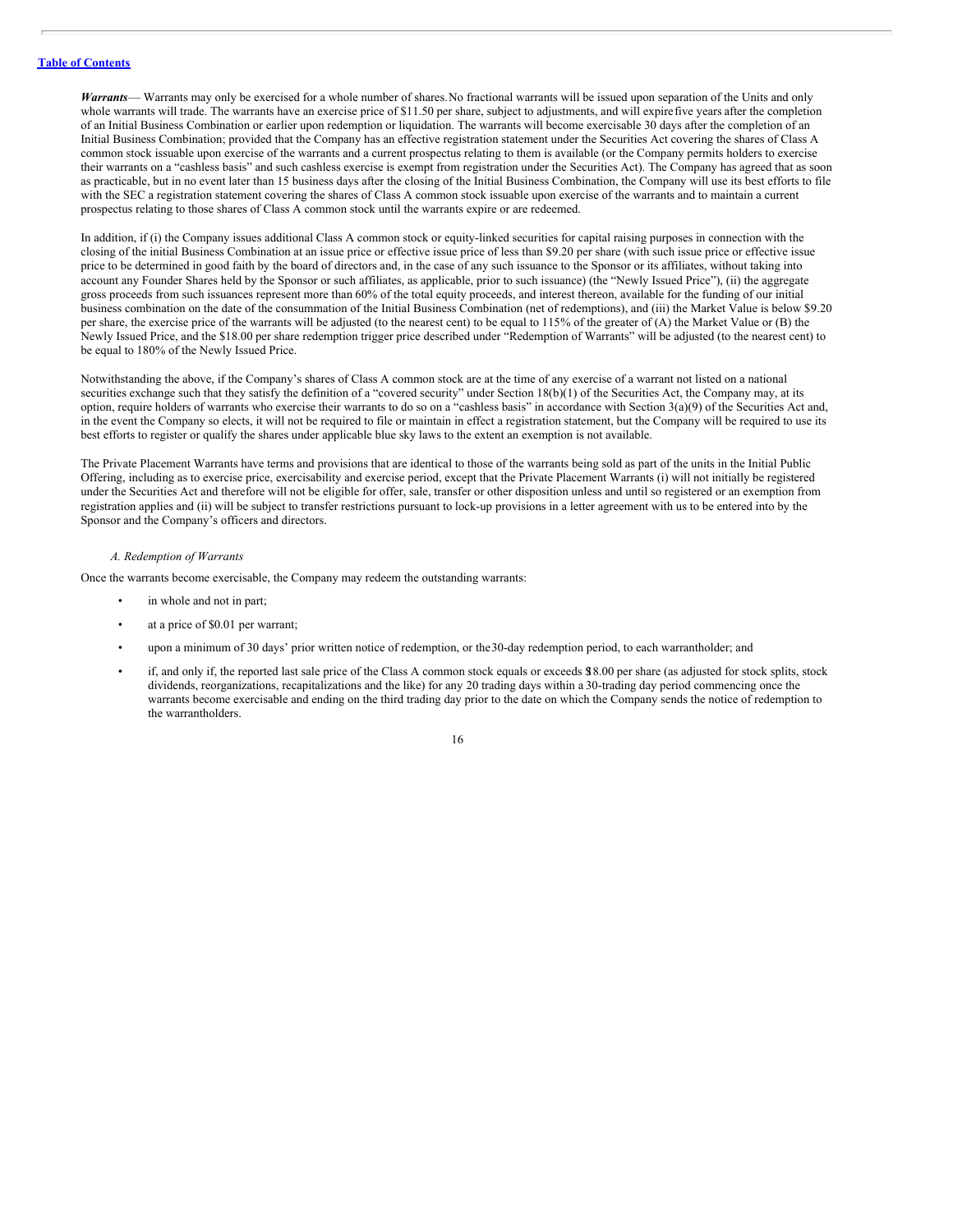The Company will not redeem the warrants as described above unless (i) a registration statement under the Securities Act covering the shares of Class A common stock issuable upon exercise of the warrants is effective and a current prospectus relating to those shares of Class A common stock is available throughout the 30-day redemption period or (ii) the Company has elected to require exercise of the warrants on a "cashless basis" as described below. If the foregoing conditions are satisfied and the Company issued a notice of redemption of the warrants, each warrant holder will be entitled to exercise its warrant prior to the scheduled redemption date. However, the price of the shares of Class A common stock may fall below the \$18.00 redemption trigger price (as adjusted for stock splits, stock dividends, reorganizations, recapitalizations and the like) as well as the \$11.50 warrant exercise price (for whole shares) after the redemption notice is issued.

If the Company calls the warrants for redemption as described above, the Company's management will have the option to require all, but not less than all, warrant holders to exercise their warrants on a "cashless basis." In the event any warrants are exercised on a "cashless basis," each exercising warrant holder would pay the exercise price by surrendering the warrants for that number of shares of Class A common stock equal to the quotient obtained by dividing (i) the product of (A) the number of shares of our Class A common stock underlying the warrants and (B) the excess of the "fair market value" (defined below) over the exercise price of the warrants by (ii) such fair market value. For purposes of this section, the "fair market value" shall mean the average last reported sale price of the Class A common stock for the 10 trading days ending on the third trading day prior to the date on which the notice of warrant exercise is sent to the warrant holder or its securities broker or intermediary.

If and when the warrants become redeemable by the Company, it may exercise its redemption right even if it is unable to register or qualify the underlying securities for sale under all applicable state securities laws.

In no event will the Company be required to net cash settle any warrant. If the Company is unable to complete an Initial Business Combination within the Combination Period and the Company liquidates the funds held in the Trust Account, holders of warrants will not receive any of such funds with respect to their warrants, nor will they receive any distribution from the Company's assets held outside of the Trust Account with respect to such warrants. Accordingly, the warrants may expire without value to the holder.

### **H. Note 8. Fair Value Measurements**

The fair value of the Company's financial assets and liabilities reflects management's estimate of amounts that the Company would have received in connection with the sale of the assets or paid in connection with the transfer of the liabilities in an orderly transaction between market participants at the measurement date. In connection with measuring the fair value of its assets and liabilities, the Company seeks to maximize the use of observable inputs (market data obtained from independent sources) and to minimize the use of unobservable inputs (internal assumptions about how market participants would price assets and liabilities). The following fair value hierarchy is used to classify assets and liabilities based on the observable inputs and unobservable inputs used in order to value the assets and liabilities:

Level 1: Quoted prices in active markets for identical assets or liabilities. An active market for an asset or liability is a market in which transactions for the asset or liability occur with sufficient frequency and volume to provide pricing information on an ongoing basis.

Level 2: Observable inputs other than Level 1 inputs. Examples of Level 2 inputs include quoted prices in active markets for similar assets or liabilities and quoted prices for identical assets or liabilities in markets that are not active.

Level 3: Unobservable inputs based on our assessment of the assumptions that market participants would use in pricing the asset or liability.

At March 31, 2022 and December 31, 2021, assets held in the Trust Account were comprised of \$281,547,377 and \$281,523,974 in money market funds which are invested primarily in U.S. Treasury Securities. Through March 31, 2022, the Company has not withdrawn any.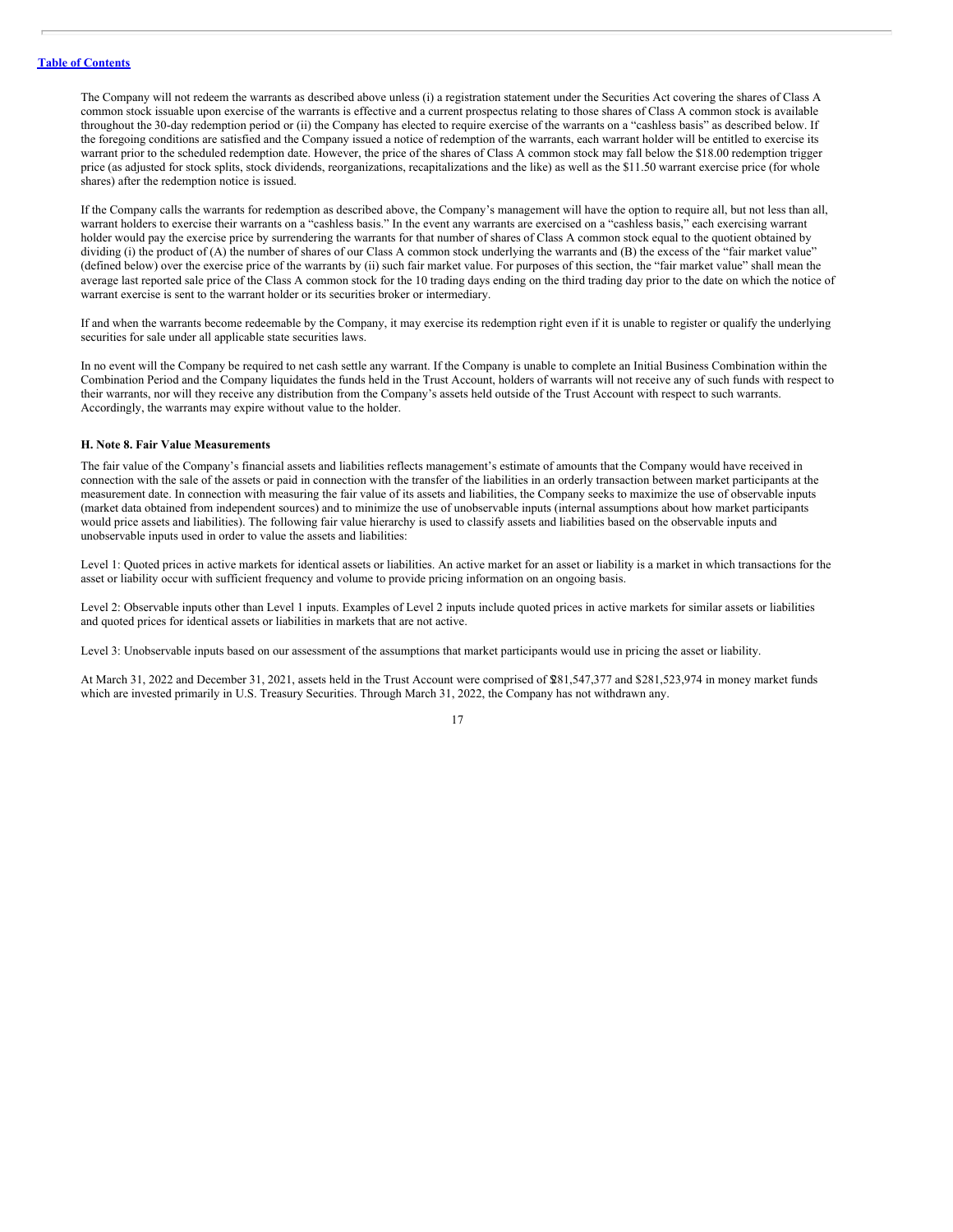The following table presents information about the Company's assets that are measured at fair value on a recurring basis at March 31, 2022 and indicates the fair value hierarchy of the valuation inputs the Company utilized to determine such fair value:

|                                             |       | <b>March 31, 2022</b> |
|---------------------------------------------|-------|-----------------------|
|                                             | Level | Amount                |
| Assets:                                     |       |                       |
| Marketable securities held in Trust Account |       | \$281,547,377         |

The following table presents information about the Company's assets that are measured at fair value on a recurring basis at December 31, 2021 and indicates the fair value hierarchy of the valuation inputs the Company utilized to determine such fair value:

|                                             |       | <b>December 31, 2021</b> |
|---------------------------------------------|-------|--------------------------|
|                                             | Level | Amount                   |
| Assets:                                     |       |                          |
| Marketable securities held in Trust Account |       | \$281,523,974            |

### **I. Note 9. Subsequent Events**

The Company evaluated subsequent events and transactions that occurred after the balance sheet date up to the date that the unaudited condensed financial statements were issued. Based upon this review, the Company did not identify any subsequent events that would have required adjustment or disclosure in the unaudited condensed financial statements.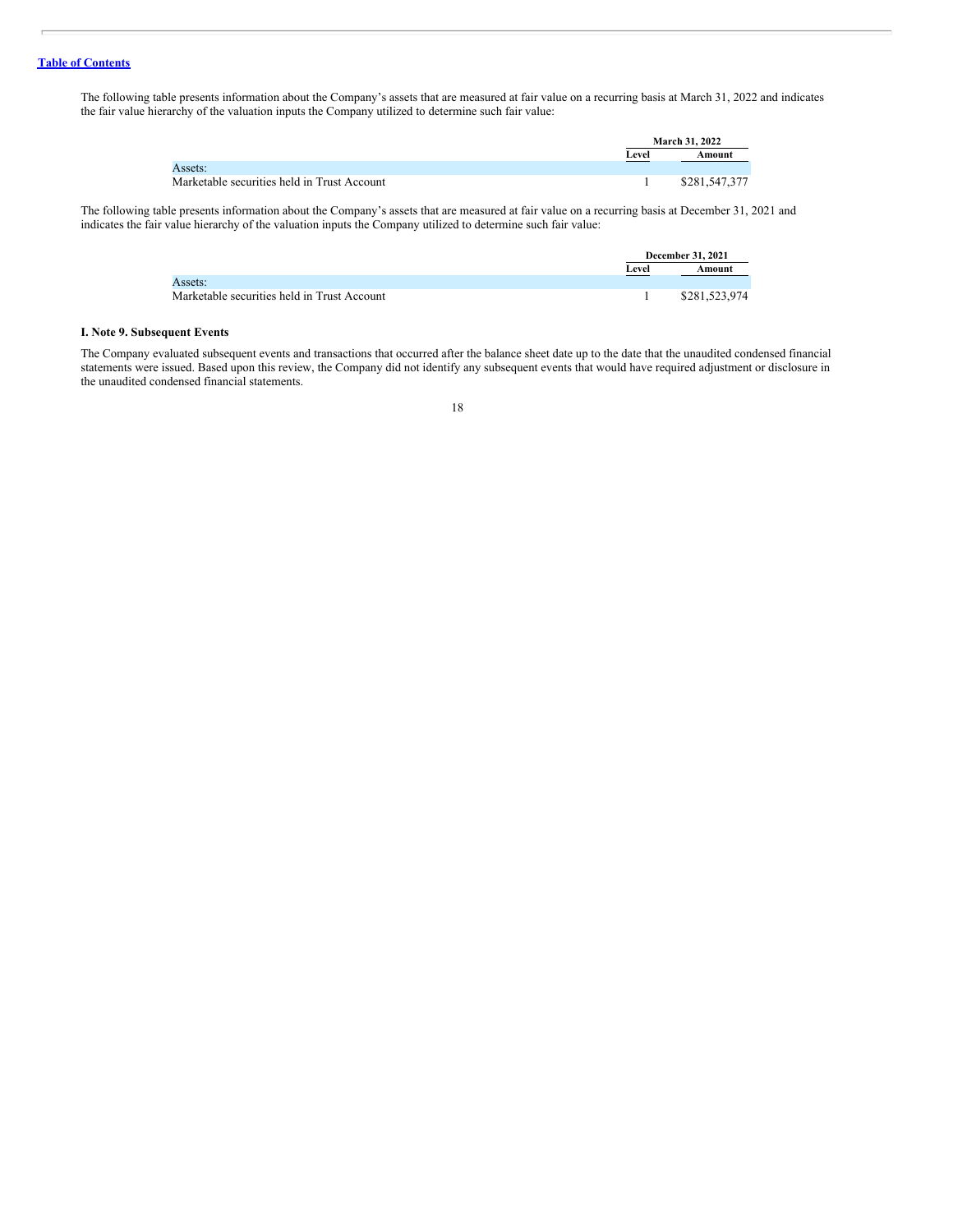### **BLACK MOUNTAIN ACQUISITION CORP.**

### <span id="page-21-0"></span>**Item 2. Management's Discussion and Analysis of Financial Condition and Results of Operations.**

References to the "Company," "our," "us" or "we" refer to Black Mountain Acquisition Corp., a blank check company incorporated on February 10, 2021 as a Delaware corporation and formed for the purpose of effecting a merger, capital stock exchange, asset acquisition, stock purchase, reorganization or similar business combination with one or more businesses, which we refer to throughout this Quarterly Report on Form 10-Q as our "initial business" combination." References to our "Sponsor" refer to Black Mountain Sponsor LLC, a Delaware limited liability company. References to the "SEC" are to the U.S. Securities and Exchange Commission. References to our "Public Offering" refers to our initial public offering, which closed on October 18, 2021 (the "Closing Date"). References to "public shares" are to shares of our Class A common stock sold as part of the units in our Public Offering. References to "public stockholders" are to the holders of our public shares. The following discussion should be read in conjunction with our unaudited condensed financial statements and related notes thereto included elsewhere in this report.

### **CAUTIONARY NOTE REGARDING FORWARD-LOOKING STATEMENTS**

Some statements contained in this Quarterly Report on Form10-Q are forward-looking statements in nature. Our forward-looking statements include, but are not limited to, statements regarding our or our management team's expectations, hopes, beliefs, intentions or strategies regarding the future. In addition, any statements that refer to projections, forecasts or other characterizations of future events or circumstances, including any underlying assumptions, are forward-looking statements. The words "anticipate," "believe," "continue," "could," "estimate," "expect," "intend," "may," "might," "plan," "possible," "potential," "predict," "project," "should," "would" and similar expressions may identify forward-looking statements, but the absence of these words does not mean that a statement is not forward-looking. The forward-looking statements contained in this Quarterly Report on Form 10-Q are based on our current expectations and beliefs concerning future developments and their potential effects on us. There can be no assurance that future developments affecting us will be those that we have anticipated. These forward-looking statements involve a number of risks, uncertainties (some of which are beyond our control) or other assumptions that may cause actual results or performance to be materially different from those expressed or implied by these forward-looking statements. These risks and uncertainties include, but are not limited to, the following risks, uncertainties and other factors:

- our ability to complete our initial business combination, particularly in light of disruption that may result from limitations imposed by the COVID-19 outbreak and other events (such as terrorist attacks, natural disasters or other significant outbreaks of infectious diseases);
- our being a company with no operating history and no revenues;
- our success in retaining or recruiting, or changes required in, our officers, key employees or directors following our initial business combination;
- our officers and directors allocating their time to other businesses and potentially having conflicts of interest with our business or in approving our initial business combination, as a result of which they would then receive expense reimbursements;
- our potential ability to obtain additional financing to complete our initial business combination;
- our pool of prospective target businesses;
- our ability to select an appropriate target business or businesses;
- our expectations around the performance of the prospective target business or businesses;
- the ability of our officers and directors to generate a number of potential acquisition opportunities;
- our public securities' potential liquidity and trading;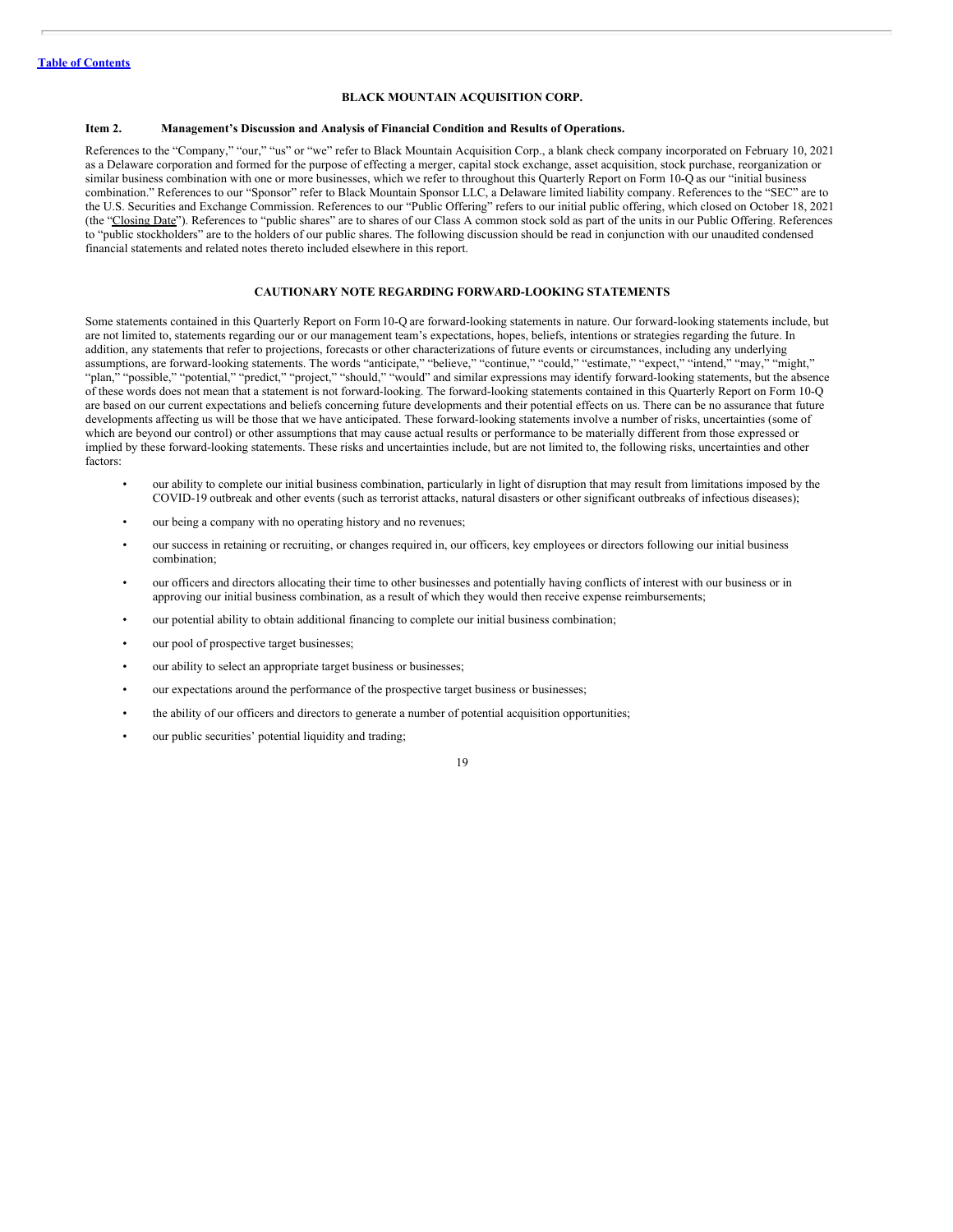- the lack of a market for our securities;
- the use of proceeds not held in the trust account or available to us from interest income on the trust account balance;
- the trust account not being subject to claims of third parties;
- our financial performance; or
- the other risks and uncertainties discussed in "Risk Factors" and elsewhere in this Quarterly Report on Form10-Q.

The forward-looking statements contained in this Quarterly Report on Form10-Q are based on our current expectations and beliefs concerning future developments and their potential effects on us. There can be no assurance that future developments affecting us will be those that we have anticipated. These forward-looking statements involve a number of risks, uncertainties (some of which are beyond our control) or other assumptions that may cause actual results or performance to be materially different from those expressed or implied by these forward-looking statements. These risks and uncertainties include, but are not limited to, those factors described in the section entitled "Risk Factors" in our Annual Report on Form 10-K filed with the SEC on April 14, 2022. Should one or more of these risks or uncertainties materialize, or should any of our assumptions prove incorrect, actual results may vary in material respects from those projected in these forward-looking statements. We undertake no obligation to update or revise any forward-looking statements, whether as a result of new information, future events or otherwise, except as may be required under applicable securities laws.

#### **Overview**

We are a blank check company incorporated on February 10, 2021 as a Delaware corporation and formed for the purpose of effecting a merger, capital stock exchange, asset acquisition, stock purchase, reorganization or similar business combination with one or more businesses.

In February 2021, we issued an aggregate of 5,750,000 shares of our Class B common stock (the "Founder Shares") to our Sponsor in exchange for a capital contribution of \$25,000, a purchase price of approximately \$0.004 per share. The number of Founder Shares issued was determined based on the expectation that such Founder Shares would represent 20% of the outstanding shares upon completion of our initial public offering (our "Public Offering"). The per share purchase price of the Founder Shares was determined by dividing the amount of cash contributed to the Company by the aggregate number of Founder Shares issued. In October 2021, in connection with our Public Offering, our Sponsor forfeited a total of 90,000 Founder Shares to us for no consideration, and we then issued 30,000 Founder Shares to each of our three independent directors at their original purchase price. Also in October 2021, in connection with our Public Offering, we effected a stock dividend of 1,150,000 Founder Shares on the Founder Shares, which resulted in our Sponsor owning 6,810,000 Founder Shares. Such stock dividend has been accounted for retroactively to all periods. The holders of our Founder Shares prior to our Public Offering are referred to in this Quarterly Report on Form 10-Q as our "initial stockholders."

On the Closing Date, we consummated our Public Offering of 24,000,000 units (the "Units") and, on October 22, 2021, the underwriters in our Public Offering purchased an 3,600,000 additional Units upon the full exercise of their over-allotment option, resulting in the sale of 27,600,000 Units in the aggregate. The Units were sold at a price of \$10.00 per unit, generating gross proceeds to us of \$276,000,000. Each Unit consists of one share of our Class A common stock and three quarters of one warrant. Each whole warrant (a "public warrant") entitles the holder thereof to purchase one whole share of our Class A common stock at a price of \$11.50 per share, subject to adjustment, and only whole warrants are exercisable. The warrants will become exercisable on the 30th day after the completion of our initial business combination and will expire five years after the completion of our initial business combination or earlier upon redemption or liquidation.

On the Closing Date, simultaneously with the consummation of our Public Offering, we completed a private placement of 11,600,000 private placement warrants (the "Private Placement Warrants") at a purchase price of \$1.00 per warrant to our Sponsor, generating gross proceeds to us of approximately \$11,600,000 and, on October 22, 2021, simultaneously with the consummation of the over-allotment option, we completed a private placement of 1,440,000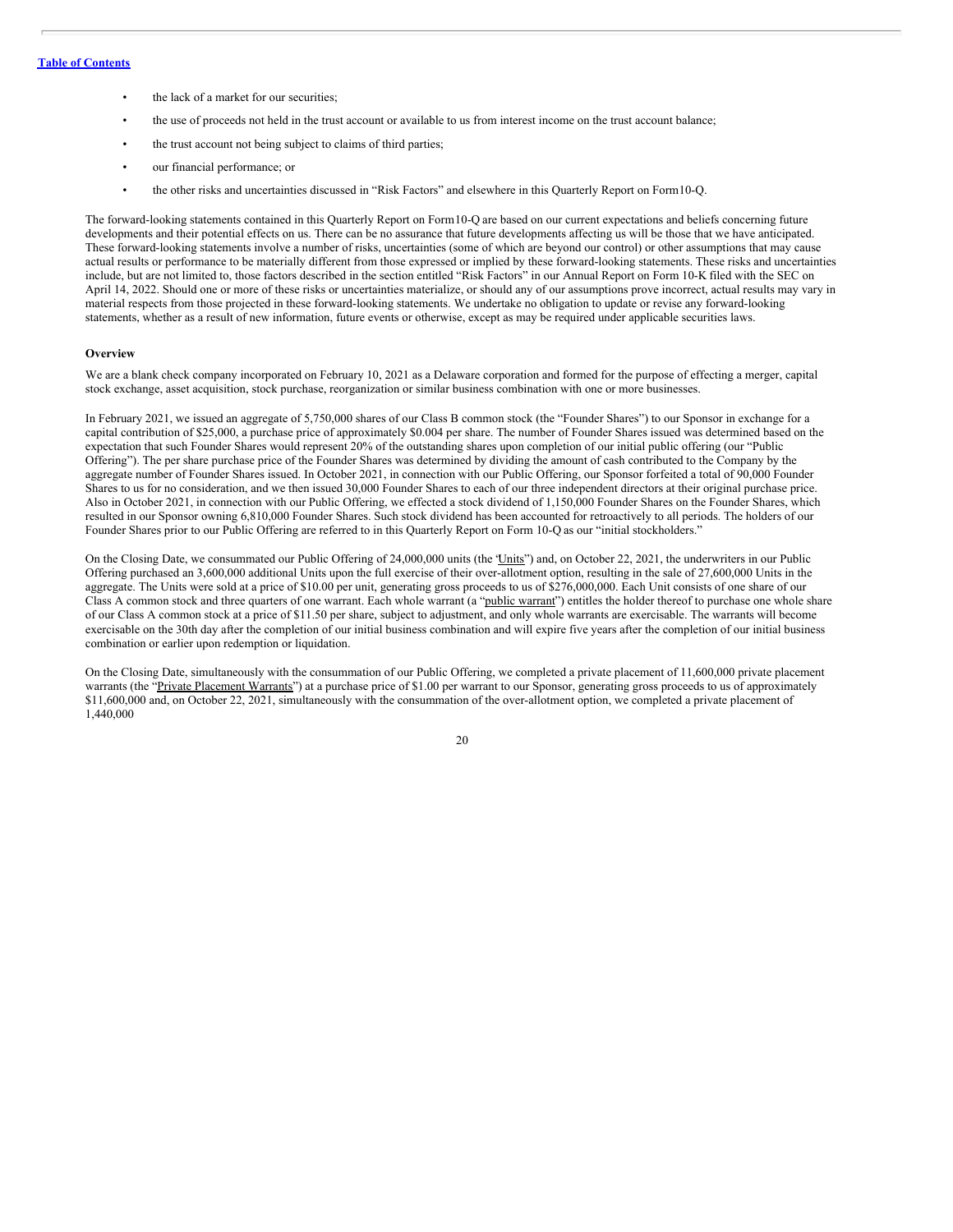additional Private Placement Warrants at a purchase price of \$1.00 per warrant to our Sponsor, generating additional gross proceeds to us of approximately \$1,440,000 (such private placements, collectively, the "Private Placement"). Each Private Placement Warrant entitles the holder to purchase one whole share of our Class A common stock at \$11.50 per share. The Private Placement Warrants (including the Class A common stock issuable upon exercise thereof) may not, subject to certain limited exceptions, be transferred, assigned or sold by the holder until 30 days after the completion of our initial business combination.

Approximately \$281,520,000 of the net proceeds from our Public Offering and the Private Placement has been deposited in a trust account established for the benefit of our public stockholders (the "Trust Account").

We received gross proceeds from our Public Offering and the sale of the Private Placement Warrants of \$276,000,000 and \$13,040,000, respectively, for an aggregate of \$289,040,000. \$281,520,000 of the gross proceeds were deposited into the Trust Account. The \$281,520,000 of net proceeds held in the Trust Account includes \$9,660,000 of deferred underwriting discounts and commissions that will be released to the underwriters of our Public Offering upon completion of our initial business combination. Of the gross proceeds from our Public Offering and the sale of the Private Placement Warrants that were not deposited in the Trust Account, \$5,520,000 was used to pay underwriting discounts and commissions in our Public Offering, approximately \$195,000 was used to repay loans and advances from our Sponsor, and the balance was reserved to pay accrued offering and formation costs, business, legal and accounting due diligence expenses on prospective acquisitions and continuing general and administrative expenses.

The Founder Shares that we issued prior to the Closing Date will automatically convert into shares of our Class A common stock at the time of our initial business combination on a one-for-one basis, subject to adjustment for stock splits, stock dividends, reorganizations, recapitalizations and the like. In the case that additional shares of Class A common stock, or equity-linked securities, are issued or deemed issued in excess of the amounts sold in our Public Offering and related to the closing of the initial business combination, the ratio at which the shares of our Class B common stock will convert into shares of our Class A common stock will be adjusted (unless the holders of a majority of the outstanding shares of our Class B common stock agree to waive such adjustment with respect to any such issuance or deemed issuance) so that the number of shares of our Class A common stock issuable upon conversion of all issued and outstanding shares of Class B common stock will equal, in the aggregate, on an as-converted basis, 20% of the sum of the total number of all shares of common stock outstanding upon the completion of our Public Offering plus all shares of Class A common stock and equity-linked securities issued or deemed issued in connection with the initial business combination (after giving effect to any redemptions of shares of our Class A common stock by public stockholders and excluding any shares or equity-linked securities issued, or to be issued, to any seller in the business combination and any private placement warrants issued to our Sponsor, any affiliate of our Sponsor or any of our officers or directors upon conversion of any working capital loans).

On November 9, 2021, we announced that, commencing November 12, 2021, holders of the Units sold in our Public Offering may elect to separately trade the shares of Class A common stock and public warrants included in the Units. The shares of Class A common stock and public warrants that are separated will trade on the New York Stock Exchange ("NYSE") under the symbols "BMAC" and "BMAC WS," respectively. Those Units not separated will continue to trade on the NYSE under the symbol "BMAC.U".

### **Results of Operations**

We have neither engaged in any operations nor generated any revenues to date. Our only activities from February 10, 2021 (inception) through March 31, 2022, were organizational activities, those necessary to prepare for the Initial Public Offering, described below, and identifying a target company for a Business Combination. We do not expect to generate any operating revenues until after the completion of our Business Combination. We generate non-operating income in the form of interest income on marketable securities held in the Trust Account. We incur expenses as a result of being a public company (for legal, financial reporting, accounting and auditing compliance), as well as for due diligence expenses. For the quarter ended March 31, 2022, we had a net loss of \$311,622, which consisted of \$335,026 in formation costs, offset by interest earned on funds held in Trust Account of \$23,404.

### **Liquidity, Capital Resources and Going Concern**

As of March 31, 2022, we had \$752,962 in cash and working capital of \$395,599.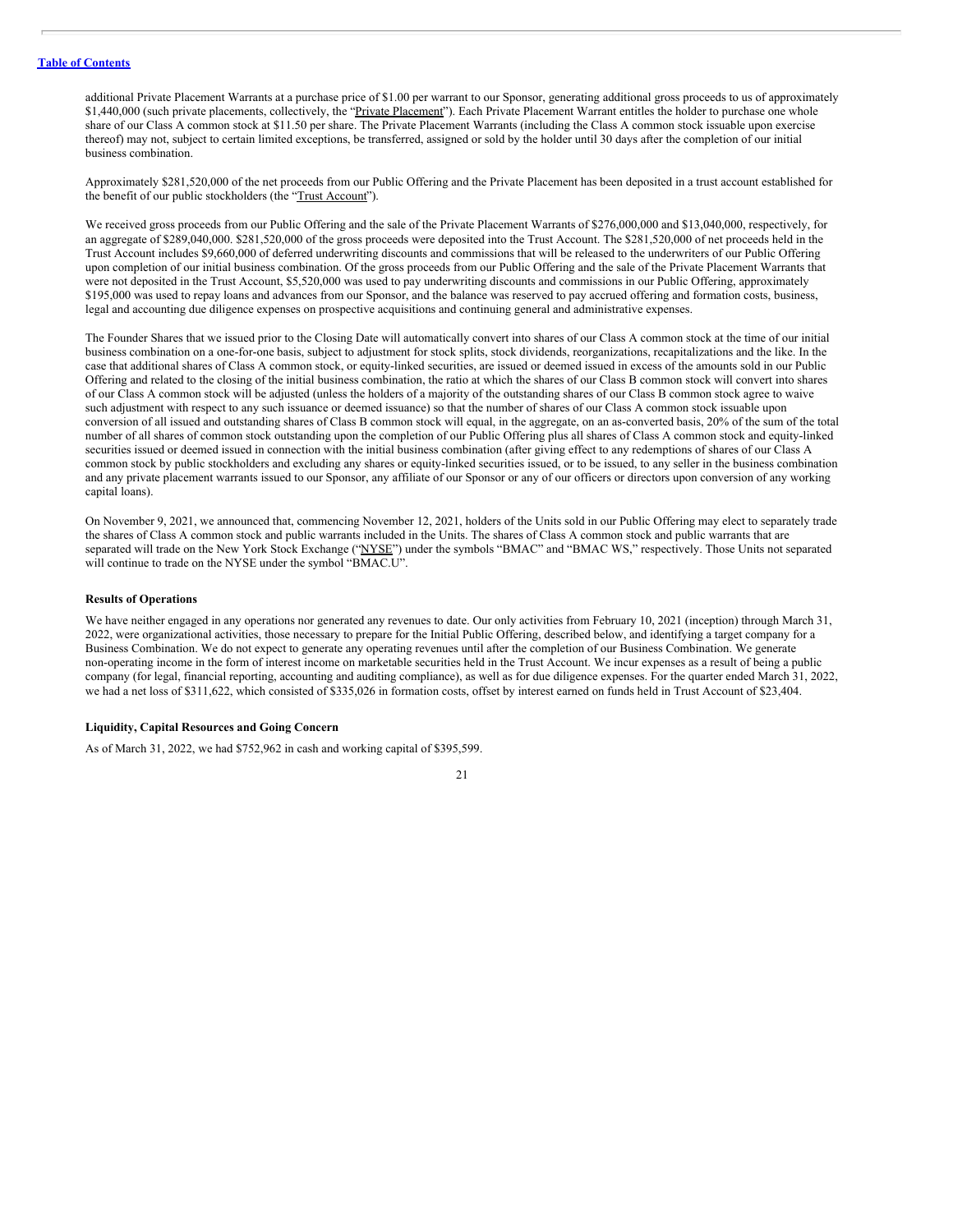Our liquidity needs up to March 31, 2022 had been satisfied through a payment of \$25,000 in offering costs by the Sponsor in exchange for the Founder Shares, and borrowings under the promissory note of \$195,000 and funds held outside of the Trust Account. The promissory note was fully repaid on October 20, 2021 from the proceeds of the IPO.

In October 2021, we consummated our Public Offering and the Private Placement. Of the net proceeds from our Initial Public Offering and associated Private Placements, \$281,520,000 of cash was placed in the Trust Account and \$1,960,476 of cash was held outside of the Trust Account and is available for working capital purposes.

In order to finance transaction costs in connection with a Business Combination, our Sponsor or an affiliate of the Sponsor or certain of our officers and directors may, but are not obligated to, provide Working Capital Loans. As of March 31, 2022, there were no amounts outstanding under any Working Capital Loans.

In connection with the Company's assessment of going concern considerations in accordance with FASB Accounting Standards Update ("ASU") 2014-15, "Disclosures of Uncertainties about an Entity's Ability to Continue as a Going Concern," management has determined that the Company has and will continue to incur significant costs in pursuit of its acquisition plans which raises substantial doubt about the Company's ability to continue as a going concern. Moreover, we may need to obtain additional financing either to complete our initial Business Combination or because we become obligated to redeem a significant number of our Public Shares upon consummation of our initial Business Combination, in which case we may issue additional securities or incur debt in connection with such Business Combination. Subject to compliance with applicable securities laws, we would only complete such financing simultaneously with the completion of our initial Business Combination. If we are unable to complete our initial Business Combination because we do not have sufficient funds available to us, we will be forced to cease operations and liquidate the Trust Account. In addition, following our initial Business Combination, if cash on hand is insufficient, we may need to obtain additional financing in order to meet our obligations.

In connection with the Company's assessment of going concern considerations in accordance with FASB ASC 205- 40, "Presentation of Financial Statements—Going Concern", management has determined that if the Company is unable to complete a Business Combination by April 19, 2023 (the "Combination Period"), then the Company will cease all operations except for the purpose of liquidating. The date for mandatory liquidation and subsequent dissolution as well as the Company's working capital deficit raise substantial doubt about the Company's ability to continue as a going concern. No adjustments have been made to the carrying amounts of assets or liabilities should the Company be required to liquidate after the Combination Period. The Company intends to complete a Business Combination before the mandatory liquidation date.

### **Related Party Transactions**

### *Founder Shares*

On February 10, 2021, our Sponsor acquired 5,750,000 founder shares in exchange for a capital contribution of \$25,000. Prior to the initial investment in the Company of \$25,000 by our Sponsor, the Company had no assets, tangible or intangible. The per share purchase price of the Founder Shares was determined by dividing the amount of cash contributed to the Company by the aggregate number of Founder Shares issued. In October, we effected a dividend of 1,150,000 of our Founder Shares, which resulted in our Sponsor owning 6,900,000 Founder Shares. In connection with our Initial Public Offering, our Sponsor forfeited a total of 90,000 Founder Shares, and 30,000 Founder Shares were then issued to each of the independent directors, Mel G. Riggs, Charles W. Yates and Stephen Straty, at their original purchase price.

The holders of the Founder Shares agreed, subject to limited exceptions, not to transfer, assign or sell any of their Founder Shares until the earlier to occur of: (i) 180 days after the completion of the Initial Business Combination or (ii) subsequent to the Initial Business Combination, the date on which the Company completes a liquidation, merger, capital stock exchange, reorganization or other similar transaction that results in all of the Company's stockholders having the right to exchange their shares of common stock for cash, securities or other property.

### *Registration Rights*

The holders of the Founder Shares, Private Placement Warrants and warrants that may be issued upon conversion of working capital loans (and any shares of Class A common stock issuable upon the exercise of the private placement warrants or warrants that may be issued upon conversion of working capital loans and upon conversion of the Founder Shares) will be entitled to registration rights pursuant to a registration rights agreement, requiring us to register such securities for resale (in the case of the Founder Shares, only after conversion to our Class A common stock). The holders of at least \$25 million in value of these securities are entitled to demand that we file a registration statement covering such securities and to require us to effect up to an aggregate of three underwritten offerings of such securities. In addition, the holders have certain "piggy-back" registration rights with respect to registration statements filed subsequent to our completion of our Initial Business Combination.

### *Related Party Working Capital Loan*

In addition, in order to finance transaction costs in connection with an Initial Business Combination, the Sponsor or an affiliate of the Sponsor, or certain of the Company's officers and directors may, but are not obligated to, loan the Company funds on a non-interest bearing basis as may be required ('Working Capital Loans"). If the Company completes an Initial Business Combination, the Company will repay the Working Capital Loans out of the proceeds of the Trust Account released to the Company. Otherwise, the Working Capital Loans would be repaid only out of funds held outside the Trust Account. In the event that the Initial Business Combination does not close, the Company may use a portion of proceeds held outside the Trust Account to repay the Working Capital Loans but no proceeds held in the Trust Account would be used to repay the Working Capital Loans. Except for the foregoing, the terms of such Working Capital Loans, if any, have not been determined and no written agreements exist with respect to such loans. The Working Capital Loans would either be repaid upon consummation of the Initial Business Combination or, at the lender's discretion, up to \$1.5 million of such Working Capital Loans may be convertible into warrants of the post-Initial Business Combination entity at a price of \$1.00 per warrant. Such warrants would be identical to the Private Placement Warrants. To date, the Company had no borrowings under the Working Capital Loans.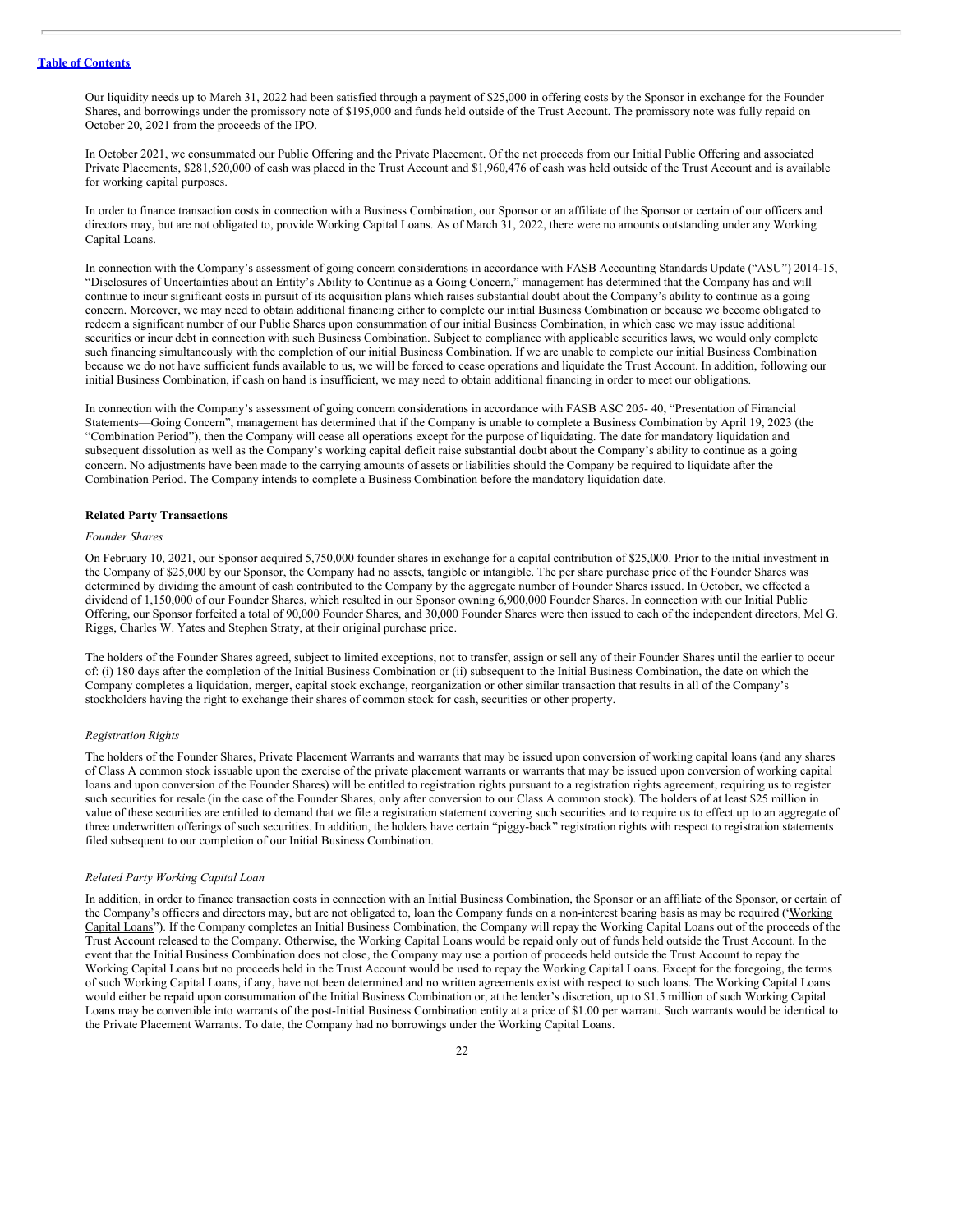### *Related Party Promissory Note*

On February 10, 2021, the Sponsor agreed to loan the Company an aggregate of up to \$250,000 to cover expenses related to the Proposed Public Offering pursuant to an unsecured promissory note (the "Note"). This Note wasnon-interest bearing and payable upon the earlier of (i) the date that is 180 days following the date of the Note and (ii) the closing date of the IPO. Prior to the consummation of the IPO, the Company borrowed \$195,000 under the Note. The Note was fully repaid on October 20, 2021 from the proceeds of the IPO.

### *Administrative Support Agreement*

Beginning on October 14, 2021, the Company has agreed to pay an affiliate of the Sponsor a total of \$10,000 per month for office space, utilities and secretarial and administrative support.

### **Critical Accounting Policies and Estimates**

The preparation of unaudited condensed consolidated financial statements and related disclosures in conformity with accounting principles generally accepted in the United States of America requires management to make estimates and assumptions that affect the reported amounts of assets and liabilities, disclosure of contingent assets and liabilities at the date of the financial statements, and expenses during the period reported. Actual results could materially differ from those estimates. We have identified the following critical accounting estimates affecting our financial statements:

### *Class A Common Stock Subject to Possible Redemption*

As a result of the right of stockholders to redeem their Public Shares in connection with a tender offer for shares or an Initial Business Combination, all such Public Shares are recorded at redemption amount and classified as temporary equity upon the completion of the IPO, in accordance with FASB ASC 480, "Distinguishing Liabilities from Equity."

### **Offering Costs associated with the Initial Public Offering**

The Company complies with the requirements of the ASC 340-10-S99-1. Offering costs consisted of legal, accounting, underwriting fees and other costs incurred through the Initial Public Offering that were directly related to the Initial Public Offering. The Company incurred offering costs amounting to \$ 15,774,999 as a result of the Initial Public Offering consisting of \$5,520,000 of underwriting commissions, \$9,660,000 of deferred underwriting commissions, and \$594,999 of other offering costs. The Offering costs were charged to stockholders' deficit upon the completion of the Initial Public Offering.

#### *Net Income (Loss) per Share*

Net income (loss) per share is computed by dividing net loss by the weighted average number of shares of common stock outstanding during the period. We apply the two-class method in calculating earnings per share. Adjustment associated with the redeemable shares of Class A common stock is excluded from earnings per share as the redemption value approximates fair value.

### *Of -Balance Sheet Arrangements*

As of March 31, 2022, we did not have anyoff-balance sheet arrangements as defined in Item 303(a)(4)(ii) of RegulationS-K.

### **Contractual Obligations**

As of March 31, 2022, we did not have any long-term debt, capital lease obligations, operating lease obligations or long-term liabilities. Beginning on October 14, 2021, the Company has agreed to pay an affiliate of the Sponsor a total of \$10,000 per month for office space, utilities and secretarial and administrative support. Upon completion of the Initial Business Combination or the Company's liquidation, the Company will cease paying these monthly fees. As of March 31, 2022, we had \$30,000 in accrued administrative support.

The underwriters of the Initial Public Offering were entitled to underwriting discounts and commissions of 5.5%, of which 2% (\$5,520,000) was paid at the closing of the Initial Public Offering and 3.5% (\$9,660,000) was deferred. The deferred underwriting discounts and commissions will become payable to the underwriters upon the consummation of the Initial Business Combination and will be paid from the amounts held in the Trust Account. The underwriters are not entitled to any interest accrued on the deferred underwriting discounts and commissions.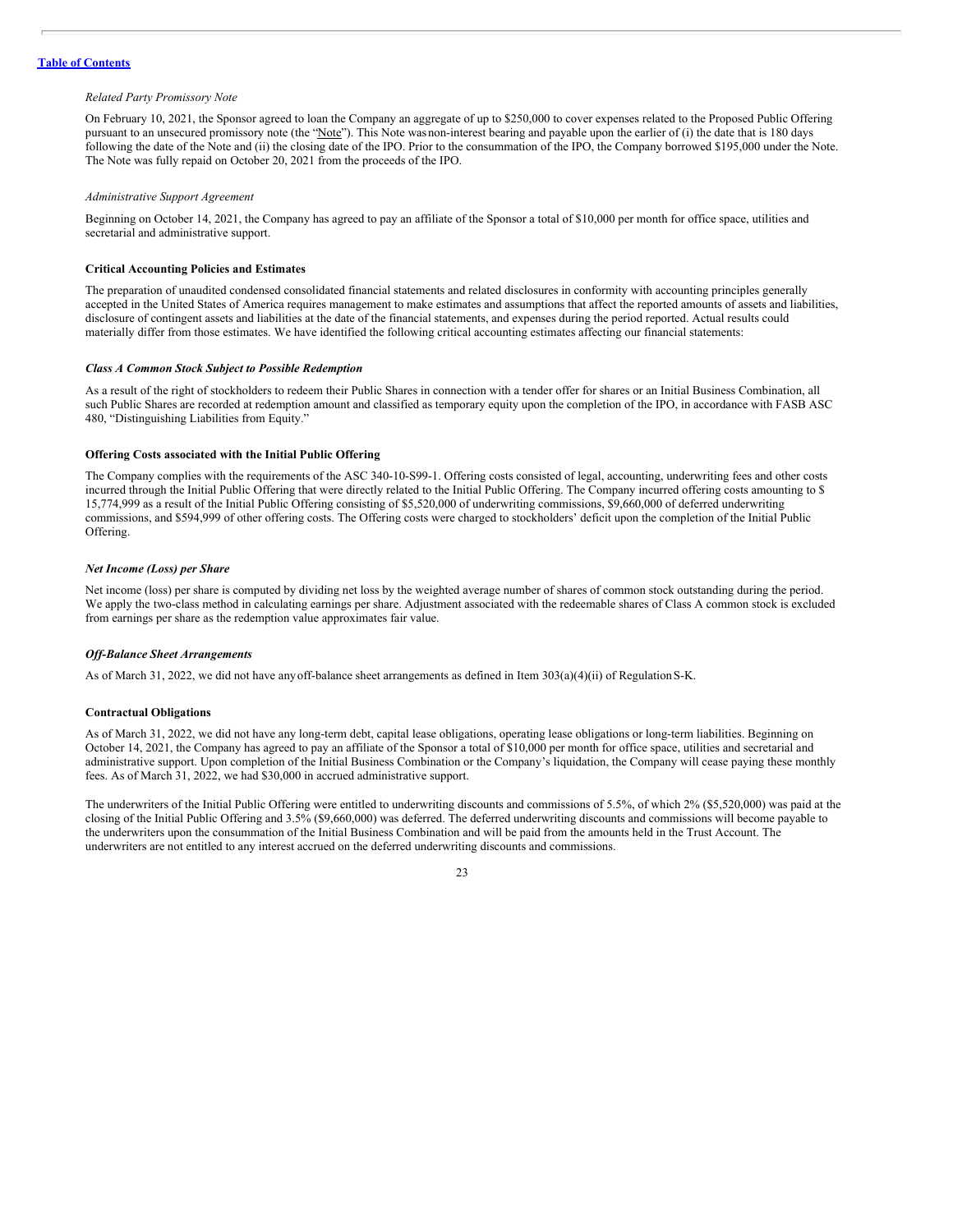### **JOBS Act**

The Jumpstart Our Business Startups Act of 2012 (the "JOBS Act") contains provisions that, among other things, relax certain reporting requirements for qualifying public companies. We qualify as an "emerging growth company" and under the JOBS Act will be allowed to comply with new or revised accounting pronouncements based on the effective date for private (not publicly traded) companies. We are electing to delay the adoption of new or revised accounting standards, and as a result, we may not comply with new or revised accounting standards on the relevant dates on which adoption of such standards is required for non-emerging growth companies. As a result, our unaudited condensed financial statements may not be comparable to companies that comply with new or revised accounting pronouncements as of public company effective dates.

Additionally, we are in the process of evaluating the benefits of relying on the other reduced reporting requirements provided by the JOBS Act. Subject to certain conditions set forth in the JOBS Act, if, as an "emerging growth company," we choose to rely on such exemptions we may not be required to, among other things, (a) provide an auditor's attestation report on our system of internal controls over financial reporting pursuant to Section 404 of the JOBS Act, (b) provide all of the compensation disclosure that may be required of non-emerging growth public companies under the Dodd-Frank Wall Street Reform and Consumer Protection Act, (c) comply with any requirement that may be adopted by the Public Company Accounting and Oversight Board regarding mandatory audit firm rotation or a supplement to the auditor's report providing additional information about the audit and the unaudited condensed financial statements (auditor discussion and analysis) and (d) disclose certain executive compensation related items such as the correlation between executive compensation and performance and comparisons of our Chief Executive Officer's compensation to median employee compensation. These exemptions will apply for a period of five years following the closing of the Initial Public Offering or until we are no longer an "emerging growth company," whichever is earlier.

### <span id="page-26-0"></span>**Item 3. Quantitative and Qualitative Disclosures About Market Risk**

We are a smaller reporting company as defined in Item 10 of RegulationS-K and are not required to provide the information otherwise required by this item.

### <span id="page-26-1"></span>**Item 4. Controls and Procedures**

### *Evaluation of Disclosure Controls and Procedures*

Under the supervision and with the participation of our management, including our principal executive officer and principal financial and accounting officer, we conducted an evaluation of the effectiveness of our disclosure controls and procedures as of the end of the three months period ended March 31, 2022, as such term is defined in Rules 13a- 15(e) and 15d-15(e) under the Exchange Act. Based on this evaluation our principal executive officer and principal financial and accounting officer ("Certifying Officers") have concluded that during the period covered by this report, our disclosure controls and procedures were not effective over financial reporting relating to the classification of current and non-current assets, and insufficient controls related to the review during the financial close process. Additionally, we lack adequate resources to properly account for and report our transactions to our auditors. Due to the impact on our financial statements, we determined that a material weakness exists.

Disclosure controls and procedures are controls and other procedures designed to ensure that information required to be disclosed in our reports filed or submitted under the Exchange Act is recorded, processed, summarized and reported within the time periods specified in the SEC's rules and forms. Disclosure controls and procedures include, without limitation, controls and procedures designed to ensure that information required to be disclosed in our reports filed or submitted under the Exchange Act is accumulated and communicated to management, including our Certifying Officers, or persons performing similar functions, as appropriate, to allow timely decisions regarding required disclosure.

### *Changes in Internal Control over Financial Reporting*

There were no changes in our internal control over financial reporting (as such term is defined in Rules 13a-15(f) and 15d-15(f) of the Exchange Act) as of the period ended March 31, 2022, that have materially affected, or are reasonably likely to materially affect, our internal control over financial reporting.

Management has identified a material weakness in internal controls related relating to the classification of current and non-current assets, and insufficient controls related to the review during the financial close process and to properly account for and report our transactions to our auditors. In light of the material weakness identified, we have processes to identify and appropriately apply applicable accounting requirements. We plan to enhance our processes to identify and appropriately apply applicable accounting requirements to better evaluate and understand the nuances of the accounting standards that apply to our financial statements. Our plans at this time include providing enhanced access to accounting literature, research materials and documents and increased communication among our personnel and third-party professionals with whom we consult regarding accounting applications. The elements of our remediation plan can only be accomplished over time, and we can offer no assurance that these initiatives will ultimately have the intended effects.

### **PART II-OTHER INFORMATION**

<span id="page-26-3"></span><span id="page-26-2"></span>

| Item 1. | <b>Legal Proceedings</b> |
|---------|--------------------------|
|---------|--------------------------|

None.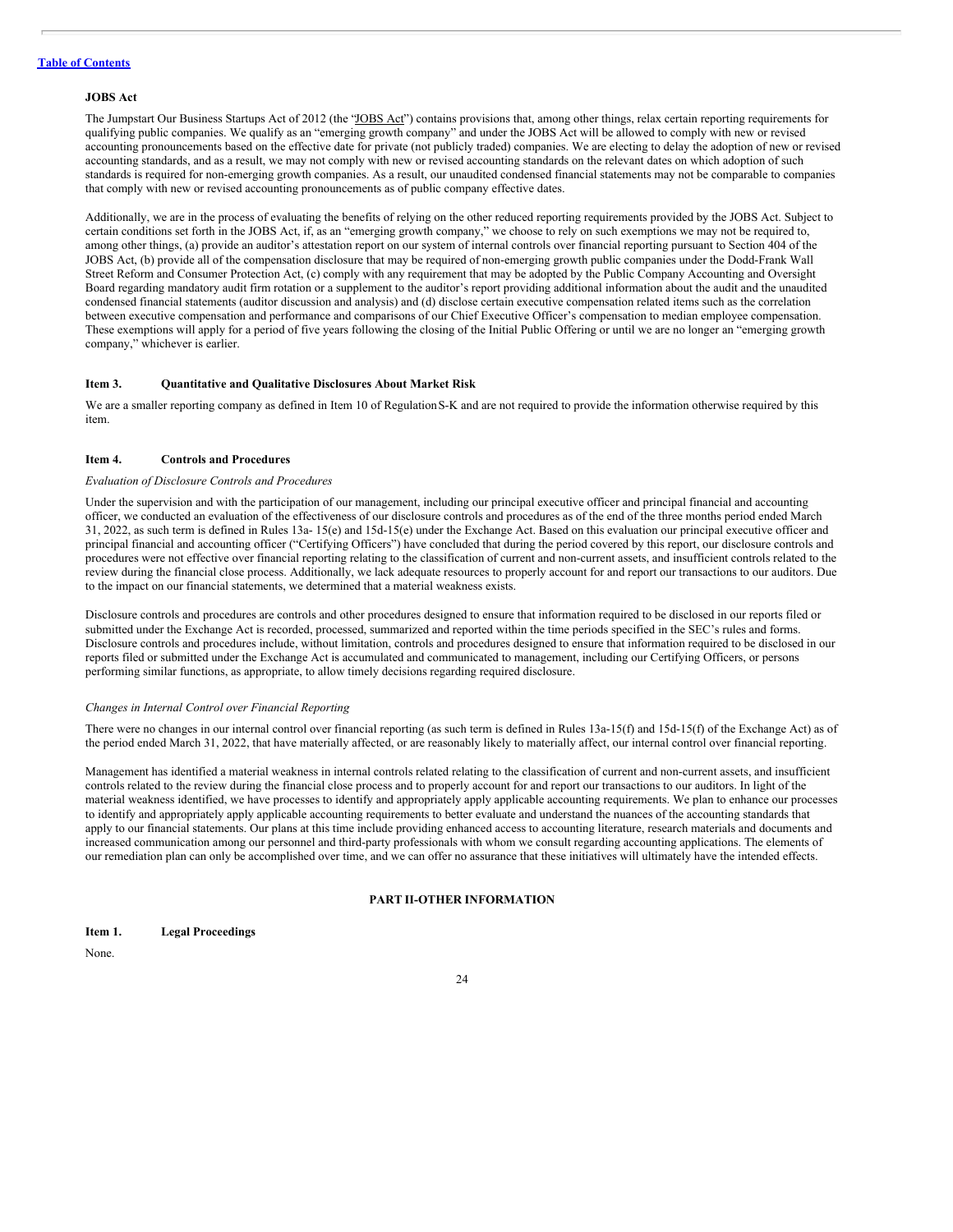### <span id="page-27-0"></span>**Item 1A. Risk Factors**

Factors that could cause our actual results to differ materially from those in this Quarterly Report on Form10-Q include the risks described in our Annual Report on Form 10-K filed with the SEC on April 14, 2022. Any of these factors could result in a significant or material adverse effect on our business, financial condition or future results. Additional risks and uncertainties not presently known to us or that we currently deem immaterial may also impair our business or results of operations. Except as disclosed below, there have been no material changes to the risks disclosed in our Annual Report on Form 10-K filed with the SEC on April 14, 2022.

### Changes in laws or regulations, or a failure to comply with any laws and regulations, may adversely affect our business, including our ability to *negotiate and complete our initial business combination, and results of operations.*

We are subject to laws and regulations enacted by national, regional and local governments. In particular, we are required to comply with certain SEC and other legal requirements. Compliance with, and monitoring of, applicable laws and regulations may be difficult, time consuming and costly. Those laws and regulations and their interpretation and application may also change from time to time and those changes could have a material adverse effect on our business, investments and results of operations. In addition, a failure to comply with applicable laws or regulations, as interpreted and applied, could have a material adverse effect on our business, including our ability to negotiate and complete our Initial Business Combination, and results of operations.

On March 30, 2022, the SEC issued proposed rules relating to, among other items, enhancing disclosures in business combination transactions involving SPACs and private operating companies; amending the financial statement requirements applicable to transactions involving shell companies; effectively limiting the use of projections in SEC filings in connection with proposed business combination transactions; increasing the potential liability of certain participants in proposed business combination transactions; and the extent to which SPACs could become subject to regulation under the Investment Company Act. These rules, if adopted, whether in the form proposed or in revised form, may impact the involvement of target companies and other market participants, including investment banks, in the SPAC market, may materially adversely affect our ability to identify a target company and our ability to negotiate and complete our Initial Business Combination and, furthermore, may materially increase the costs and time related thereto.

### Our search for a business combination, and any target business with which we may ultimately consummate our Initial Business Combination, may be materially adversely affected by the geopolitical conditions resulting from the recent invasion of Ukraine by Russia and subsequent sanctions against Russia, Belarus and related individuals and entities and the status of debt and equity markets, as well as protectionist legislation in our target markets.

United States and global markets are experiencing volatility and disruption following the escalation of geopolitical tensions and the recent invasion of Ukraine by Russia in February 2022. In response to such invasion, the North Atlantic Treaty Organization ("NATO") deployed additional military forces to eastern Europe, and the United States, the United Kingdom, the European Union and other countries have announced various sanctions and restrictive actions against Russia, Belarus and related individuals and entities, including the removal of certain financial institutions from the Society for Worldwide Interbank Financial Telecommunication (SWIFT) payment system. Certain countries, including the United States, have also provided and may continue to provide military aid or other assistance to Ukraine during the ongoing military conflict, increasing geopolitical tensions with Russia. The invasion of Ukraine by Russia and the resulting measures that have been taken, and could be taken in the future, by NATO, the United States, the United Kingdom, the European Union and other countries have created global security concerns that could have a lasting impact on regional and global economies. Although the length and impact of the ongoing military conflict in Ukraine is highly unpredictable, the conflict could lead to market disruptions, including significant volatility in commodity prices, credit and capital markets, as well as supply chain interruptions. Additionally, Russian military actions and the resulting sanctions could adversely affect the global economy and financial markets and lead to instability and lack of liquidity in capital markets.

Any of the abovementioned factors, or any other negative impact on the global economy, capital markets or other geopolitical conditions resulting from the Russian invasion of Ukraine and subsequent sanctions, could adversely affect our search for a business combination and any target business with which we may ultimately consummate our Initial Business Combination. The extent and duration of the Russian invasion of Ukraine, resulting sanctions and any related market disruptions are impossible to predict, but could be substantial, particularly if current or new sanctions continue for an extended period of time or if geopolitical tensions result in expanded military operations on a global scale. Any such disruptions may also have the effect of heightening many of the other risks described in the "Risk Factors" section of our Annual Report on Form 10-K. If these disruptions or other matters of global concern continue for an extensive period of time, our ability to consummate an Initial Business Combination, or the operations of a target business with which we may ultimate consummate our Initial Business Combination, may be materially adversely affected.

### <span id="page-27-1"></span>**Item 2. Unregistered Sales of Equity Securities and Use of Proceeds**

#### *Unregistered Sales*

On February 10 2021, the Sponsor acquired 5,750,000 Founder Shares for an aggregate purchase price of \$25,000, consisting of 5,750,000 shares of Class B common stock. Prior to the initial investment in the Company of \$25,000 by the Sponsor, the Company had no assets, tangible or intangible. The per share purchase price of the Founder Shares was determined by dividing the amount of cash contributed to the Company by the aggregate number of Founder Shares issued. The number of Founder Shares issued was determined based on the expectation that such Founder Shares would represent 20% of the outstanding shares upon completion of the Initial Public Offering. In October 2021, we effected a dividend of 1,150,000 of our Founder Shares, which resulted in our Sponsor owning 6,900,000 Founder Shares. In connection with our Initial Public Offering, our Sponsor forfeited a total of 90,000 Founder Shares, and 30,000 Founder Shares were then issued to each of the independent directors, Mel G. Riggs, Charles W. Yates and Stephen Straty, at their original purchase price. The Founder Shares were issued in connection with our organization pursuant to an exemption from registration contained in Section 4(a)(2) of the Securities Act.

On October 18, simultaneously with the closing of the Initial Public Offering and pursuant to the Private Placement Warrant Purchase Agreement the Company completed the sale of 11,600,000 Private Placement Warrants at a purchase price of \$1.00 per Private Placement Warrant to the Sponsor, generating gross proceeds to the Company of \$11,600,000. On October 22, 2021, simultaneously with the sale of the Over-allotment Units, the Company completed a private placement with the Sponsor for 1,440,000 Additional Private Placement Warrants, generating gross proceeds to the Company of \$1,440,000.

### *Use of Proceeds*

On October 18, 2021, the Company consummated its Initial Public Offering of 24,000,000 Units. The Units were sold at a price of \$10.00 per Unit, generating gross proceeds to the Company of \$240,000,000. In connection with the Initial Public Offering, the underwriters were granted an option to purchase up to an additional 3,600,000 Units to cover over-allotments, if any. October 21, 2021, the underwriters fully exercised its over-allotment option and, on October 22, 2021, the underwriters purchased 3,600,000 Over-allotment Units at a price of \$10.00 per unit, generating proceeds of \$36,000,000.

On October 18, simultaneously with the closing of the Initial Public Offering and pursuant to the Private Placement Warrant Purchase Agreement the Company completed the sale of 11,600,000 Private Placement Warrants at a purchase price of \$1.00 per Private Placement Warrant to the Sponsor, generating gross proceeds to the Company of \$11,600,000. On October 22, 2021, simultaneously with the sale of the Over-allotment Units, the Company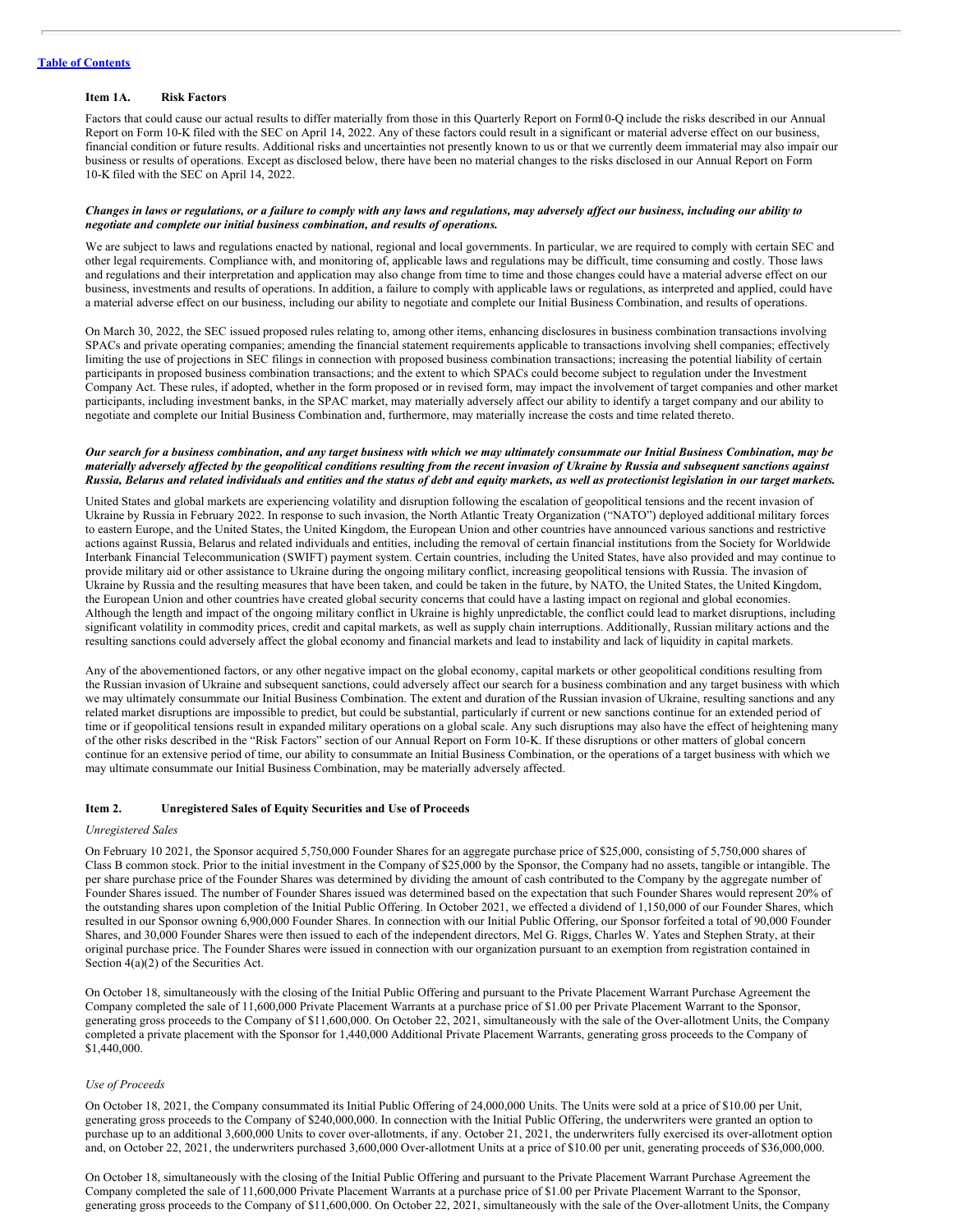completed a private placement with the Sponsor for 1,440,000 Additional Private Placement Warrants, generating gross proceeds to the Company of \$1,440,000. A total of \$281,520,000, comprised of \$270,480,000 of the net proceeds from the Initial Public Offering (including the Over-allotment Units) and \$11,040,000 of the proceeds of the sale of the Private Placement Warrants (including the Additional Private Placement Warrants) has been deposited in the Trust Account maintained by Continental Stock Transfer & Trust Company, acting as trustee.

EarlyBirdCapital, Inc. and Stephens Inc. served as representatives of the underwriters for the Initial Public Offering. The securities sold in the Initial Public Offering were registered under the Securities Act pursuant to a registration statement on Form S-1 (File No. 333-259469) (the "Registration Statement") and on Form S-1 MEF (File No. 333-260233) (the "Additional Registration Statement", and together with the Registration Statement, the "Registration" Statements"). The SEC declared the Registration Statements effective on October 13, 2021.

From February 10, 2021 (inception) through the closing of the Initial Public Offering and the underwriters' full exercise of the over-allotment option, we incurred approximately \$15,774,999 for costs and expenses related to the Initial Public Offering. In connection with the closing of the Initial Public Offering, we paid a total of approximately \$5,520,000 million in underwriting discounts and commissions. In addition, the underwriters agreed to defer approximately \$9,660,000 in underwriting discounts and commissions, which amount will be payable upon consummation of the Initial Business Combination. There has been no material change in the planned use of proceeds from the Initial Public Offering as described in our final prospectus filed with the SEC on October 18, 2021.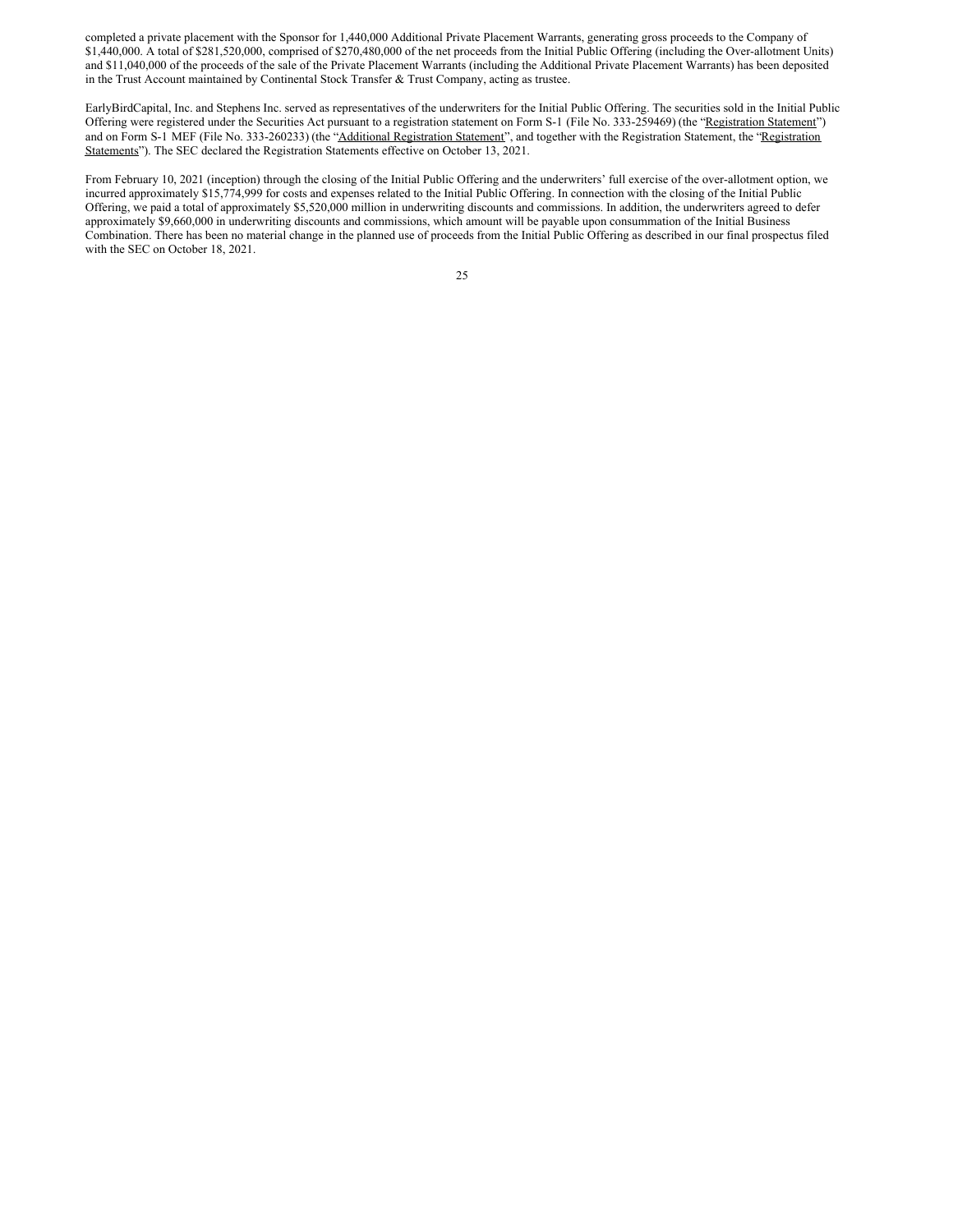After deducting the underwriting discounts and commissions (excluding the deferred portion of approximately \$9,660,000, which amount will be payable upon consummation of the Initial Business Combination) and offering expenses, the total net proceeds from our Initial Public Offering and the Private Placement were approximately \$289,040,000, of which approximately \$281,520,000 (or \$10.20 per Unit sold in the Initial Public Offering) was placed in the Trust Account.

### <span id="page-29-0"></span>**Item 3. Defaults Upon Senior Securities**

None.

### <span id="page-29-1"></span>**Item 4. Mine Safety Disclosures**

Not applicable.

<span id="page-29-2"></span>

| Item 5. | <b>Other Information</b> |
|---------|--------------------------|
|---------|--------------------------|

None.

### <span id="page-29-3"></span>**Item 6. Exhibits**

Exhibits designated by an asterisk (\*) are filed herewith and those designated by two asterisks (\*\*) are furnished herewith; all exhibits not so designated are incorporated by reference to a prior filing as indicated.

| Exhibit<br><b>Number</b> | <b>Description</b>                                                                                                                                                                                     |
|--------------------------|--------------------------------------------------------------------------------------------------------------------------------------------------------------------------------------------------------|
| 3.1                      | Amended and Restated Certificate of Incorporation (incorporated by reference to Exhibit 3.1 to the Company's Current Report on Form8-K<br>(Commission File No. 001-40907), filed on October 19, 2021). |
| 3.2                      | Bylaws of the Company (incorporated by reference to Exhibit 3.3 to the Company's Registration Statement on Form S-1 (File No. 333-<br>259469) filed with the SEC on September 10, 2021).               |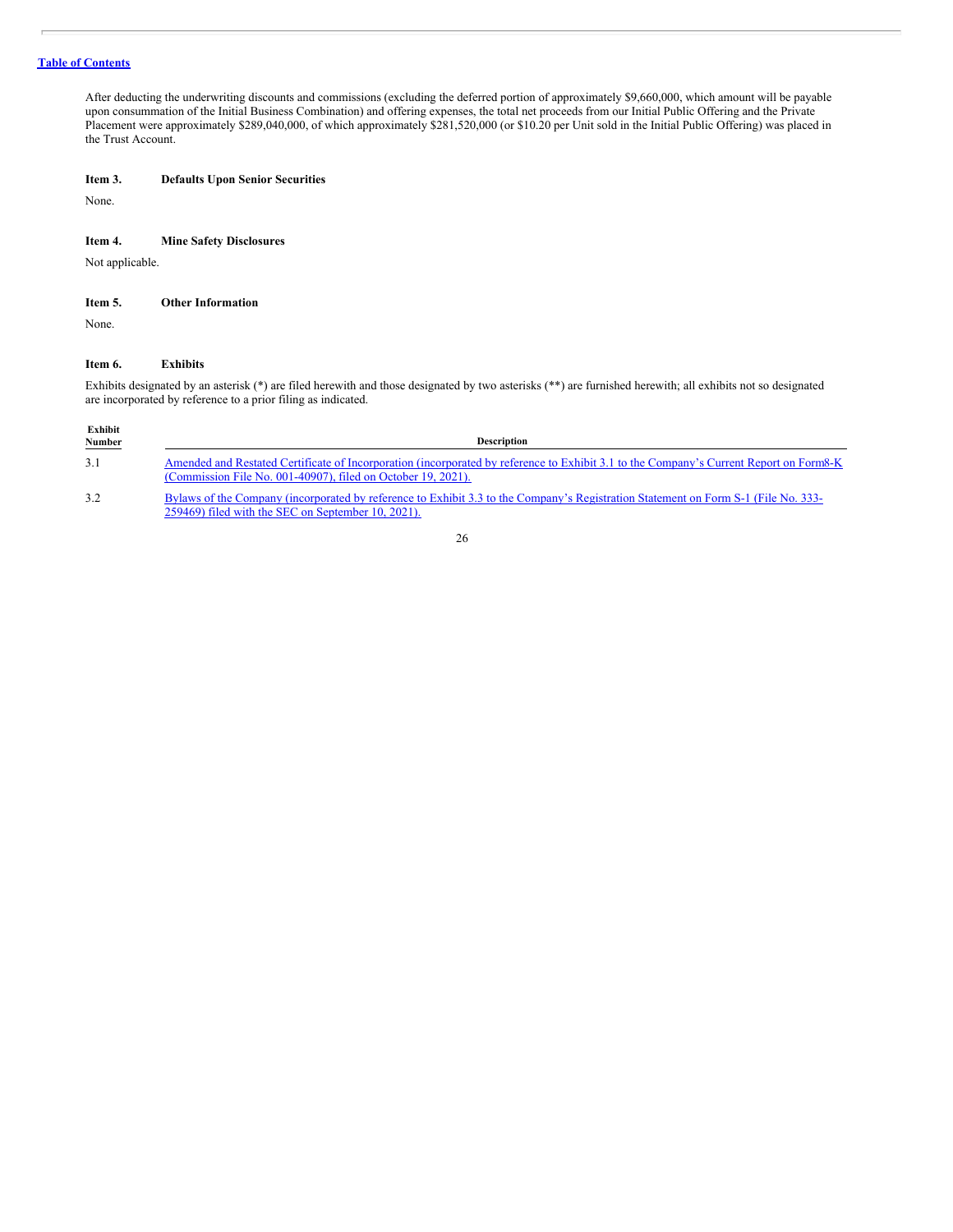| Exhibit<br>Number | <b>Description</b>                                                                                                                                                                                         |
|-------------------|------------------------------------------------------------------------------------------------------------------------------------------------------------------------------------------------------------|
| $31.1*$           | Certification of Principal Executive Officer pursuant to Rules 13a-14(a) and 15d-14(a) under the Securities Exchange Act of 1934, as adopted<br>pursuant to Section 302 of the Sarbanes-Oxley Act of 2002. |
| $31.2*$           | Certification of Principal Financial Officer pursuant to Rules 13a-14(a) and 15d-14(a) under the Securities Exchange Act of 1934, as adopted<br>pursuant to Section 302 of the Sarbanes-Oxley Act of 2002. |
| $32.1**$          | Certification of Principal Executive Officer pursuant to 18 U.S.C. Section 1350, as adopted pursuant to Section 906 of the Sarbanes-Oxley Act<br>of 2002.                                                  |
| $32.2**$          | Certification of Principal Financial Officer pursuant to 18 U.S.C. Section 1350, as adopted pursuant to Section 906 of the Sarbanes-Oxley Act<br>of 2002.                                                  |
| $101$ . INS*      | Inline XBRL Instance Document—the XBRL Instance Document does not appear in the Interactive Data File because its XBRL tags are<br>embedded within the Inline XBRL document                                |
| $101.SCH*$        | Inline XBRL Taxonomy Extension Schema Document                                                                                                                                                             |
| $101.CAL*$        | Inline XBRL Taxonomy Extension Calculation Linkbase Document                                                                                                                                               |
| $101.DEF*$        | Inline XBRL Taxonomy Extension Definition Linkbase Document                                                                                                                                                |
| $101.LAB*$        | Inline XBRL Taxonomy Extension Label Linkbase Document                                                                                                                                                     |
| 101.PRE*          | Inline XBRL Taxonomy Extension Presentation Linkbase Document                                                                                                                                              |
|                   |                                                                                                                                                                                                            |

104 Cover Page Interactive Data File (formatted as Inline XBRL and contained in Exhibit 101)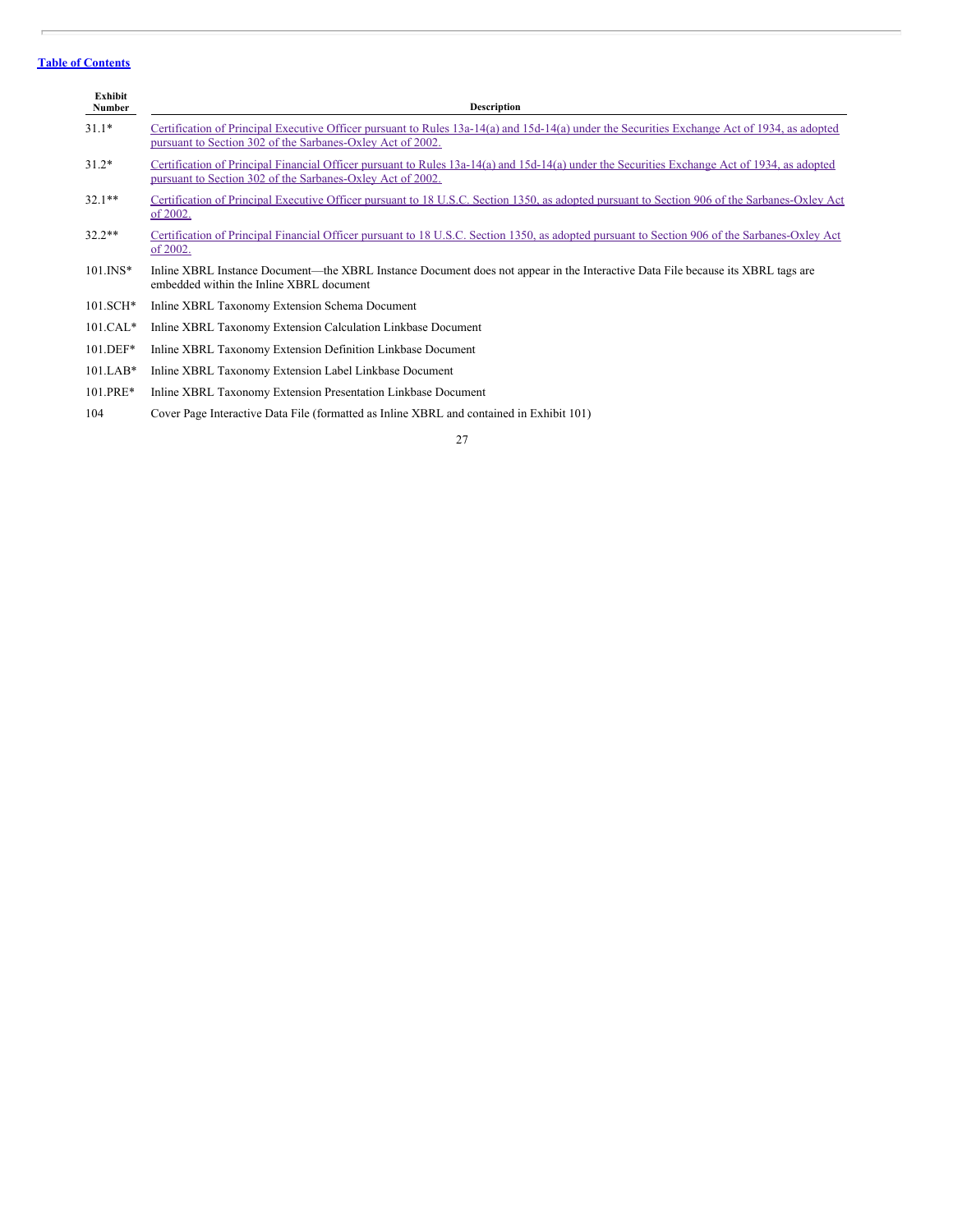### **SIGNATURES**

Pursuant to the requirements of the Securities Exchange Act of 1934, the registrant has duly caused this report to be signed on its behalf by the undersigned thereunto duly authorized on this 13th day of May, 2022.

### **BLACK MOUNTAIN ACQUISITION CORP.**

/s/ Rhett Bennett

Name: Rhett Bennett Title: Chief Executive Officer

/s/ Jacob Smith

Name: Jacob Smith Title: Chief Financial Officer, Chief Accounting Officer and Secretary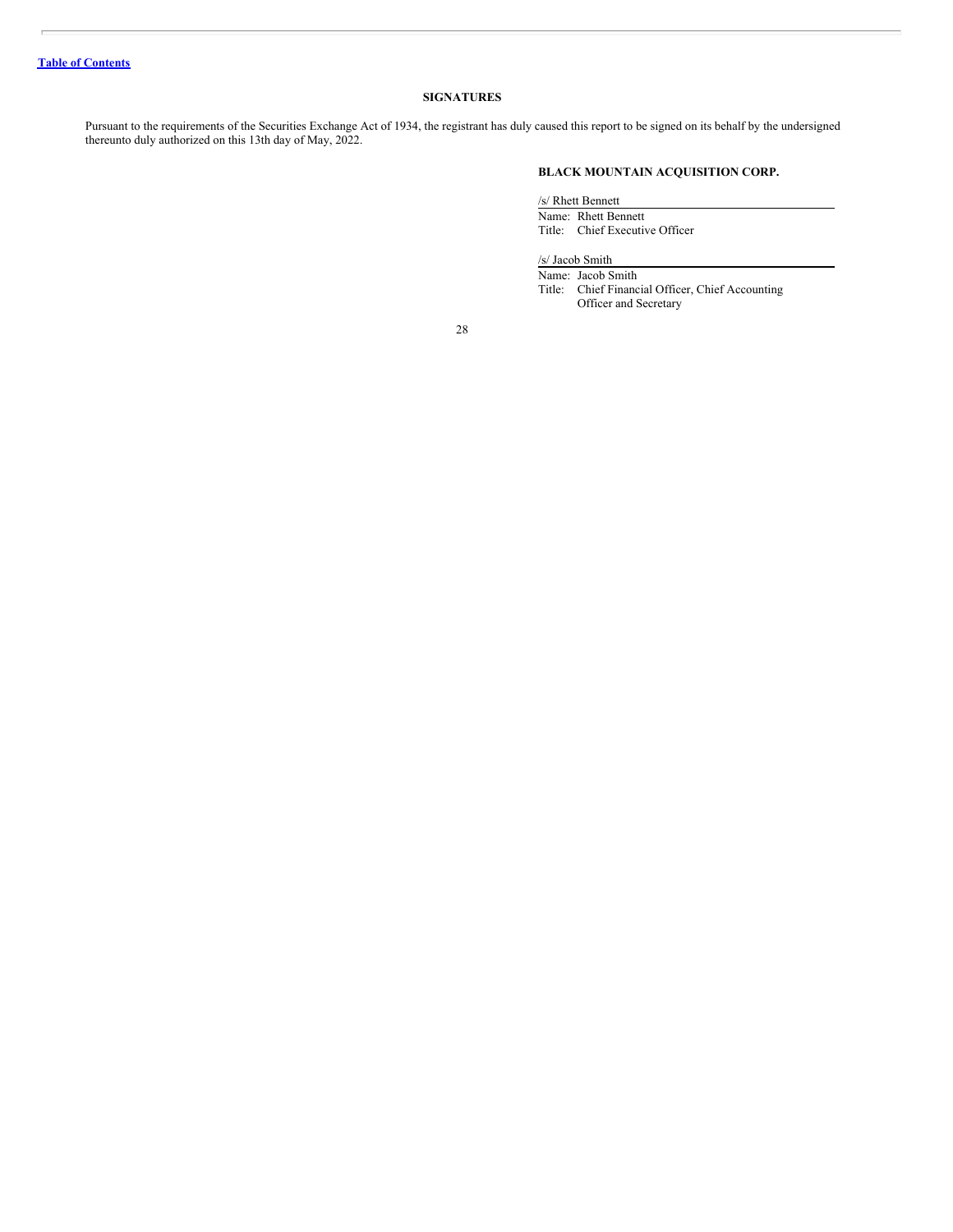### **CERTIFICATION PURSUANT TO RULES 13a-14(a) AND 15d-14(a) UNDER THE SECURITIES EXCHANGE ACT OF 1934, AS ADOPTED PURSUANT TO SECTION 302 OF THE SARBANES-OXLEY ACT OF 2002**

<span id="page-32-0"></span>I, Rhett Bennett, certify that:

1. I have reviewed this Quarterly Report on Form10-Q of Black Mountain Acquisition Corp. (the "registrant");

2. Based on my knowledge, this report does not contain any untrue statement of a material fact or omit to state a material fact necessary to make the statements made, in light of the circumstances under which such statements were made, not misleading with respect to the period covered by this report;

3. Based on my knowledge, the financial statements, and other financial information included in this report, fairly present in all material respects the financial condition, results of operations and cash flows of the registrant as of, and for, the periods presented in this report;

4. The registrant's other certifying officer and I are responsible for establishing and maintaining disclosure controls and procedures (as defined in Exchange Act Rules 13a-15(e) and 15d-15(e)) for the registrant and have:

(a) Designed such disclosure controls and procedures, or caused such disclosure controls and procedures to be designed under our supervision, to ensure that material information relating to the registrant, including its consolidated subsidiaries, is made known to us by others within those entities, particularly during the period in which this report is being prepared;

(b) [Paragraph intentionally omitted in accordance with SEC Release Nos.34-47986 and 34-54942];

(c) Evaluated the effectiveness of the registrant's disclosure controls and procedures and presented in this report our conclusions about the effectiveness of the disclosure controls and procedures, as of the end of the period covered by this report based on such evaluation; and

(d) Disclosed in this report any change in the registrant's internal control over financial reporting that occurred during the registrant's most recent fiscal quarter (the registrant's fourth fiscal quarter in the case of an annual report) that has materially affected, or is reasonably likely to materially affect, the registrant's internal control over financial reporting; and

5. The registrant's other certifying officer and I have disclosed, based on our most recent evaluation of internal control over financial reporting, to the registrant's auditors and the audit committee of the registrant's board of directors (or persons performing the equivalent functions):

(a) All significant deficiencies and material weaknesses in the design or operation of internal control over financial reporting which are reasonably likely to adversely affect the registrant's ability to record, process, summarize and report financial information; and

(b) Any fraud, whether or not material, that involves management or other employees who have a significant role in the registrant's internal control over financial reporting.

Date: May 13, 2022

/s/ Rhett Bennett

Rhett Bennett Chief Executive Officer (Principal Executive Officer)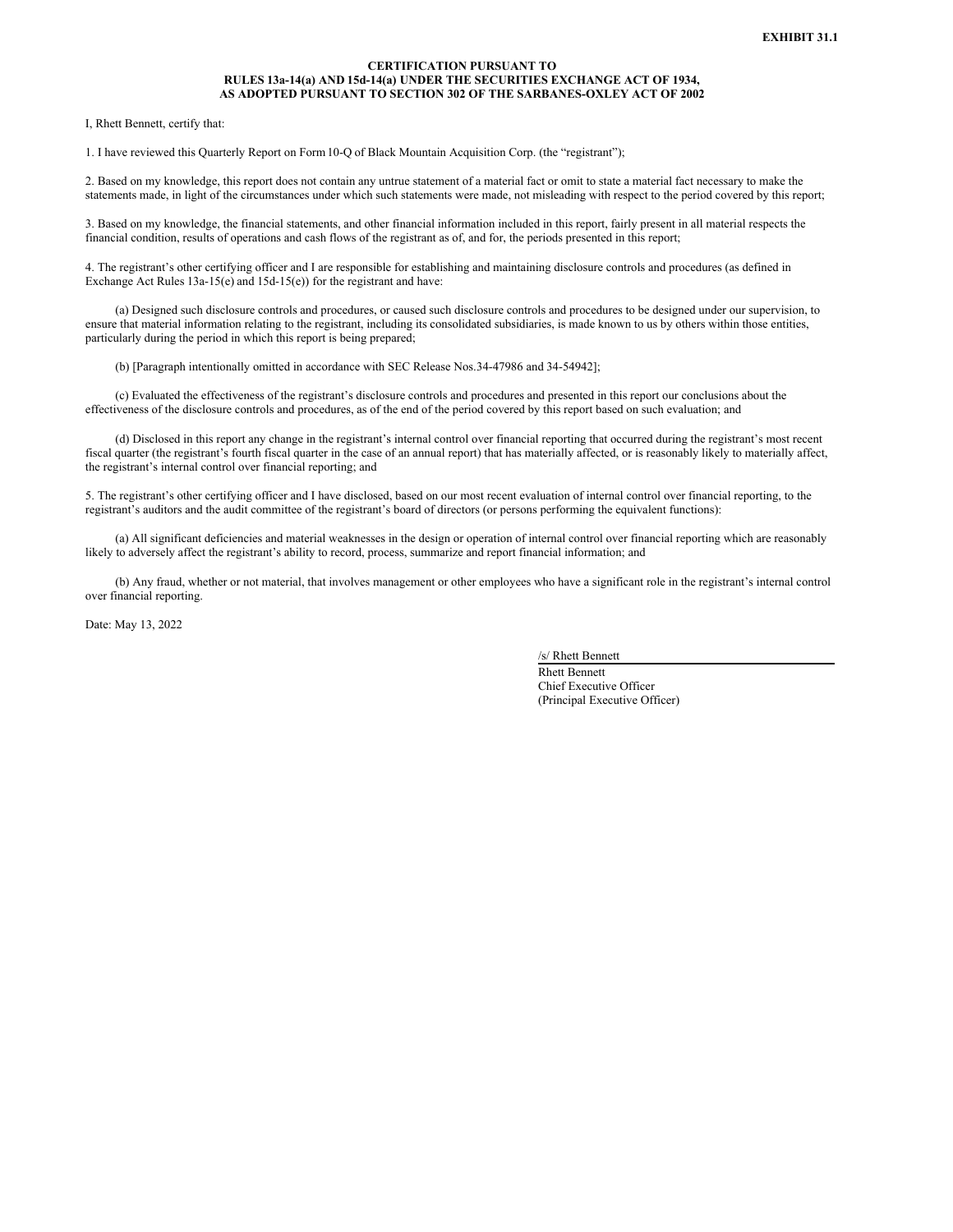### **CERTIFICATION PURSUANT TO RULES 13a-14(a) AND 15d-14(a) UNDER THE SECURITIES EXCHANGE ACT OF 1934, AS ADOPTED PURSUANT TO SECTION 302 OF THE SARBANES-OXLEY ACT OF 2002**

<span id="page-33-0"></span>I, Jacob Smith, certify that:

1. I have reviewed this Quarterly Report on Form10-Q of Black Mountain Acquisition Corp. (the "registrant");

2. Based on my knowledge, this report does not contain any untrue statement of a material fact or omit to state a material fact necessary to make the statements made, in light of the circumstances under which such statements were made, not misleading with respect to the period covered by this report;

3. Based on my knowledge, the financial statements, and other financial information included in this report, fairly present in all material respects the financial condition, results of operations and cash flows of the registrant as of, and for, the periods presented in this report;

4. The registrant's other certifying officer and I are responsible for establishing and maintaining disclosure controls and procedures (as defined in Exchange Act Rules 13a-15(e) and 15d-15(e)) for the registrant and have:

(a) Designed such disclosure controls and procedures, or caused such disclosure controls and procedures to be designed under our supervision, to ensure that material information relating to the registrant, including its consolidated subsidiaries, is made known to us by others within those entities, particularly during the period in which this report is being prepared;

(b) [Paragraph intentionally omitted in accordance with SEC Release Nos.34-47986 and 34-54942];

(c) Evaluated the effectiveness of the registrant's disclosure controls and procedures and presented in this report our conclusions about the effectiveness of the disclosure controls and procedures, as of the end of the period covered by this report based on such evaluation; and

(d) Disclosed in this report any change in the registrant's internal control over financial reporting that occurred during the registrant's most recent fiscal quarter (the registrant's fourth fiscal quarter in the case of an annual report) that has materially affected, or is reasonably likely to materially affect, the registrant's internal control over financial reporting; and

5. The registrant's other certifying officer and I have disclosed, based on our most recent evaluation of internal control over financial reporting, to the registrant's auditors and the audit committee of the registrant's board of directors (or persons performing the equivalent functions):

(a) All significant deficiencies and material weaknesses in the design or operation of internal control over financial reporting which are reasonably likely to adversely affect the registrant's ability to record, process, summarize and report financial information; and

(b) Any fraud, whether or not material, that involves management or other employees who have a significant role in the registrant's internal control over financial reporting.

Date: May 13, 2022

/s/ Jacob Smith

Jacob Smith Chief Financial Officer and Chief Accounting Officer (Principal Financial Officer and Principal Accounting Officer)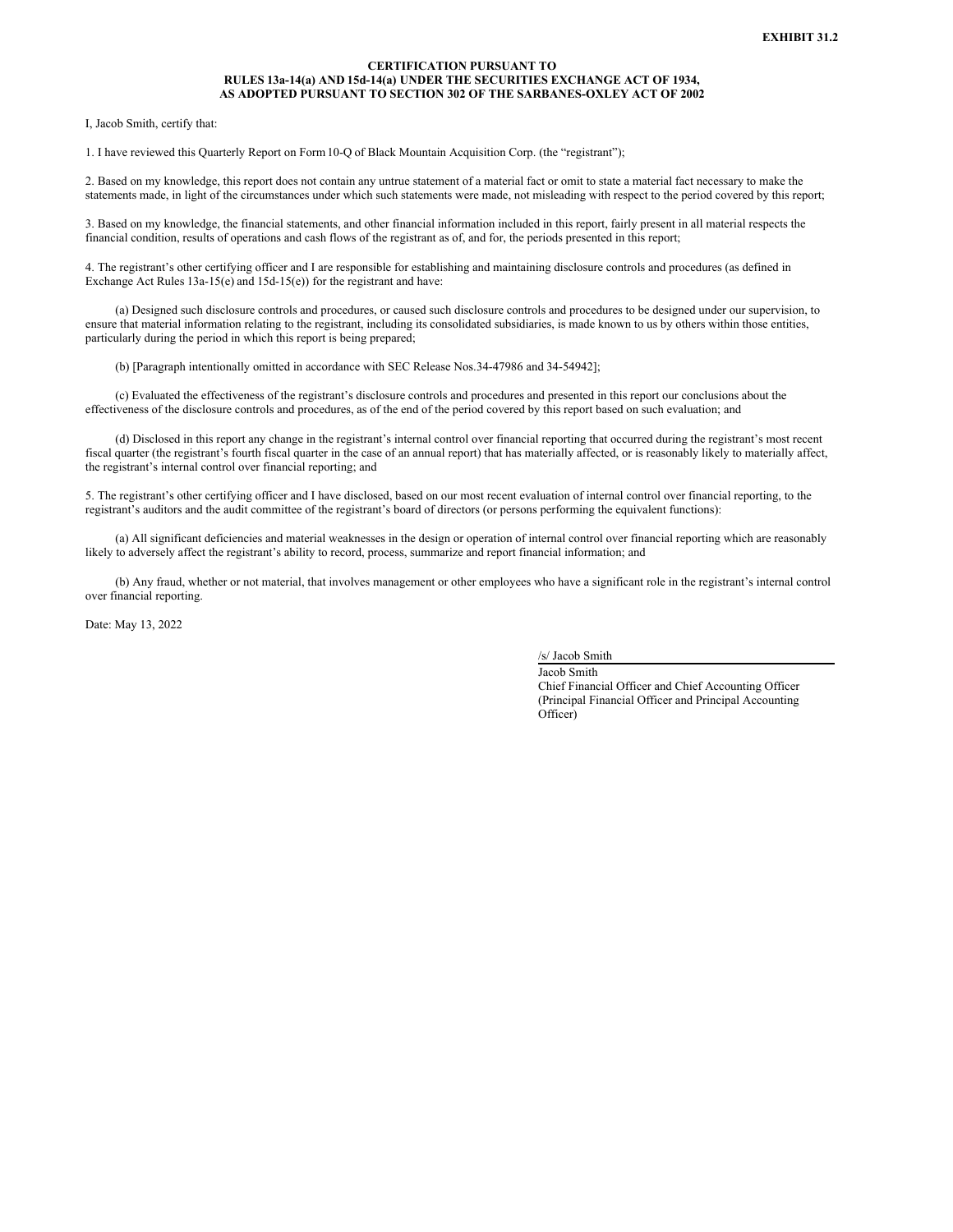### **CERTIFICATION PURSUANT TO 18 U.S.C. 1350 (SECTION 906 OF THE SARBANES-OXLEY ACT OF 2002)**

<span id="page-34-0"></span>I, Rhett Bennett, Chief Executive Officer of Black Mountain Acquisition Corp. (the "Company"), certify, pursuant to 18 U.S.C. Section 1350, as adopted pursuant to Section 906 of the Sarbanes-Oxley Act of 2002, that, to my knowledge:

(1) the Quarterly Report on Form10-Q of the Company for the quarterly period ended March 31, 2022 (the "Report") fully complies with the requirements of Sections 13(a) or 15(d) of the Securities Exchange Act of 1934, as amended; and

(2) the information contained in the Report fairly presents, in all material respects, the financial condition and results of operations of the Company.

This certificate is being furnished solely for the purposes of 18 U.S.C. Section 1350 and is not being filed as part of the Report or as a separate disclosure document.

Date: May 13, 2022

/s/ Rhett Bennett

Rhett Bennett Chief Executive Officer (Principal Executive Officer)